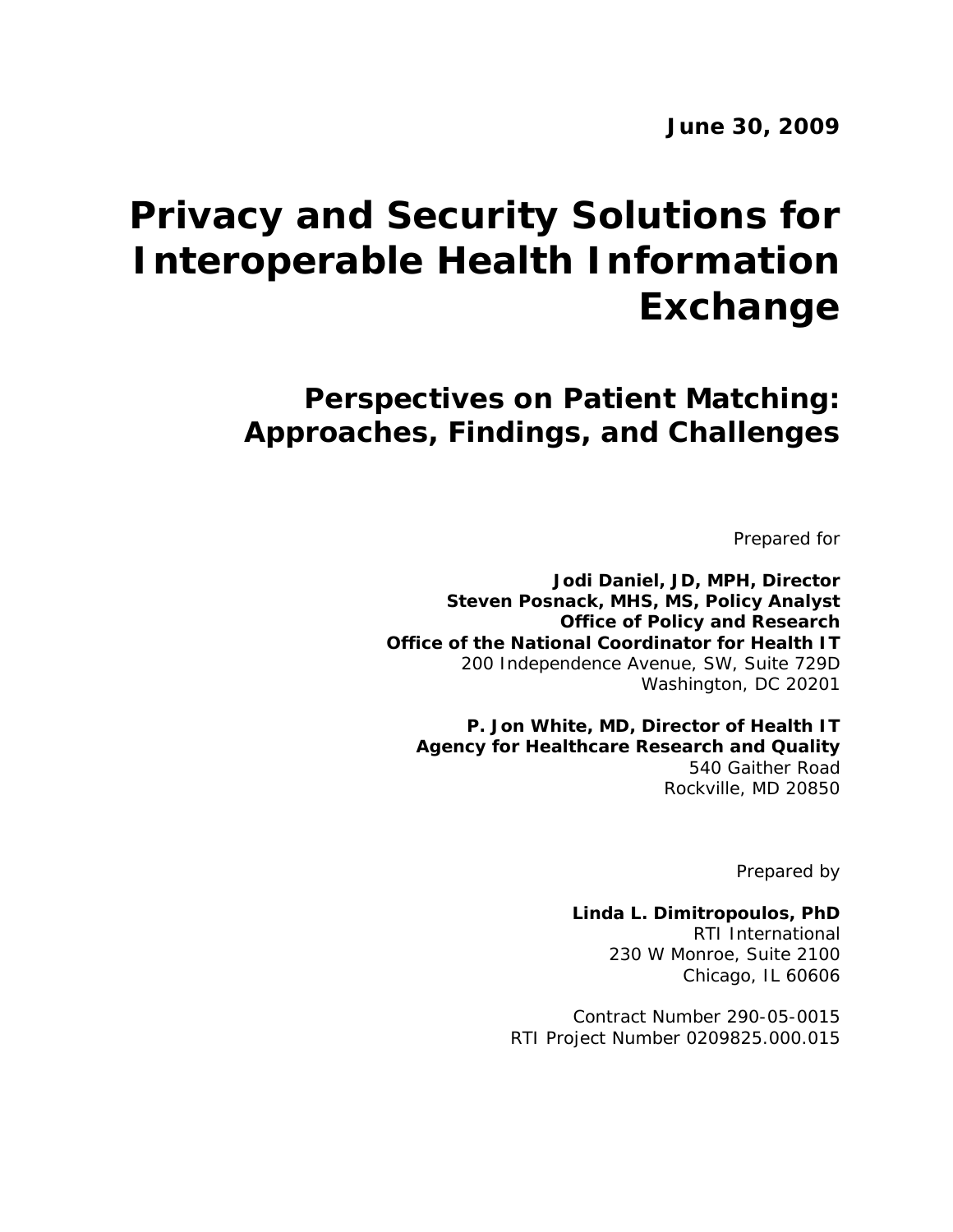# **Privacy and Security Solutions for Interoperable Health Information Exchange**

# **Perspectives on Patient Matching: Approaches, Findings, and Challenges**

**June 30, 2009**

Prepared for

**Jodi Daniel, JD, MPH, Director Steven Posnack, MHS, MS, Policy Analyst Office of Policy and Research Office of the National Coordinator for Health IT**  200 Independence Avenue, SW, Suite 729D Washington, DC 20201

**P. Jon White, MD, Director of Health IT Agency for Healthcare Research and Quality**  540 Gaither Road Rockville, MD 20850

Prepared by

**Linda L. Dimitropoulos, PhD**  RTI International 230 W Monroe, Suite 2100 Chicago, IL 60606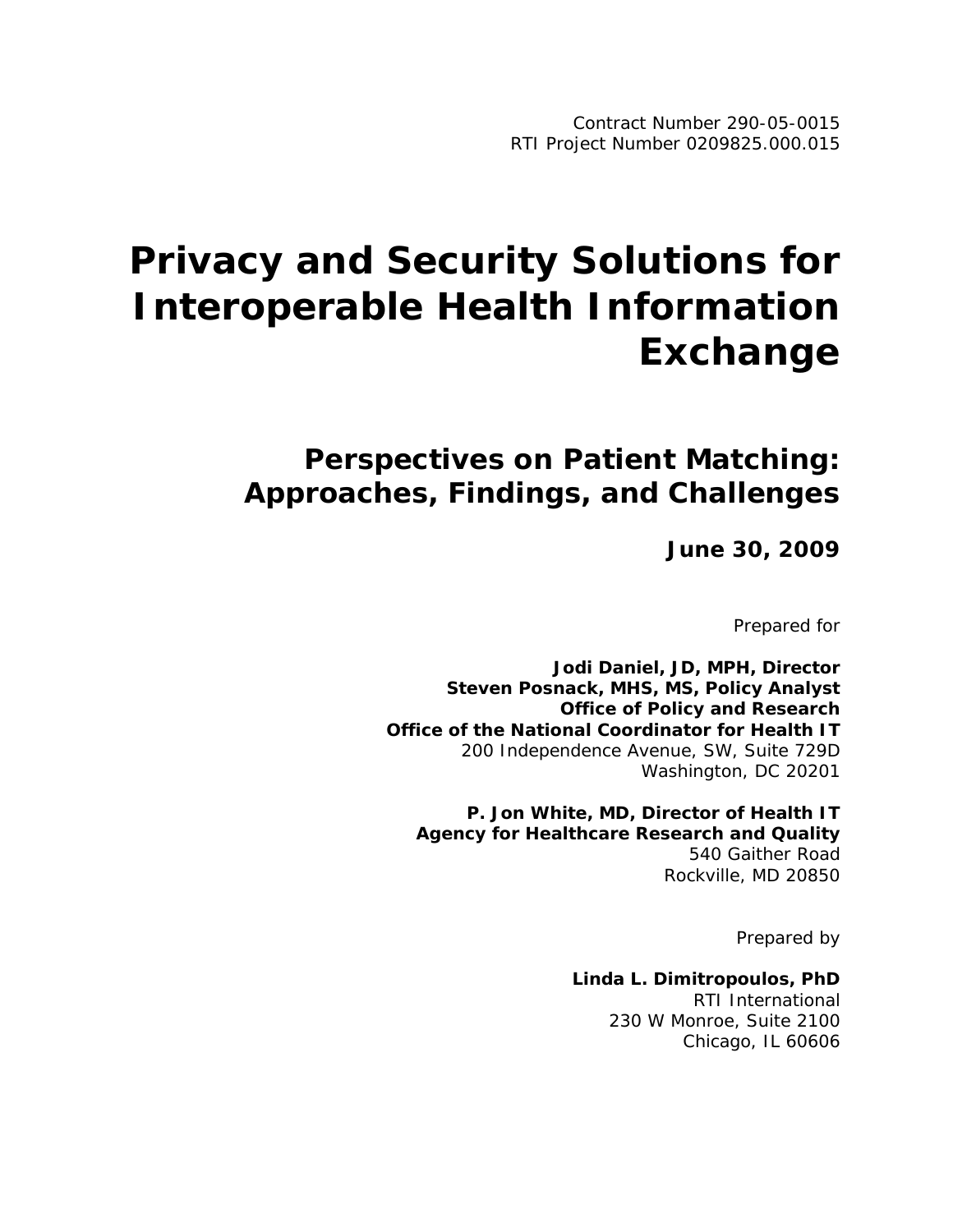Identifiable information in this report or presentation is protected by federal law, section 924(c) of the Public Health Service Act, 42 USC. § 299c-3(c). Any confidential identifiable information in this report or presentation that is knowingly disclosed is disclosed solely for the purpose for which it was provided.

# **LIST OF AUTHORS**

Shaun J. Grannis, MD, MS, Regenstrief Institute and Indiana University School of Medicine Alison K. Banger, MPH, RTI International

David H. Harris, MPH, RTI International

# **ACKNOWLEDGMENTS**

RTI gratefully acknowledges the members of the Technical Expert Panel for their thoughtful review and insightful comments:

Andrew Borthwick, PhD, Principal Scientist, Intelius, Inc.

Bradley Malin, PhD, Assistant Professor, Department of Biomedical Informatics, School of Medicine, Vanderbilt University

Scott Schumacher, PhD, Senior Vice President and Chief Scientist, Initiate Systems

Walter Sujansky, MD, PhD, President and Senior Consultant, Sujansky and Associates, LLC

Mari Tietze, PhD, RN-BC, Director, Nursing Research and Informatics, Dallas-Fort Worth Hospital Council Education and Research Foundation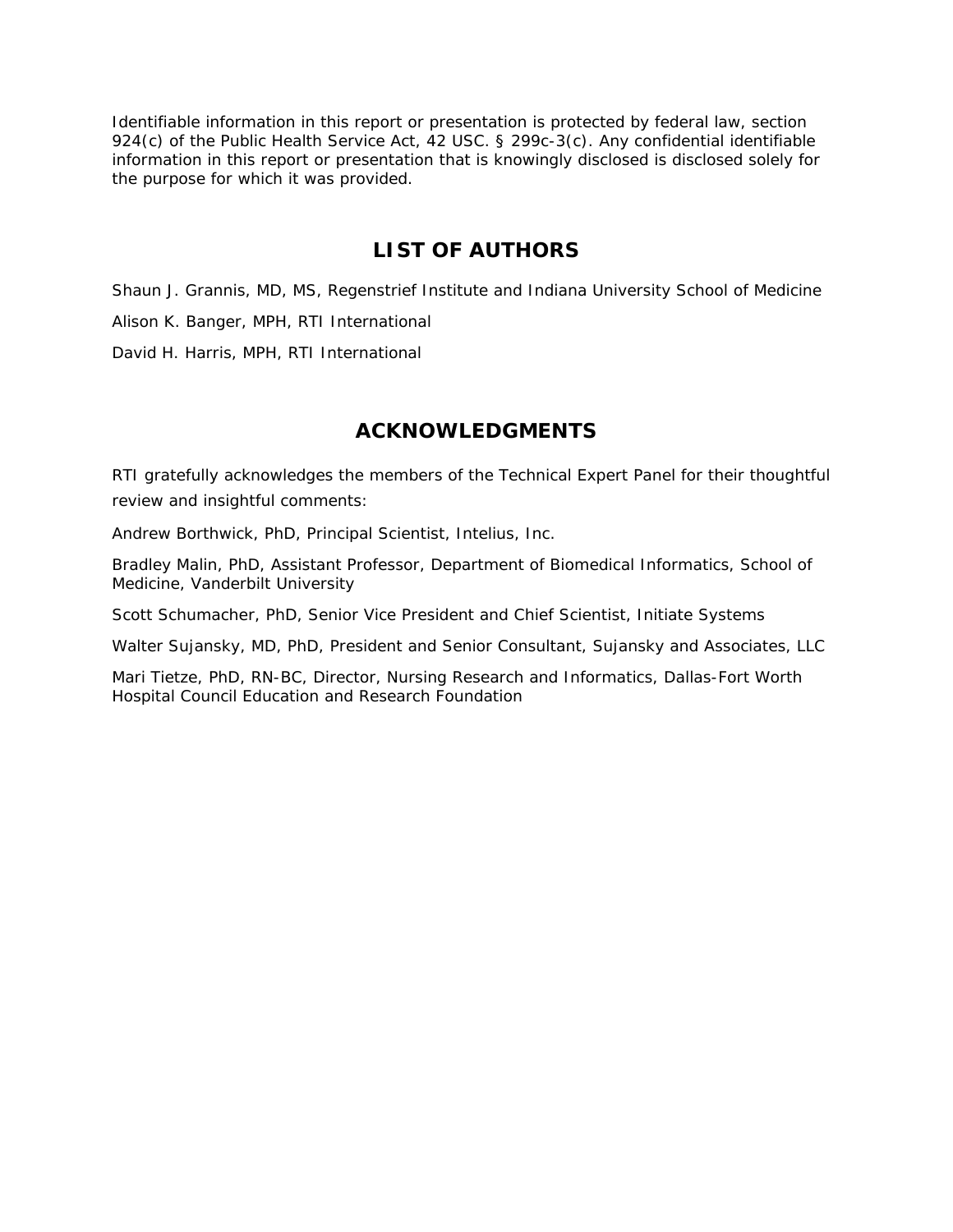# **CONTENTS**

| <b>Section</b> |     | Page                                                       |
|----------------|-----|------------------------------------------------------------|
|                |     | <b>Executive Summary</b><br>$ES-1$                         |
| 1.             |     | <b>Introduction</b><br>$1 - 1$                             |
| 2.             |     | <b>Methodology</b><br>$2 - 1$                              |
|                | 2.1 |                                                            |
|                | 2.2 |                                                            |
|                | 2.3 |                                                            |
|                | 2.4 |                                                            |
| 3.             |     | <b>Summary of Literature Review</b><br>$3 - 1$             |
|                | 3.1 |                                                            |
|                | 3.2 |                                                            |
|                | 3.3 |                                                            |
| 4.             |     | <b>Challenges to Effective Matching</b><br>$4 - 1$         |
|                | 4.1 |                                                            |
|                | 4.2 |                                                            |
|                | 4.3 |                                                            |
|                | 4.4 |                                                            |
|                | 4.5 |                                                            |
|                | 4.6 |                                                            |
| 5.             |     | <b>Potential Approaches to Patient Matching</b><br>$5 - 1$ |
|                | 5.1 |                                                            |
|                | 5.2 |                                                            |
| 5.3            |     |                                                            |
|                | 5.4 | 5.4.1<br>5.4.2<br>5.4.3                                    |
|                | 5.5 | 5.5.1                                                      |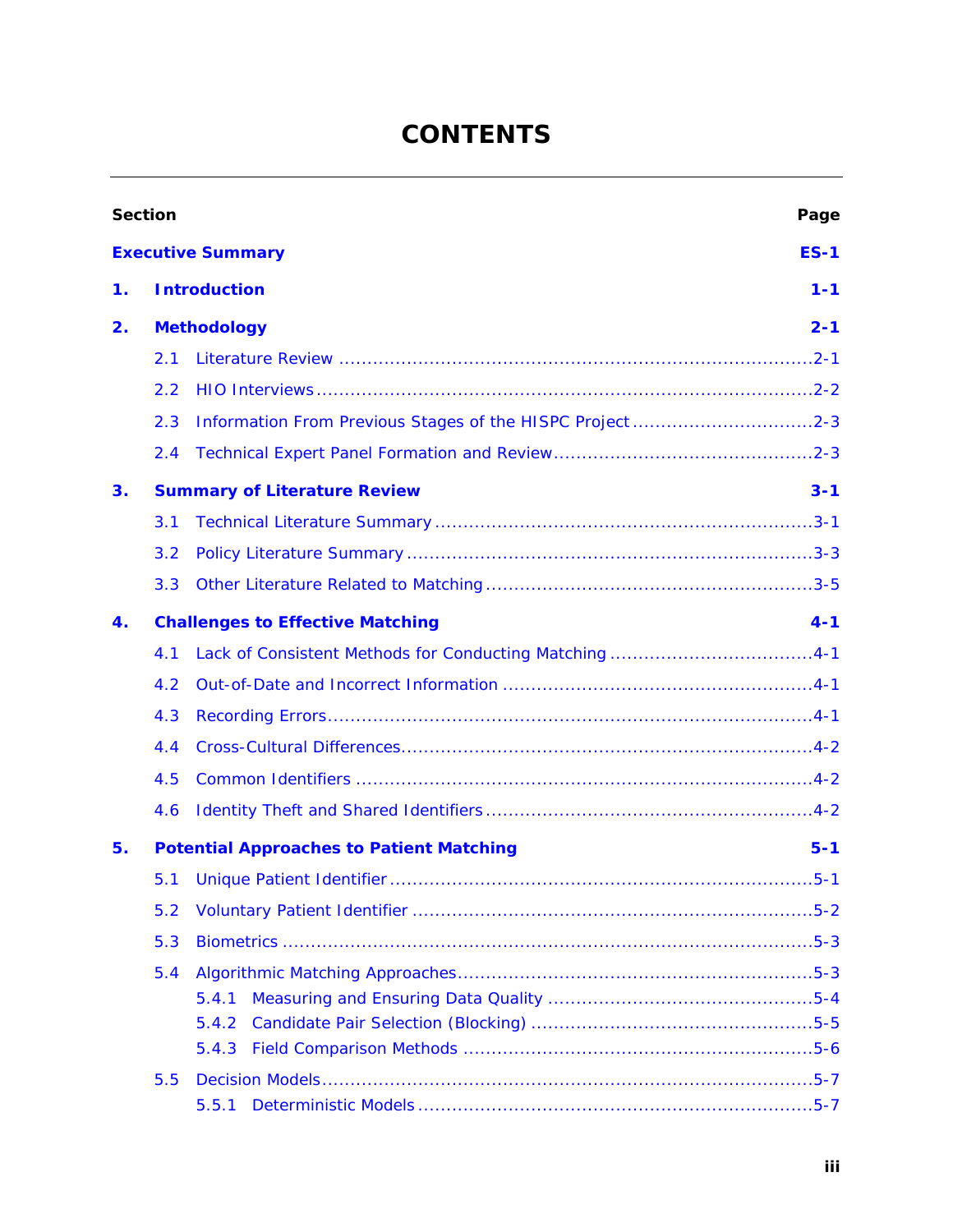|    |                   | 5.5.2                                                         |  |  |
|----|-------------------|---------------------------------------------------------------|--|--|
|    |                   | Combined Deterministic and Probabilistic Models5-8<br>5.5.3   |  |  |
|    |                   | Advantages and Disadvantages of Different Models 5-8<br>5.5.4 |  |  |
|    |                   | An Illustration of Probabilistic Decision Models5-8<br>5.5.5  |  |  |
|    |                   | 5.5.6                                                         |  |  |
| 6. |                   | <b>HIO Matching Approaches</b><br>$6 - 1$                     |  |  |
|    | 6.1               |                                                               |  |  |
|    | 6.2               |                                                               |  |  |
|    | 6.3               |                                                               |  |  |
|    | 6.4               |                                                               |  |  |
|    | 6.5               |                                                               |  |  |
|    | 6.6               |                                                               |  |  |
|    | 6.7               |                                                               |  |  |
|    | 6.8               |                                                               |  |  |
|    | 6.9               |                                                               |  |  |
| 7. |                   | $7 - 1$<br><b>Analysis of Patient Matching Approaches</b>     |  |  |
|    | 7.1               |                                                               |  |  |
|    | 7.2               |                                                               |  |  |
|    | 7.3               |                                                               |  |  |
|    | 7.4               |                                                               |  |  |
|    | 7.5               |                                                               |  |  |
|    | 7.6               |                                                               |  |  |
|    |                   | 7.7 Sustainability …………………………………………………………………………………7-8         |  |  |
|    | 7.8               |                                                               |  |  |
|    | 7.9               |                                                               |  |  |
| 8. |                   | <b>Conclusions</b><br>$8 - 1$                                 |  |  |
|    | 8.1               |                                                               |  |  |
|    | 8.2               |                                                               |  |  |
|    | <b>References</b> | $R-1$                                                         |  |  |
|    |                   |                                                               |  |  |
|    | <b>Appendix</b>   |                                                               |  |  |

|--|--|--|--|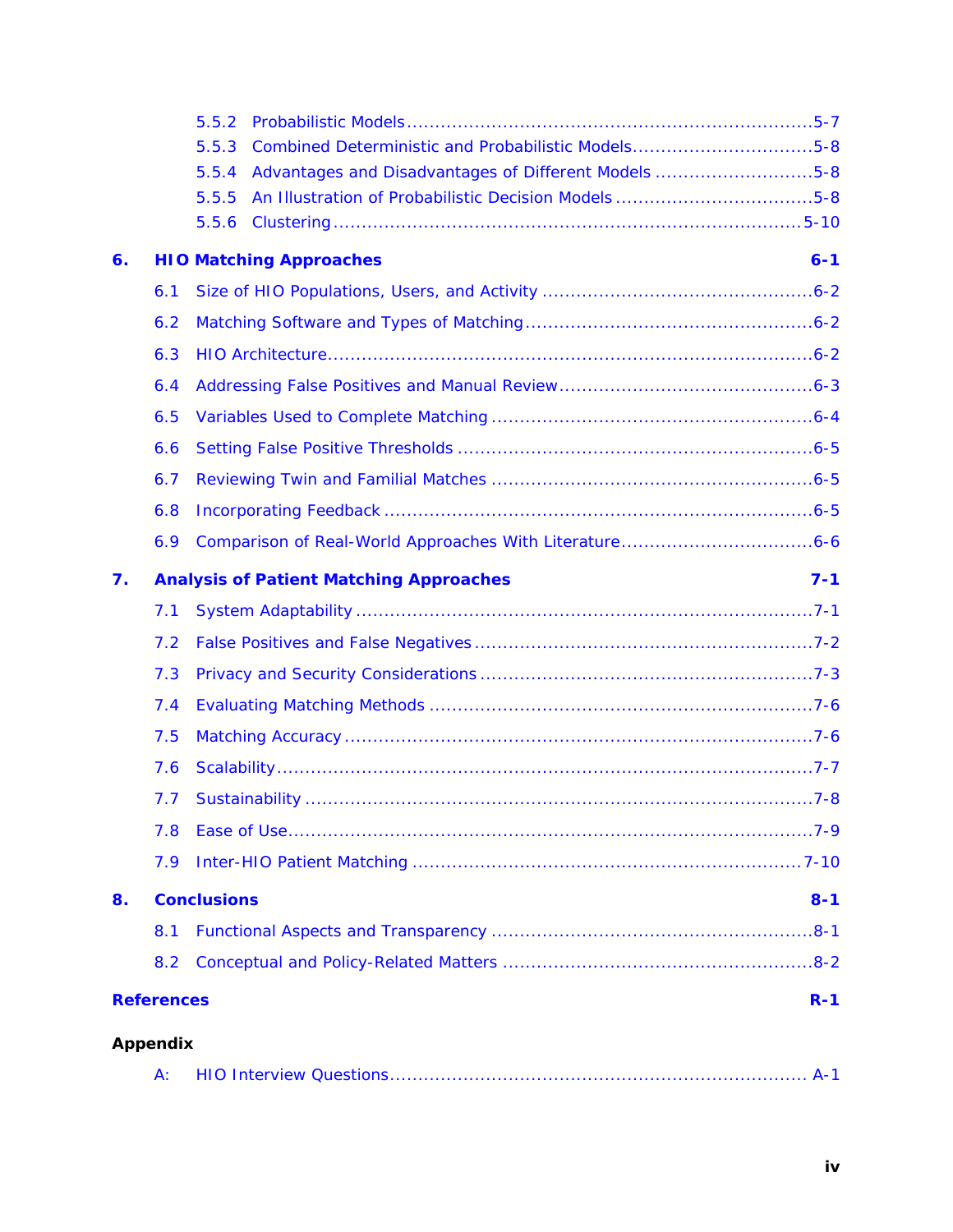# **FIGURES**

|          | <b>Number</b><br>Page                                                         |  |  |
|----------|-------------------------------------------------------------------------------|--|--|
|          |                                                                               |  |  |
|          | 5-1. Illustration of the Intermediate Score Range Where Both True Matches and |  |  |
|          |                                                                               |  |  |
| $7 - 1.$ | Examples of Matching Scenarios Broken Down By Dimensions of Workflow          |  |  |
| $7-2.$   | Illustration of the Relationship Between False Positive and False Negative    |  |  |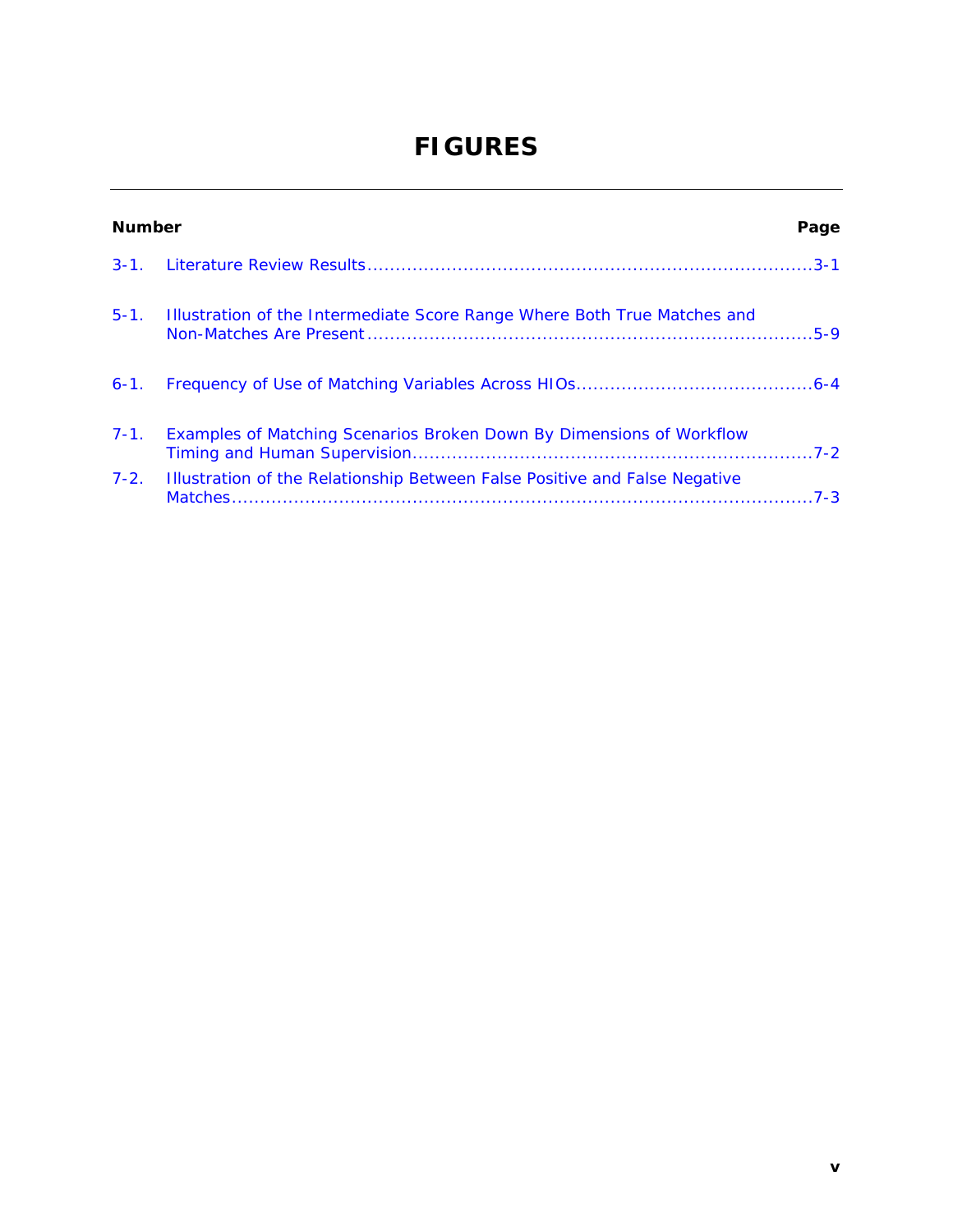# **TABLES**

| <b>Number</b><br>Page |                                                                        |  |
|-----------------------|------------------------------------------------------------------------|--|
|                       |                                                                        |  |
|                       |                                                                        |  |
|                       | 6-2. Comparison of HIO and Technical Literature Matching Approaches6-6 |  |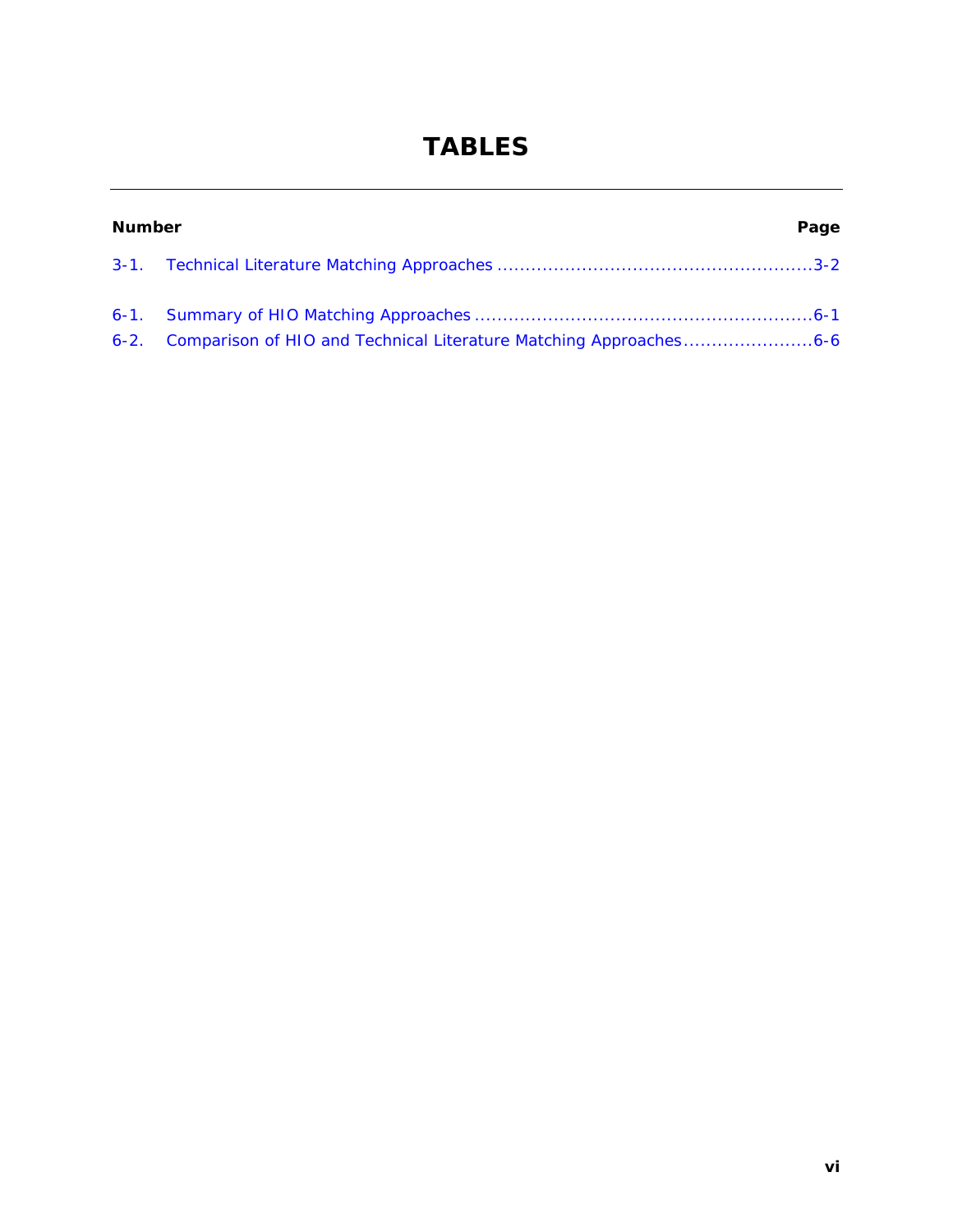# **EXECUTIVE SUMMARY**

<span id="page-7-0"></span>As electronic health information exchange becomes more prevalent, the accurate and efficient matching of patients to their health records will become a greater and more pressing priority. Incorrect matching can result in misinformation and medical error and can compromise privacy and security if patient information is inappropriately disclosed. No standardized process to evaluate matching approaches currently exists, and only limited information is available about the performance of operational matching systems. The lack of a standardized method for matching is compounded by challenges such as patient information that is out of date or incorrectly recorded, the sharing of identifiers, and identity traits that are too common to allow an unequivocal match of records.

To address these challenges, the health care industry has proposed and pursued a number of approaches to patient matching, including deterministic (rules-based) matching, probabilistic (statistical) matching, biometrics (such as fingerprints or retinal scans), and the use of a unique patient identifier (UPI). Each of these approaches presents technical, logistical, and policy benefits, as well as concerns. Multiple factors may influence the development and implementation of matching solutions at the local or nationwide level, including adaptability, accuracy, scalability, sustainability, and privacy and security. Improved matching solutions should also include transparent evaluation, documentation, and dissemination. Successful matching of patients to their records requires research and input from both policy and technical experts.

Consequently, it may be time to revisit the use of a UPI for patient matching. Although this approach engenders significant debate, it has the potential to improve matching beyond the capabilities of algorithmic methods (e.g., reduce the number of false positive and false negative results) and consequently to improve clinical care. Additional policy mechanisms, such as strict legal requirements and heavy fines for those who misuse a UPI, may be required to make this type of solution a reality.

Matching patients to their records is a foundational component of electronic health information exchange. As the nation moves forward with the adoption of health information technology, the development of appropriate standards and policies for patient matching will be critical to ensuring quality clinical care and patient privacy.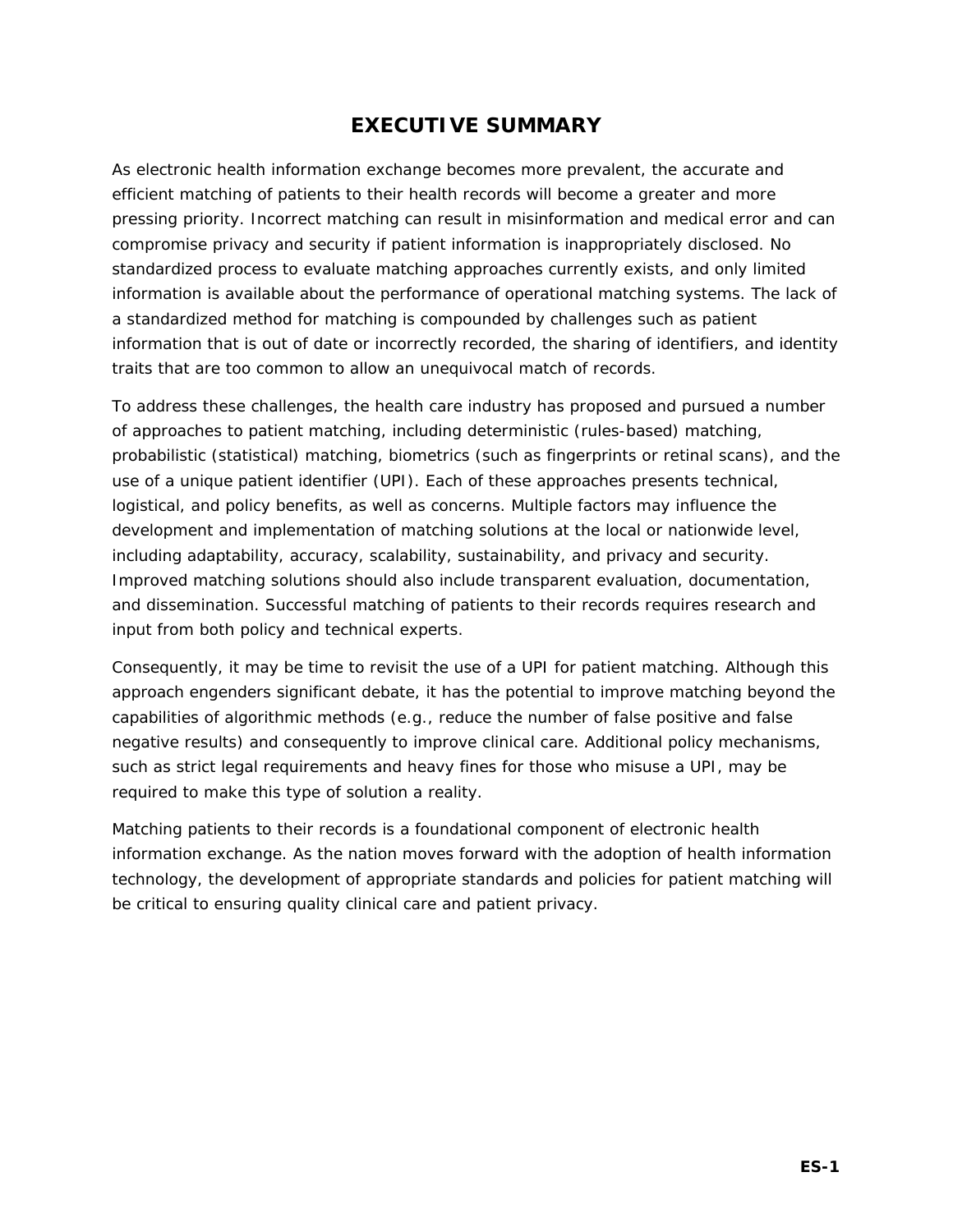# **1. INTRODUCTION**

<span id="page-8-0"></span>Established in June 2006 by RTI International through a contract with the U.S. Department of Health and Human Services (HHS), the Health Information Security and Privacy Collaboration (HISPC) has had overarching goals to assess variations in organization-level business practices, policies, and state laws that affect electronic health information exchange and to identify and propose practical ways to implement practices that will permit interoperability while preserving the privacy and security requirements set by local communities.

One such health care business practice is the methods by which individuals are uniquely matched to their health records—a foundational challenge to electronic health information exchange requiring both policy and technological solutions. The HISPC *Nationwide Summary* (Dimitropoulos, 2007c) reported that the standards and methods used to identify and match patients to their health information and health records varied widely. In addition, incorrectly matching a patient to a health record may have privacy, security, and health care implications, such as wrongful disclosure and treatment based on another patient's health information. The health care industry has proposed and pursued multiple solutions to address this challenge.

Health information organizations  $(HIOS)^1$  $(HIOS)^1$  are playing an ever increasing role in providing the ability to aggregate disparate sources of clinical data. However, recommendations that explicitly address HIO methods for patient matching are limited. Although organizations such as the Healthcare Information Technology Standards Panel (HITSP) disseminate health interoperability specifications that include patient identity management *transactions*, the specifications are silent with respect to patient matching *methodologies* and *algorithms* (Sloane & Carey, 2007; American National Standards Institute, 2008). Because HIOs represent complex "melting pots" of heterogeneous clinical information sources with varying data quality and characteristics, clear documentation and dissemination of concrete, realworld methods for accurate and efficient patient matching are crucial to improving electronic health information exchange.

Patient matching in an HIO setting is distinct from general record linkage with static databases because it requires real-time matching of very large databases without the luxury of additional review for every questionable match. In real-time matching, health care providers must be able to quickly receive accurate results with minimal manual review.

Incorrectly matching a patient's health record to the patient of interest (a false positive match) or failing to match a record to a patient that should be included (a false negative

<span id="page-8-1"></span><sup>-</sup><sup>1</sup> This report uses the term *HIO* as defined by the National Alliance for Health Information Technology (2008, p. 6): "HIO: An organization that oversees and governs the exchange of health-related information among organizations according to nationally recognized standards."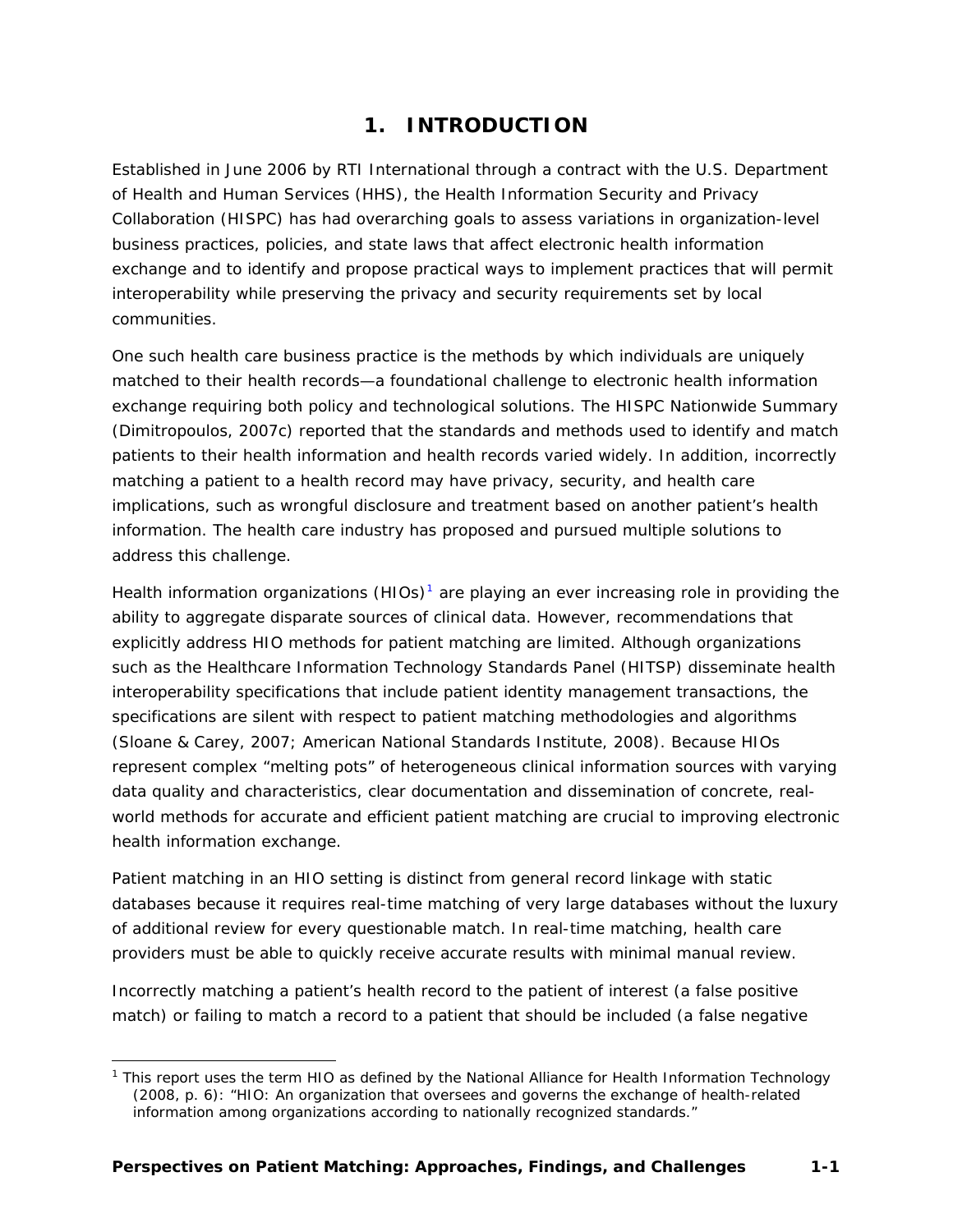match) can have serious treatment consequences. Without a complete and accurate medical history, health care providers may be unaware of potentially fatal drug interactions when prescribing medicine or may mistakenly treat patients for a disease they do not have. Additionally, an incorrect match can lead to the disclosure of the wrong patient's health information to health care providers or other persons.

This paper was developed to review the theoretical, experimental, and operational approaches of matching patients to their health records. In particular, we focus on HIOs and the privacy and security risks and benefits, ease of use, effectiveness, and scalability challenges of various patient matching approaches. The paper was reviewed by a Technical Expert Panel (TEP) to ensure quality and accuracy.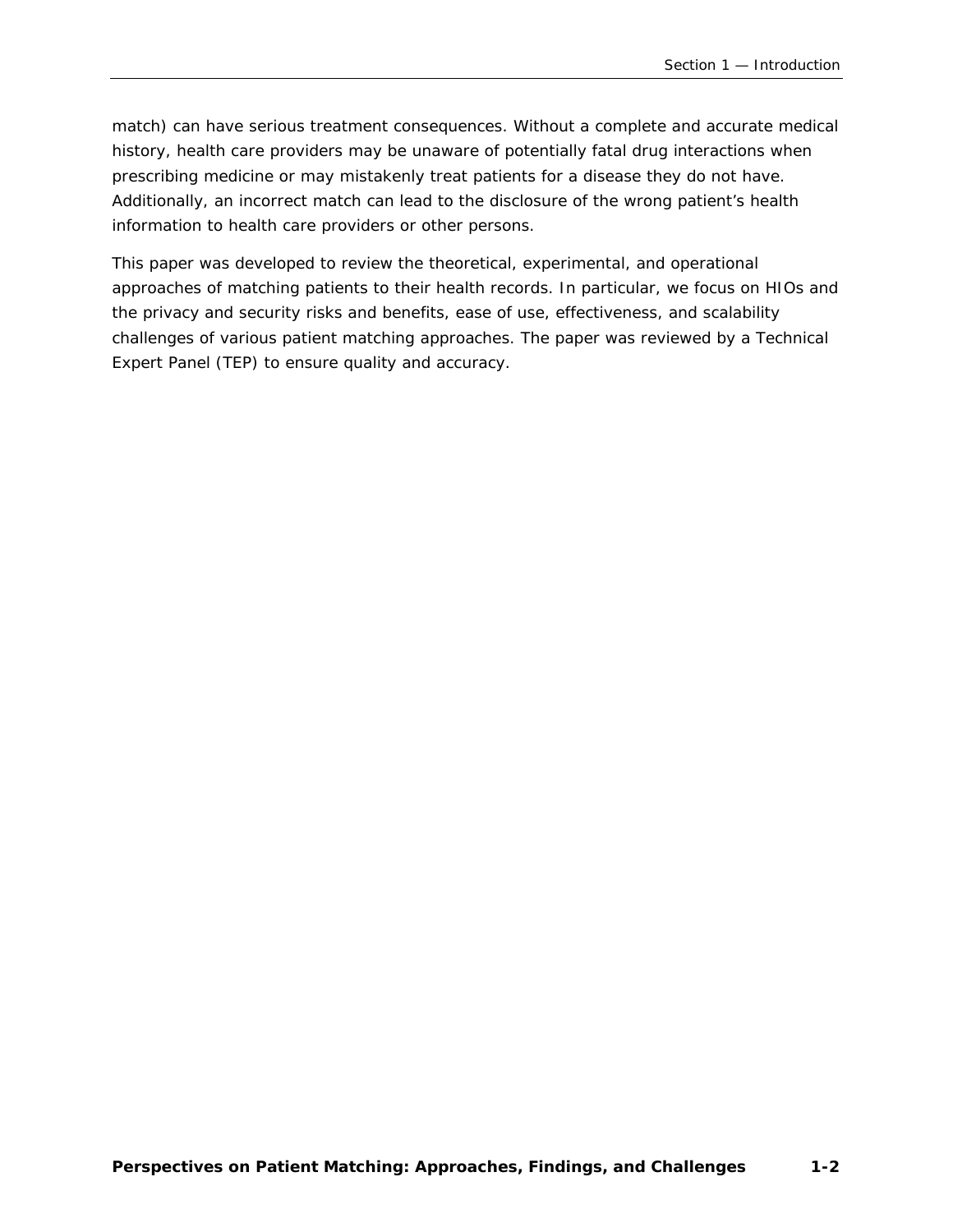# **2. METHODOLOGY**

<span id="page-10-0"></span>We developed this paper using three main sources of information: a literature review, interviews with health information organizations (HIOs) currently conducting patient matching, and a review of reports previously published under the HISPC contract. These three components form the foundation of our analysis. We present the methodology for each component in this section.

### <span id="page-10-1"></span>**2.1 Literature Review**

Our literature review focused on articles that discuss approaches to patient matching in the health care sector. We located articles through PubMed searches, supplemented by sources from our previous research. Although a significant body of research exists on matching for other fields and industries, such as gaming, consumer research, and computer science, we considered these articles to be out of scope. The intricacies of the health care environment, including legal, technical, and policy facets, make it difficult to directly apply findings from other sectors to health care.

We include seminal articles germane to the fundamental principles of matching as references throughout the paper. Recent non–health care survey articles capturing the current state of the art in matching strategies and technologies that may be of interest to the initiated reader are included as an addendum to the overall literature review.

In conducting the literature review, we grouped articles generally into *technical* and *policy* subgroups. Technical articles were those that described a theoretical, experimental, or operational approach to patient matching. They usually, though not always, included a detailed description of the matching methodology or algorithm and analysis of the results (e.g., measures of sensitivity and specificity). The policy articles were those that took a broader view of the issue of patient matching by describing one or multiple options for matching patients to their records without delving into technical details or offering quantitative analysis. We divided the articles to determine whether technical approaches in use or being considered were concordant or discordant with proffered policy approaches. That is, were the policy-oriented articles advocating for approaches actually being used or proposed in the field?

Although these technical and policy article subgroups differed somewhat with respect to their detail, we evaluated them across similar dimensions:

Does the article describe theoretical, experimental, or operational approach(es) to patient matching?

- What are the privacy and security considerations of the approach(es)?
- What matching methodology, if any, was used?
- What is the effectiveness and/or accuracy of the approach(es)?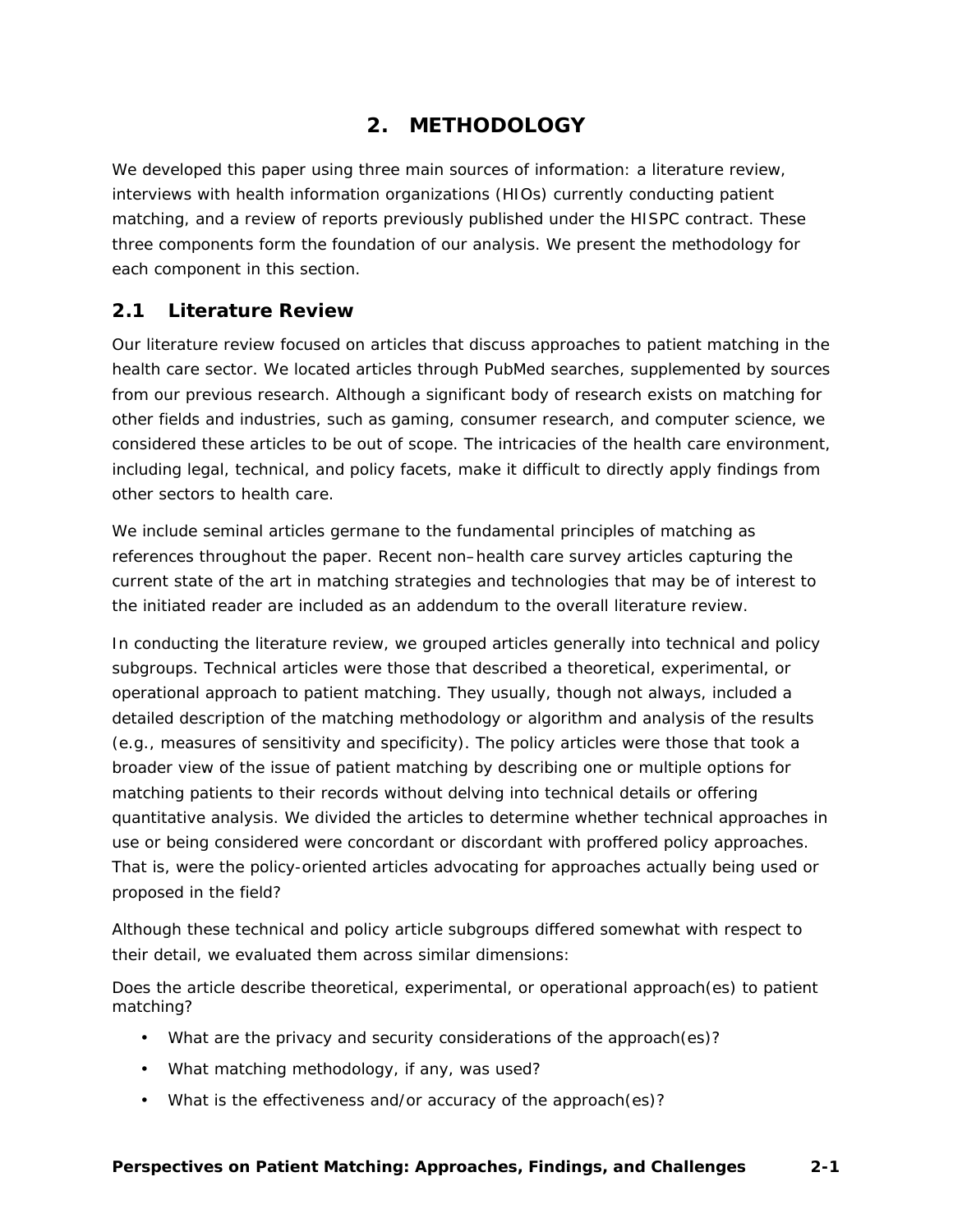• What are the scalability and sustainability implications of the selected approach(es), including ease of use?

#### <span id="page-11-0"></span>**2.2 HIO Interviews**

To supplement the information from the literature review, we contacted seven HIOs that conduct patient matching to understand their approach and methods. We divided this process into five steps:

- Identify operational HIOs.
- Develop a list of questions to understand how operational HIOs are approaching matching.
- Contact HIOs and determine if they are eligible to participate.
- Interview HIOs.
- Summarize and analyze results.

To determine which HIOs should be contacted, we compiled a list of operational HIOs from the lists of organizations that participated in the Nationwide Health Information Network (NHIN) Trial Implementations, $<sup>2</sup>$  $<sup>2</sup>$  $<sup>2</sup>$  the Agency for Healthcare Research and Quality–funded</sup> State and Regional Demonstration projects, $3$  and HIOs identified by the State-Level Health Information Exchange project as being in stage 3 (early implementation) or stage 4 (operating implementation). $4$  We then developed a list of questions designed to give us a better understanding of how HIOs of various sizes are handling the challenge of matching patients with their records in a real-life setting (see Appendix A for the full list of questions).

After reviewing the list of questions for completeness and specificity, we contacted the HIOs to determine whether they were eligible to participate. Organizations were considered eligible if they were currently conducting patient matching or were planning to implement patient matching in the near future.

After initial contact, we sent the list of questions to the HIOs and asked them to respond by telephone or in writing. We scheduled and conducted interviews in April 2009. Some respondents provided answers during a telephone call; others wrote responses directly in the questionnaire. To ensure consistent results, we compared the responses obtained in the interviews with the written responses. Both approaches yielded the same quality and depth of information.

<span id="page-11-1"></span>  $2$  The listing of the NHIN Trial Implementation participants can be found at [http://healthit.hhs.gov/portal/server.pt?open=512&objID=1191&parentname=CommunityPage&pa](http://healthit.hhs.gov/portal/server.pt?open=512&objID=1191&parentname=CommunityPage&parentid=9&mode=2&in_hi_userid=10732&cached=true) [rentid=9&mode=2&in\\_hi\\_userid=10732&cached=true](http://healthit.hhs.gov/portal/server.pt?open=512&objID=1191&parentname=CommunityPage&parentid=9&mode=2&in_hi_userid=10732&cached=true) 3

<span id="page-11-2"></span> $3$  The listing of the State and Regional Demonstration projects can be found at [http://healthit.ahrq.gov/portal/server.pt?open=512&objID=654&&PageID=12043&mode=2&in\\_hi\\_](http://healthit.ahrq.gov/portal/server.pt?open=512&objID=654&&PageID=12043&mode=2&in_hi_userid=3882&cached=true)  $userid = 3882&cached = true$ 

<span id="page-11-3"></span><sup>&</sup>lt;sup>4</sup> The listing of State-Level Health Information Exchange initiatives can be found at <http://www.slhie.org/efforts.asp>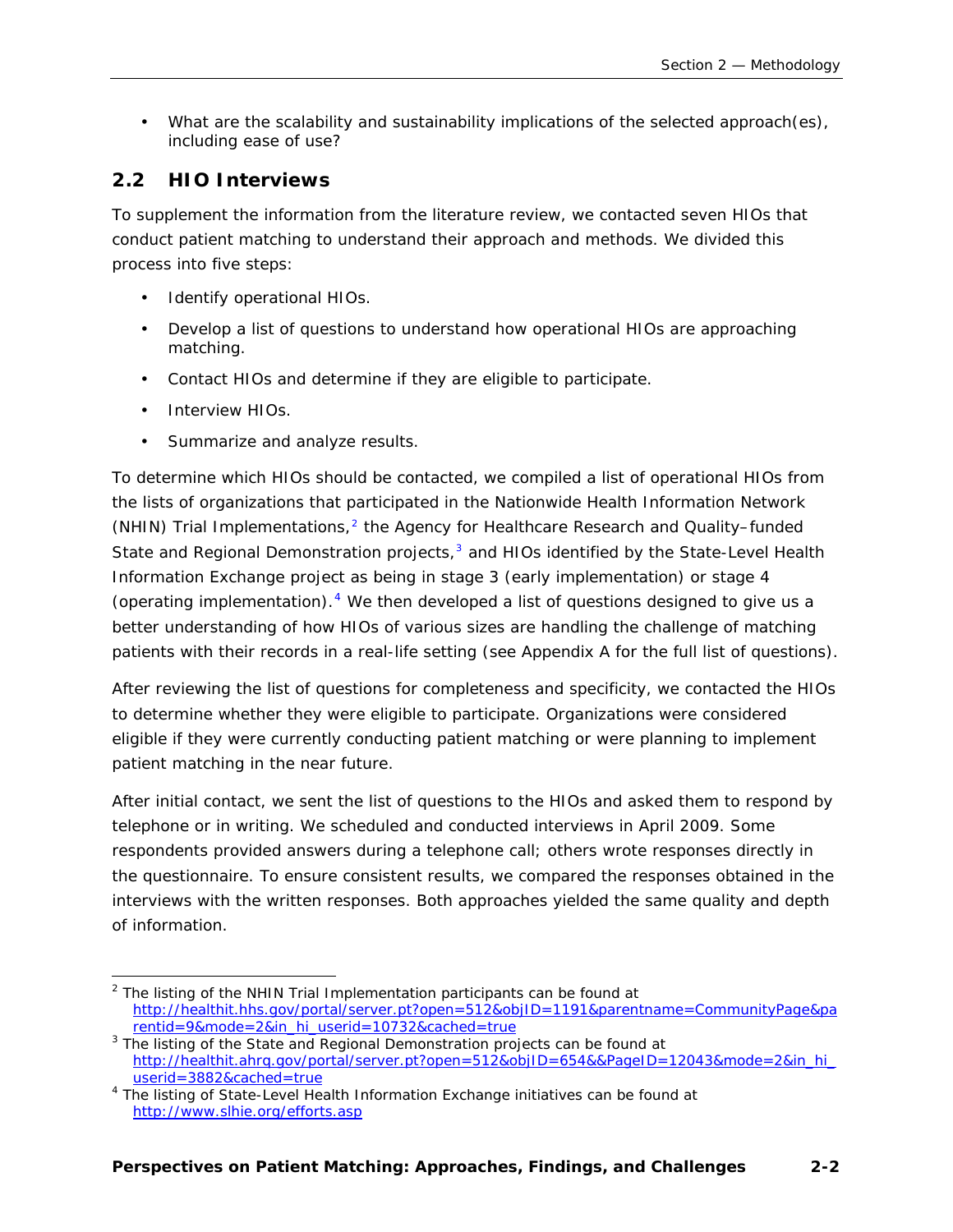# <span id="page-12-0"></span>**2.3 Information From Previous Stages of the HISPC Project**

In the HISPC reports *Assessment of Variation and Analysis of Solutions* (Dimitropoulos, 2007a) and *Final Implementation Plans* (Dimitropoulos, 2007b), the state teams documented variations in privacy and security practices and developed solutions and implementation plans to address those variations. $5$  Many states observed that matching patients to their records in a consistent, private, and secure way was essential to electronic health information exchange.

While these discussions were often at a higher level (e.g., discussing a general need for robust methodologies and technical standards), they indicate a real need for work in this area. This paper includes relevant information from the HISPC summary reports.

# <span id="page-12-1"></span>**2.4 Technical Expert Panel Formation and Review**

The Technical Expert Panel (TEP) was formed to provide expert review and input into the development of this paper. The members of the TEP have significant expertise both in the methodology behind matching patients to their records and in the implementation of matching systems. As experts in the field of patient matching, the TEP reviewed the paper to ensure that it accurately included applicable approaches to matching patients to their health information, ways the approaches vary, and the potential privacy and security risks and benefits to each approach.

The TEP reviewed a final draft of the paper and provided comments via a review form and notations in the text. We discussed their feedback at a conference call and, to the greatest extent possible, incorporated it into this final version.

<span id="page-12-2"></span> $\overline{a}$ 5 The *Assessment of Variation and Analysis of Solutions, Final Implementation Plans,* and *Nationwide Summary* reports can be found at [http://healthit.ahrq.gov/portal/server.pt?open=512&objID=654](http://healthit.ahrq.gov/portal/server.pt?open=512&objID=654&&PageID=13062&mode=2&in_hi_userid=3882&cached=true) [&&PageID=13062&mode=2&in\\_hi\\_userid=3882&cached=true](http://healthit.ahrq.gov/portal/server.pt?open=512&objID=654&&PageID=13062&mode=2&in_hi_userid=3882&cached=true)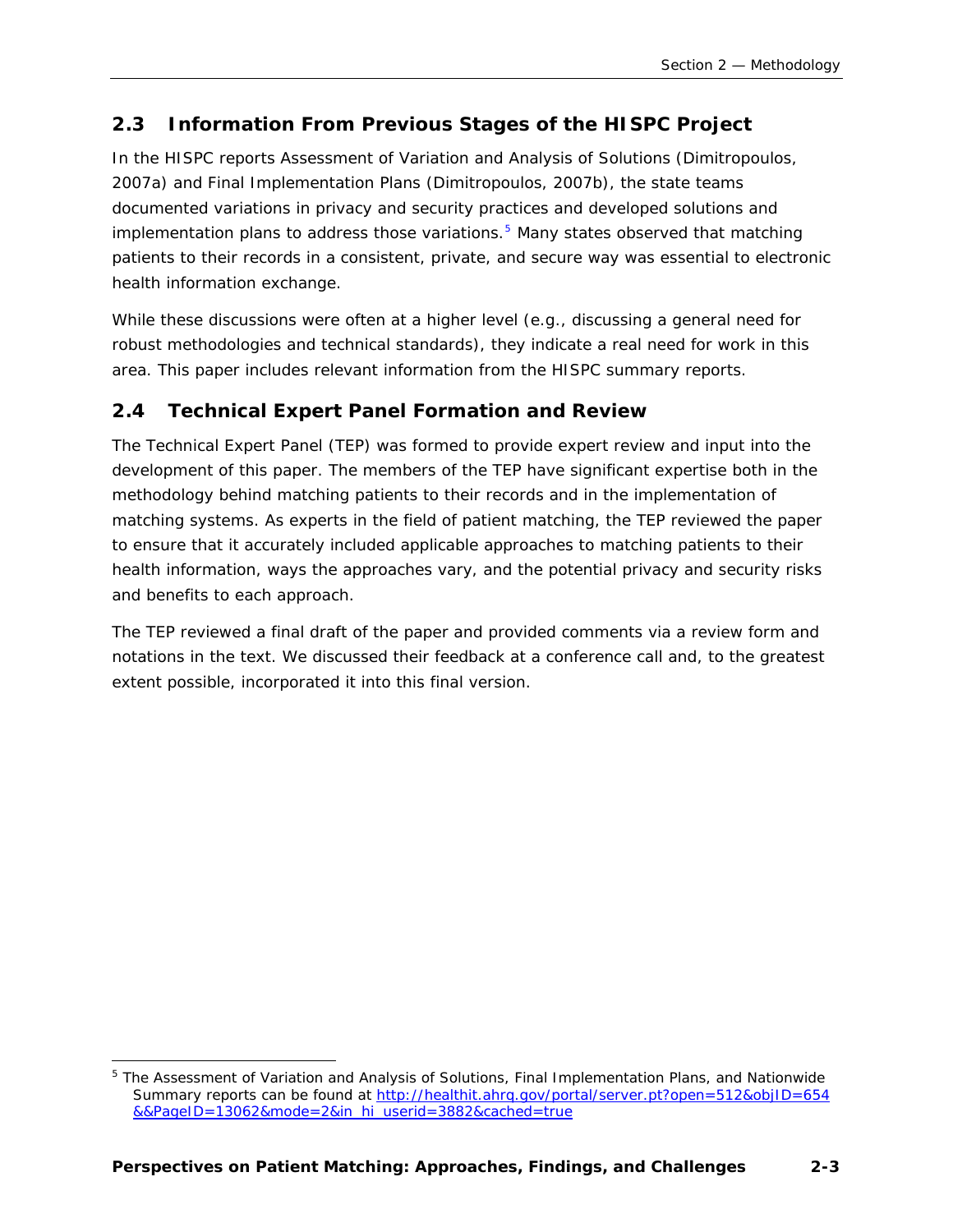# **3. SUMMARY OF LITERATURE REVIEW**

<span id="page-13-0"></span>As noted in Section 2, we restricted our literature review to articles that discussed or applied approaches to patient matching in the health care industry. We include seminal articles from the field as references throughout the paper, but we do not specifically discuss them. In addition, several surveys of matching in other fields are referenced for readers interested in more details.

In reviewing the literature, we divided the articles into two sections: technical literature and policy literature. One specific goal was to determine whether solutions proposed by policy experts were consistent with technical solutions in use or under development. Figure 3-1 summarizes how the articles were sorted and evaluated.

#### <span id="page-13-2"></span>**Figure 3-1. Literature Review Results**



#### <span id="page-13-1"></span>**3.1 Technical Literature Summary**

-

In general, the peer-reviewed literature explored theoretical or experimental approaches to patient matching, rather than fully operational approaches. In addition, much of the literature focused on public health concerns (e.g., disease registries or prenatal health records), rather than matching patients to records for real-time clinical care.<sup>[6](#page-13-3)</sup> There was a limited body of literature from U.S.-based research groups conducting matching in clinical settings. It may be that U.S.-based research groups are not likely to publish in peerreviewed publications or that more of the work being done in the United States is

<span id="page-13-3"></span><sup>&</sup>lt;sup>6</sup> The articles discussed here are Campbell, Deck, and Krupski (2008); Christen (2008); Dal Maso, Braga, and Francheschi (2001); Grannis, Overhage, and McDonald (2002, 2003); Karmel and Gibson (2007); Liu and Wen (1999); Lyons et al. (2009); Meray, Reitsma, Ravelli, and Bonsel (2007); Newman and Brown (1997); Pates et al. (2001); Sauleau, Paumier, and Buemi (2005); and Whalen, Pepitone, Graver, and Busch (2001).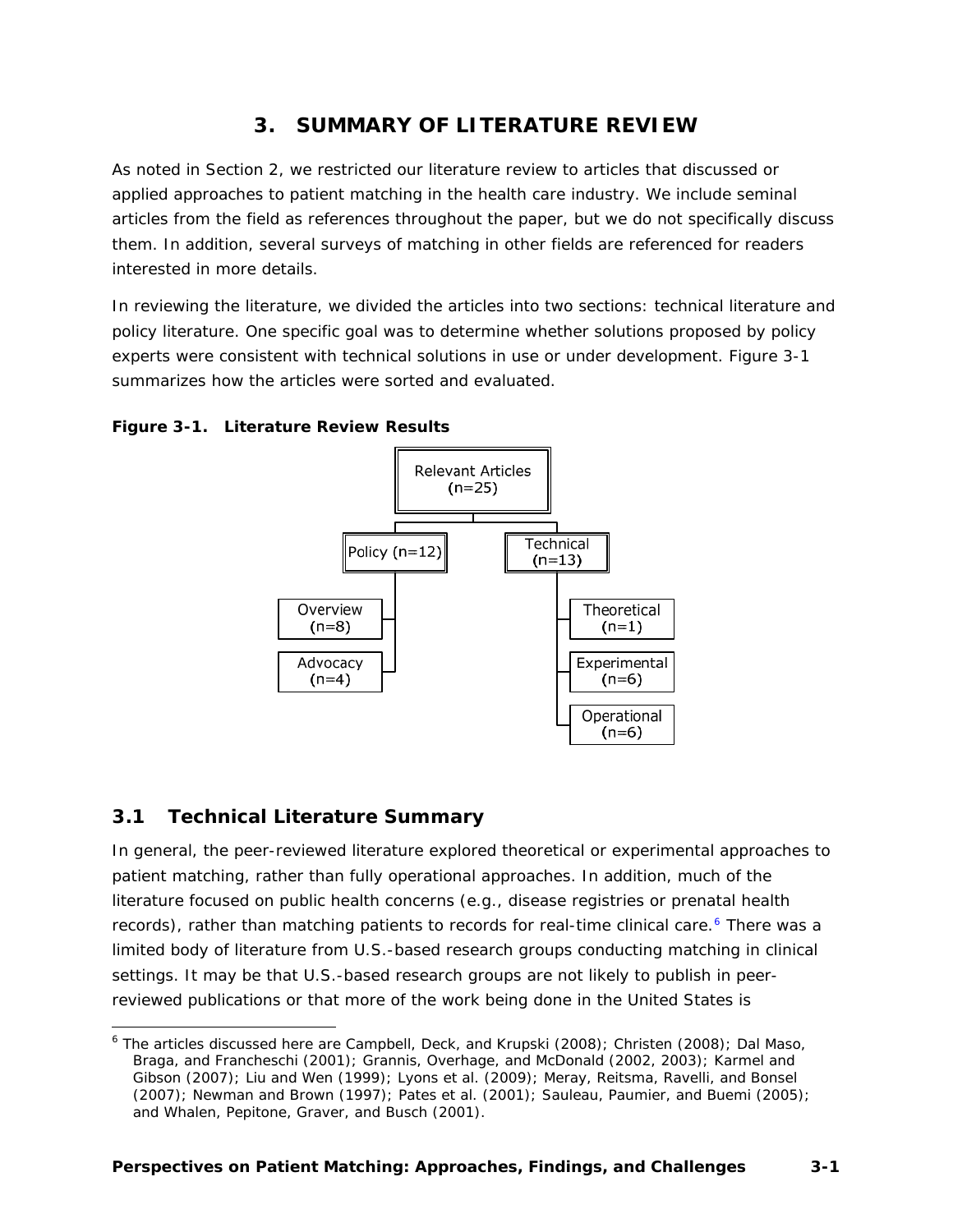proprietary and maintained as a trade secret. Alternatively, some organizations have expressed reluctance to disclose information about the performance of their matching system, for a variety of reasons.

The majority of approaches reviewed used probabilistic matching methods, although a few used deterministic or hybrid approaches. In the articles that compared probabilistic and deterministic matching approaches (e.g., Campbell et al., 2008; Whalen et al., 2001), probabilistic matching was found to be superior.

A disproportionate number of articles focused on matching in scenarios other than real-time clinical care. This finding suggests that the approaches described may need to be carefully evaluated for use in clinical care environments. A false positive or false negative match in a public health surveillance system poses a limited risk to how a specific individual is treated. However, in a clinical setting, an incorrect match could lead to inappropriate care or, worse, could harm the patient. Table 3-1 summarizes attributes of the technical literature.

| <b>Attribute</b>                       | <b>Information From Technical Literature</b> |
|----------------------------------------|----------------------------------------------|
| Number of individuals/records reviewed | ■ 26,000 to 500,000                          |
| Purpose of matching                    |                                              |
| Operational clinical                   | $\blacksquare$ 2 of 13 (15%)                 |
| Theoretical clinical                   | $\blacksquare$ 1 of 13 (7%)                  |
| Registries                             | $\blacksquare$ 5 of 13 (38%)                 |
| Research                               | $\blacksquare$ 5 of 13 (38%)                 |
| Country of origin                      | United States: 6<br>$\blacksquare$           |
|                                        | ■ Non-United States <sup>a</sup> : 7         |

#### <span id="page-14-0"></span>**Table 3-1. Technical Literature Matching Approaches**

<span id="page-14-1"></span><sup>a</sup>Australia (2), Canada, France, Italy, Netherlands, United Kingdom.

It is not clear whether approaches outlined in research literature can be readily adapted for use in real-time clinical care. The number of records or individuals examined is smaller than the number of matches that an HIO would be expected to perform, and the success of these algorithms is more accurately described as the success of the algorithm *plus manual review*. The smaller sample size (26,000 to 500,000 records compared with 225,000 to 9.4 million records for the HIOs) and the need for manual review could result in scalability issues if the approaches are implemented on a regional or nationwide scale where millions of individuals or records are involved. In addition, the algorithms are not compared against a standard data set, so it is not possible to compare the quality of results across the algorithms presented in the research. Generalizability is also an issue; a matching approach developed around a Dutch, Italian, or central Indiana population, for example, may not work well with different populations using alternate naming conventions. Given these limitations, matching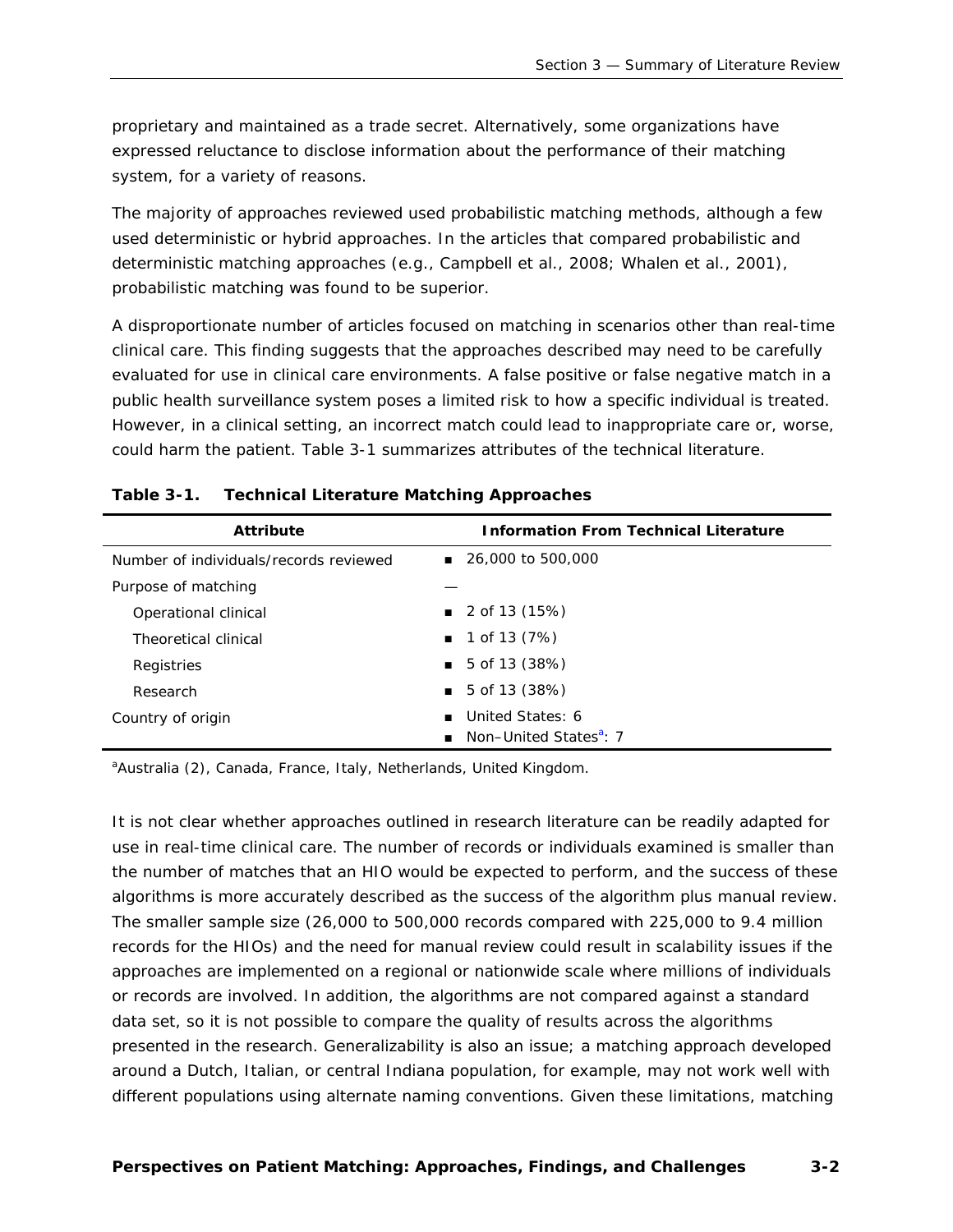approaches from research literature should be evaluated in a local context before being implemented.

# <span id="page-15-0"></span>**3.2 Policy Literature Summary**

Compared with the technical literature, which typically discussed the implementation of probabilistic versus deterministic matching and the algorithms involved, the policy literature included articles that offered a general overview of solutions and those that advocated for a specific solution.<sup>[7](#page-15-1)</sup> What was most interesting was that the policy literature generally discussed algorithmic matching as a single category and mutually exclusive alternative to a unique patient identifier (UPI). In contrast, the technical articles considered the distinction between probabilistic and deterministic matching. Presenting algorithmic matching as the only alternative to a UPI establishes a false dichotomy and unnecessarily limits the scope of potential solutions.

There is a greater body of literature supporting the creation of a UPI, compared with algorithmic matching. Prior to the congressional action that prohibited the U.S. Department of Health and Human Services (HHS) from developing a UPI, HHS commissioned a study to review options for identifying patients. The study, conducted by Solomon Appavu in 1997, examined a wide range of options for matching patients to their health records against a detailed list of evaluation criteria. The options for identifiers were divided into three categories: unique patient identifiers, non-unique patient identifiers (identifiers specific only to the organizations that use them), and alternatives to unique identifiers. In all, 52 different traits across four categories were considered (30 conceptual characteristics developed by ASTM International, 5 operational characteristics, 6 component requirements, and 11 functional requirements) (Appavu, 1997).<sup>[8](#page-15-2)</sup> A full listing can be found in Appavu's report, but examples of the requirements include such factors as assignability, accessibility, usability, whether the identifier could be used with existing infrastructure, and whether it can be used to accomplish care delivery and administrative functions.

In comparing each option against the evaluation criteria, Appavu found that only the UPI met all of the criteria. The other options (non-unique patient identifier and alternatives to a unique identifier) were deficient with respect to conceptual characteristics and consequently noncompliant with operational characteristics, component requirements, and functional requirements.

Hillestadt et al. (2008) noted that some form of unique identifier is needed to ensure accuracy in large databases. In examining an error-free database with 80 million records,

 $\overline{a}$ 

<span id="page-15-1"></span><sup>&</sup>lt;sup>7</sup> The articles discussed here are Appavu (1997, 1999); Fernandes and O'Connor (2008); Greenberg and Ridgely (2008); Hillestadt et al. (2008); Markle Foundation (2005); Morrissey (2007); National eHealth Transition Authority (2006); Netter (2003); Rollins (2007); Stewart, Arellano, and Simborg  $(1984)$ ; and Wooster  $(2006)$ .

<span id="page-15-2"></span> $8$  For an overview of Appavu's 1997 study, see Appavu (1999).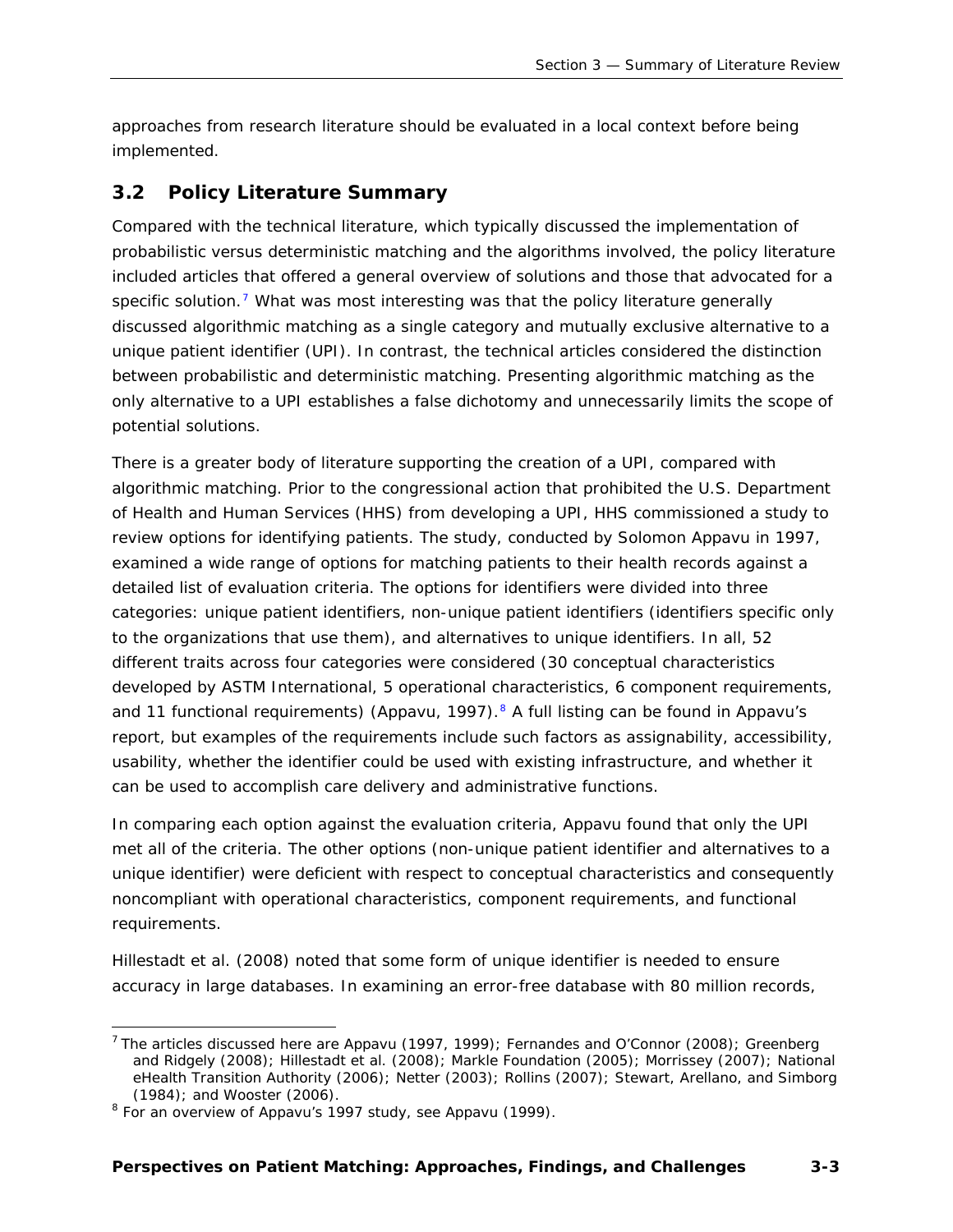they found that it was necessary to use name, date of birth, zip code, and the last four digits of the social security number (SSN) to unambiguously match all records. Removing the last four digits of the SSN as a matching variable created nearly 1,000 false positives. Data in HIOs will not be error free, and so for a similar number of records, the number of false positives is likely to be higher than the estimates documented by Hillestadt et al.

A voluntary identifier administered by a nonprofit organization or a public-private partnership has also been proposed as a mechanism for implementing a UPI (Morrissey, 2007; Netter, 2003). Having a nonprofit entity or public-private partnership administer a voluntary identifier could ameliorate the public's concern of a government-run and government-maintained UPI. Use of voluntary identifiers is discussed in greater detail in Section 5.2.

In contrast, a 2005 report from the Markle Foundation recommended against pursuing a UPI and instead advocated for using probabilistic matching (Markle Foundation, 2005). The report documented four major reasons why a national identifier should not be pursued:

- It may be impossible to deploy a UPI system in the United States.
- Even if deploying a UPI system were possible, it would be delayed and potentially derailed by politically complex and sensitive issues.
- A national identifier presupposes successful solutions to other significant and presently unsolved technical challenges, including a method for "brokering trusted access to encryption keys" (Markle Foundation, 2005, p. 13) and developing a method for reworking existing systems to accommodate a new identifier.
- The expenses of such a system would be front-loaded, but the value postponed for years.

The Markle report also noted that the authors were initially skeptical that probabilistic matching methods would be sufficient on a nationwide scale, in which millions of transactions would occur. However, on the basis of current activity within the United States (both inside and outside of the health care environment), they concluded that probabilistic matching was feasible.

From the information currently available, it is difficult to fully evaluate the potential options for matching from purely a policy perspective. The cost/value element and privacy and security considerations for each matching approach have unknowns associated with them. From a cost/value perspective, cost estimates for implementing a UPI are available, but less information is available on the continuing costs to implement algorithmic matching. In addition, it is not clear where value accrues. For example, there may be diminishing marginal returns associated with moving from regional to nationwide exchange of data (Wooster, 2006). That is, the majority of value that results from linking records and sharing information may accrue at the regional level, and nationwide sharing may result in less gain at a higher cost. With respect to privacy and security, additional factors outside of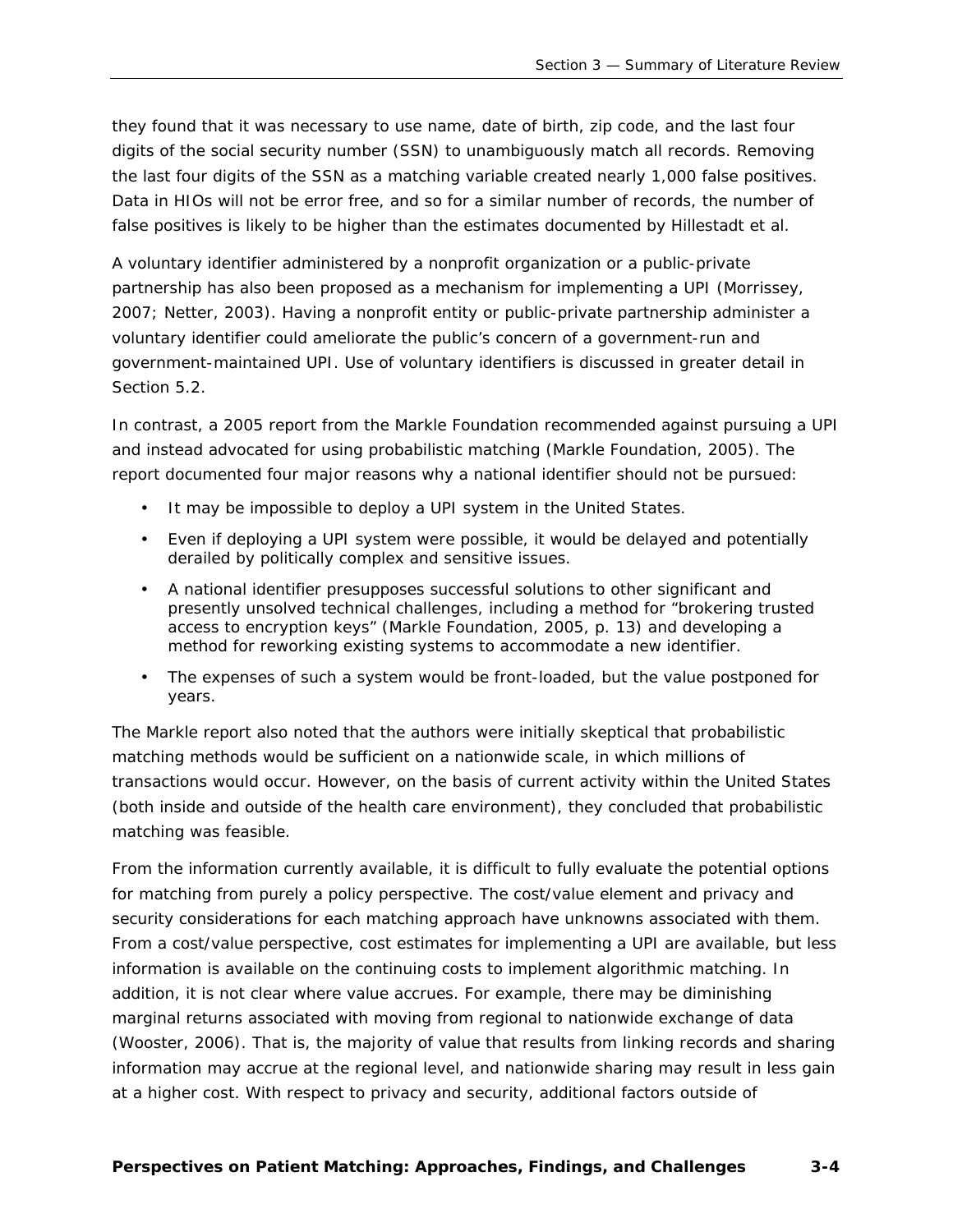matching, such as the system architecture, authentication, and access control policies, as well as enforcement, will affect how well privacy and security are maintained.

# <span id="page-17-0"></span>**3.3 Other Literature Related to Matching**

As noted in Section 2, we confined our literature review to articles that specifically discussed patient matching within the health care sector. However, there is a significant body of literature from other industries that may inform patient matching approaches for health care as more providers adopt electronic health record systems and as electronic health information exchange matures. For an overview of matching approaches used in other industries, see Winkler (2006) and Elmagarmid, Ipeirotis, and Verykios (2007).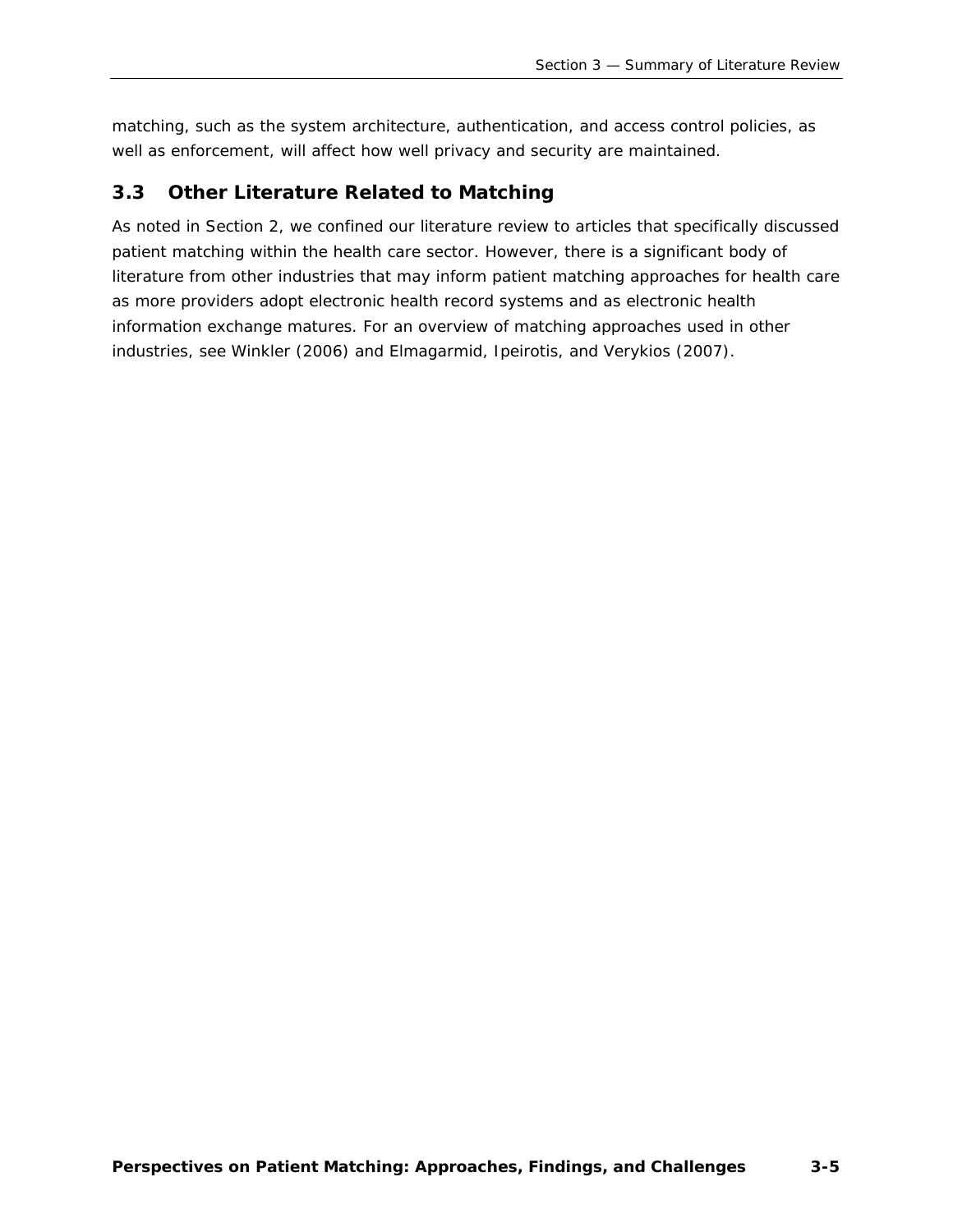# **4. CHALLENGES TO EFFECTIVE MATCHING**

<span id="page-18-0"></span>Health information is distributed across many independent electronic systems within and across organizations. A patient's health information may have multiple identifiers within a single institution or multiple identifiers across multiple institutions. This fragmented environment makes it difficult to correctly link information about individuals when it is needed for clinical and health care functions.

In the absence of a national unique patient identifier (UPI), common challenges to accurate patient matching include lack of consistent methods for conducting matching, out-of-date and incorrect information, recording errors, cross-cultural differences in naming conventions, identifiers that are too common to specifically identify individuals (e.g., the name "William Smith"), and identity theft and the sharing of identifiers. All approaches to matching operate within this complex milieu of factors and, as such, should be evaluated within this context.

# <span id="page-18-1"></span>**4.1 Lack of Consistent Methods for Conducting Matching**

HISPC states found that there is currently no consensus on patient matching accuracy thresholds or the method used to verify patient identifiers at the time of encounter. Each organization employs its own matching algorithm and patient matching methods, resulting in inconsistent results. States were concerned that without consensus on standards, an organization might send faulty data to a health information organization (HIO), which could lead to an incorrect match and potentially affect patient care. States also noted that a lack of trust between HIOs or states regarding the quality of patient information may hinder efforts to electronically exchange health information between the organizations.

# <span id="page-18-2"></span>**4.2 Out-of-Date and Incorrect Information**

Accurate matching of patients across different systems, such as hospitals or HIOs, depends on several critical factors. Organizations that connect to the HIO must provide sufficient, upto-date information to allow for a match. Additionally, patients are under no obligation to inform providers when they move; therefore, a provider may not have the most current demographic information for a patient, making the matching process more difficult. Identifying traits that change over time are another challenge to accurate patient matching. For example, a person's last name can change with marriage, and geographic information changes when a person relocates. Further, family members sporadically share ostensibly unique identifiers, such as social security numbers (SSNs).

# <span id="page-18-3"></span>**4.3 Recording Errors**

Three kinds of recording errors are commonly introduced into health care data. First, phonetic recording errors occur with words and names that sound alike. For example, the first name "Shaun" can be recorded using at least three distinct patterns ("Sean," "Shawn,"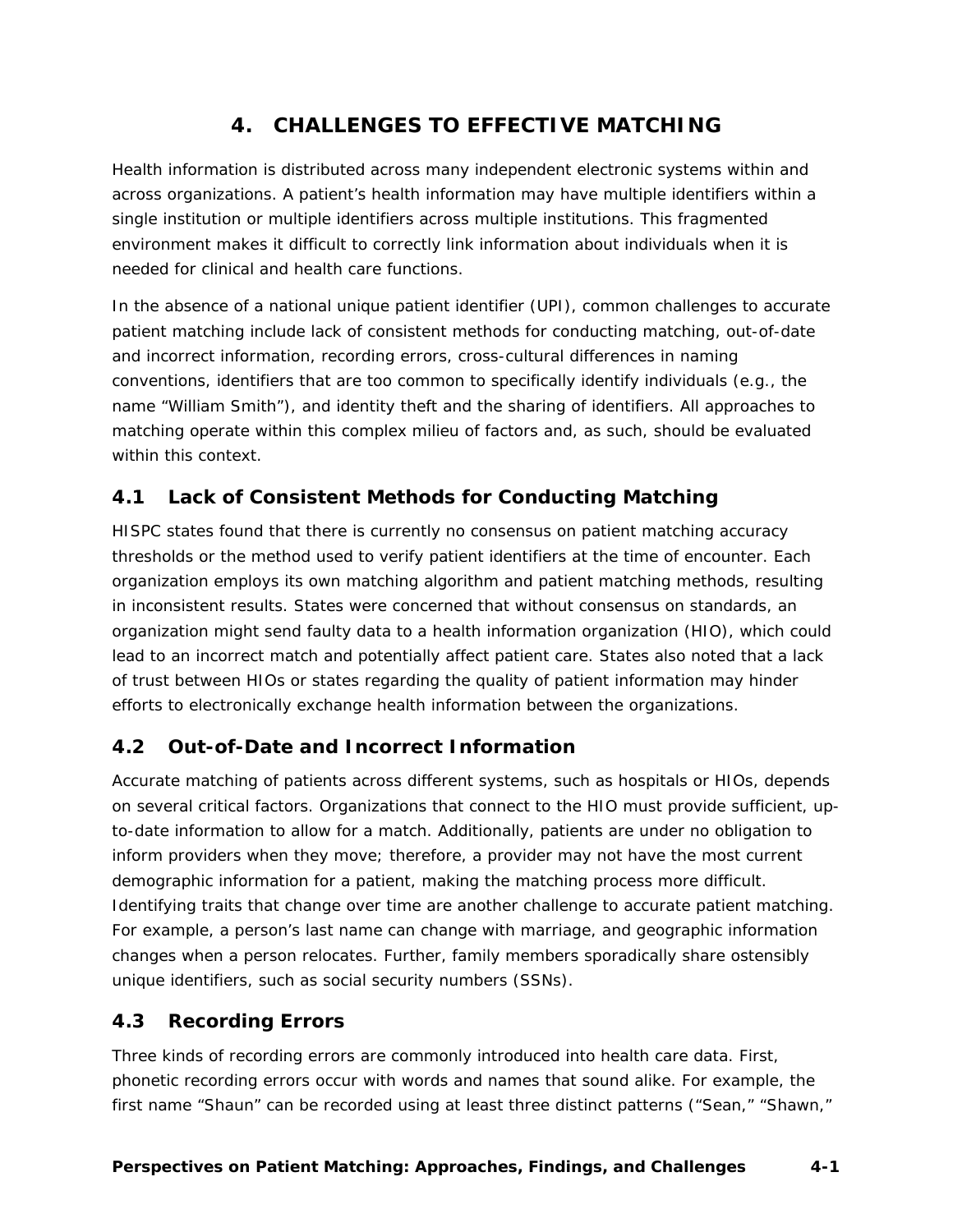"Shaun"). Second, typographical recording errors occur when individual characters are inserted, deleted, or transposed. Third, morphologically similar characters can be mistaken for one another, particularly when transcribing handwriting or using optical character recognition; for example, the letters "I" and lowercase "L," the numbers "1" and "7," and the number "0" and the letter "O" can be interchanged.

# <span id="page-19-0"></span>**4.4 Cross-Cultural Differences**

Non-Western names can pose challenges when naming conventions differ. For example, Chinese names are typically written with the family name first. Thus, for Yao Ming, "Ming" should be entered as the first name and "Yao" as the last name. In addition, Hispanic and other cultures may have multiple family names. For example, the daughter of Ricardo González and Carmen Ramírez would have the name Rosa González Ramírez. Rosa's last name should be entered as "González" or "González Ramírez," but not as "Ramírez." In either instance, the last name could be mistakenly identified during registration or when a staff member searches for a record.

### <span id="page-19-1"></span>**4.5 Common Identifiers**

Some cultures have a few last names that are very common; in Korea, five last names account for nearly 50% of the population. The lack of sufficiently discriminating identifiers and the inadequate number of identifiers also hinder patient matching because of false positives. For example, the Social Security Administration's death master file contains more than 20,000 distinct males named "William Smith," 5 of whom were born on January 20, 1920 (Social Security Administration, 2001). If name, gender, and date of birth are the only matching criteria used, these individuals may be falsely linked.

### <span id="page-19-2"></span>**4.6 Identity Theft and Shared Identifiers**

Identity theft and the sharing of documents, such as insurance cards, also pose challenges to matching. It is very difficult to detect medical identity theft or document sharing in a matching system unless a provider notices a discrepancy in the clinical data (e.g., some records indicate that a person has diabetes, while the others do not). The use of someone else's information need not be criminal or malicious—it may be as simple as parents' providing their identification credentials instead of their child's. Systems must include a method for resolving such issues once they are identified, because they are difficult to prevent and detect.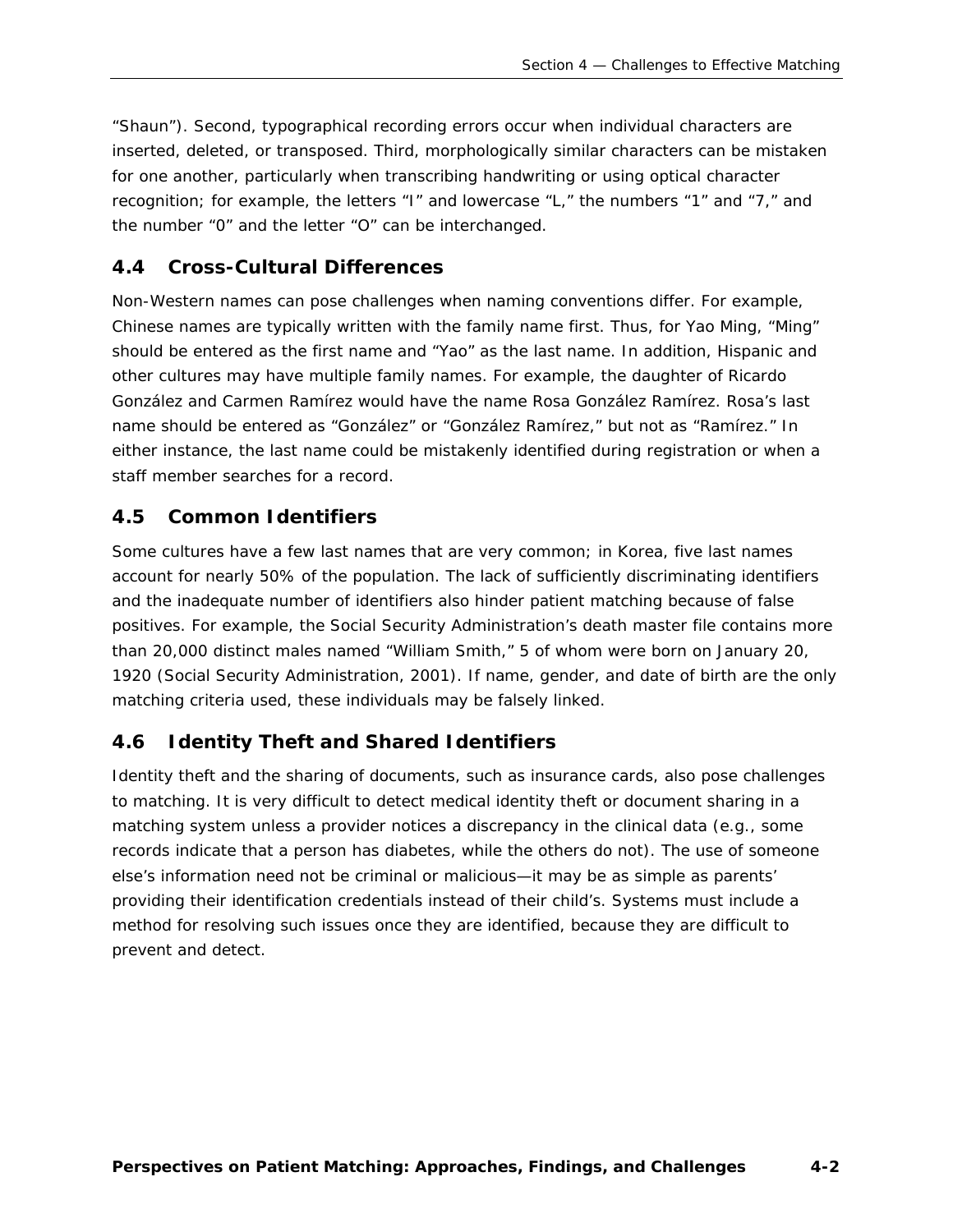# **5. POTENTIAL APPROACHES TO PATIENT MATCHING**

<span id="page-20-0"></span>Several approaches have been proposed to address the challenges involved in matching patients to their medical records. These approaches include the use of a unique patient identifier (UPI), a voluntary patient identifier, biometrics, and matching methodologies that are based on demographic information. This section provides an overview of these potential approaches to patient matching and the many components that can be implemented for each.

# <span id="page-20-1"></span>**5.1 Unique Patient Identifier**

One approach to patient matching proposes creation of a national UPI to identify, link, and locate records. If properly developed and implemented, a UPI could improve matching efficiency and accuracy. The cost of developing and deploying a national UPI has been estimated at between \$4.9 billion and \$12.2 billion, adjusted to 2009 dollars (Appavu, 1[9](#page-20-2)97; Hillestadt et al., 2008). $9$  In addition, UPI implementation would likely take several years. Although a UPI could improve the matching process, it is not a panacea, for a variety of technical and political reasons.

From a technical perspective, supplemental patient matching methods would be needed when a UPI was absent, to identify duplicate patients within the UPI system and to accommodate historical data that have not been tagged with the UPI.

Political issues have limited the nationwide adoption of a UPI because of privacy and security concerns. As passed, the Health Insurance Portability and Accountability Act of 1996 (HIPAA) calls for the creation of a UPI. The text of the law reads:

- (b) Unique health identifiers
- (1) In general

The Secretary shall adopt standards providing for a standard unique health identifier for each *individual*, employer, health plan, and health care provider for use in the health care system. In carrying out the preceding sentence for each health plan and health care provider, the Secretary shall take into account multiple uses for identifiers and multiple locations and specialty classifications for health care providers.

(2) Use of identifiers

-

The standards adopted under paragraph (1) shall specify the purposes for which a unique health identifier may be used.<sup>[10](#page-20-3)</sup> [emphasis added]

<span id="page-20-2"></span><sup>&</sup>lt;sup>9</sup> The range presented in Appavu (1997) is \$3.9 billion to \$9.2 billion. Hillestadt et al. (2008) cite work done by the National Governors Association in 2006 calculating the cost of implementing a Real ID to be \$11.1 billion. For comparison, these values were converted to 2009 dollars using the consumer price index.<br><sup>10</sup> 42 U.S.C. 1320d-2(b)(1) et seq.

<span id="page-20-3"></span>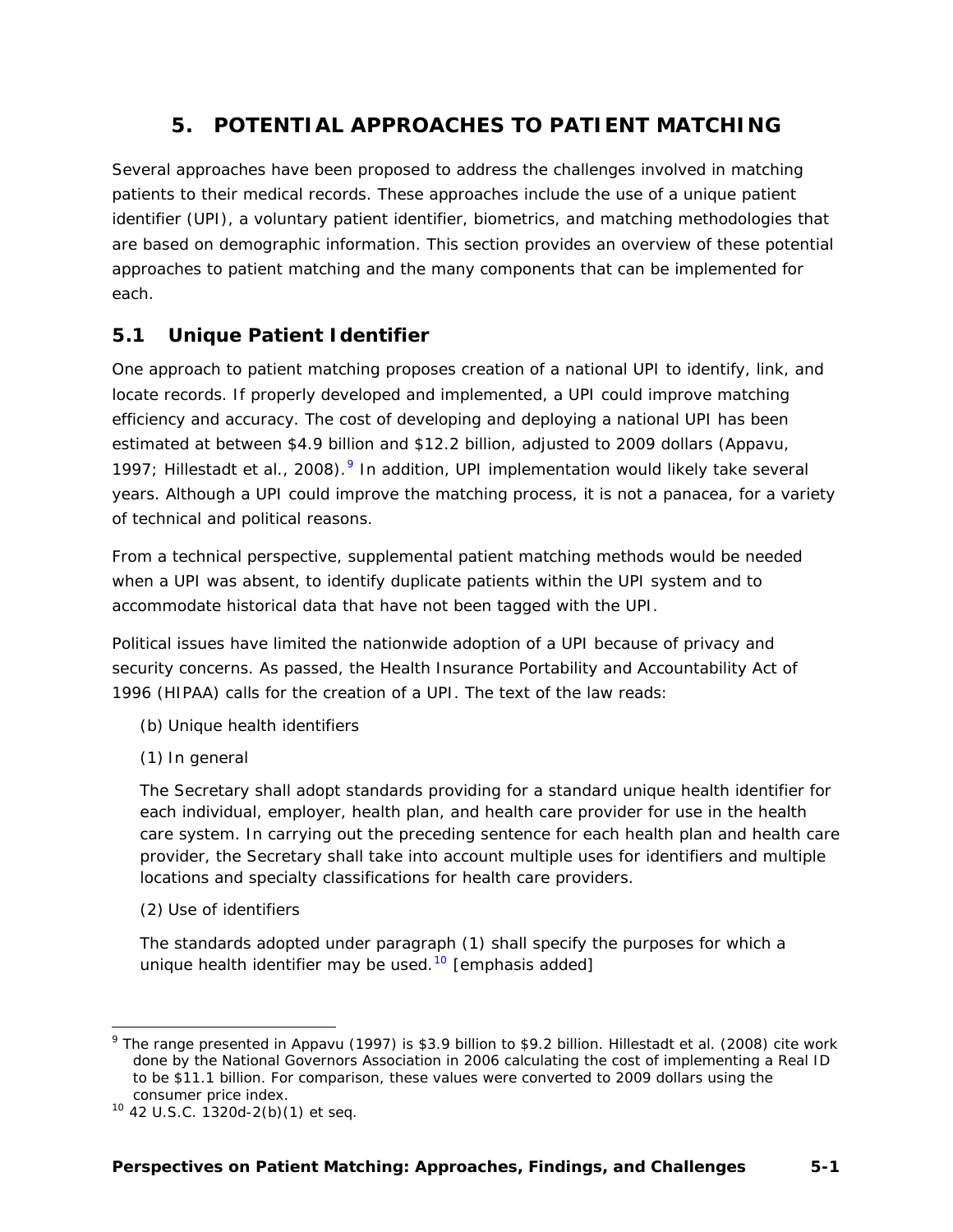The idea of a UPI to be used across all institutions became a contentious issue, and in 1999 Public Law 105-277 prohibited the U.S. Department of Health and Human Services (HHS) from using any of its appropriated funds to develop a UPI without express congressional approval:

None of the funds made available in this Act may be used to promulgate or adopt any final standard under section 1173(b) of the Social Security Act (42 U.S.C. 1320d–2(b)) providing for, or providing for the assignment of, a unique health identifier for an individual (except in an individual's capacity as an employer or a health care provider), until legislation is enacted specifically approving the standard.

The appropriations restriction has not been revisited by Congress, despite calls from some researchers and analysts (see, for example, Greenberg and Ridgely [2008]; Netter [2003]; Hillestadt et al. [2008]). Although states and other entities are not prohibited from developing and implementing a UPI, to date, no broad adoption or nonfederal promotion of a UPI has taken place in the United States.

#### <span id="page-21-0"></span>**5.2 Voluntary Patient Identifier**

Another option for matching patients to their records is a voluntary patient identifier. A voluntary identifier could be administered by a nonprofit group or a public-private partnership and would mitigate some of the concerns related to a federally sponsored UPI, such as the existence of a government database that would hold extensive demographic information.[11](#page-21-1)

One current example of a voluntary identifier to be used by health information organizations (HIOs) is being developed by Global Patient Identifiers, Inc. (GPII). GPII emerged as a result of the passage of two ASTM International standards (E1714 and E2553) that describe the architecture and implementation of the Voluntary Universal Healthcare Identifier (VUHID) system. ASTM established GPII to support and deploy the VUHID system.[12](#page-21-2)

The VUHID system would not include a central database of patient information. Rather, it would work with HIOs' Enterprise Master Patient Index (EMPI) vendors, whose systems would in turn assign identifiers. The proposed process works as follows: A patient requests an identifier through a provider; that request is then routed to the EMPI and then to the VUHID system. The VUHID system validates the request and issues an identifier, which is routed back to the EMPI and associated with the patient's records. Finally, the identifier is returned to the provider and patient, and the patient receives an identification card.

GPII plans to offer two types of identifiers: an open voluntary identifier (OVID) associated with information that patients wish all of their health care providers to see, and a private

<span id="page-21-2"></span><span id="page-21-1"></span><sup>&</sup>lt;sup>11</sup> See Netter (2003) and Wooster (2006) for additional theoretical discussion of a voluntary identifier.<br><sup>12</sup> See http:/<u>/www.qpii.info</u> for additional information regarding GPII and the VUHID system.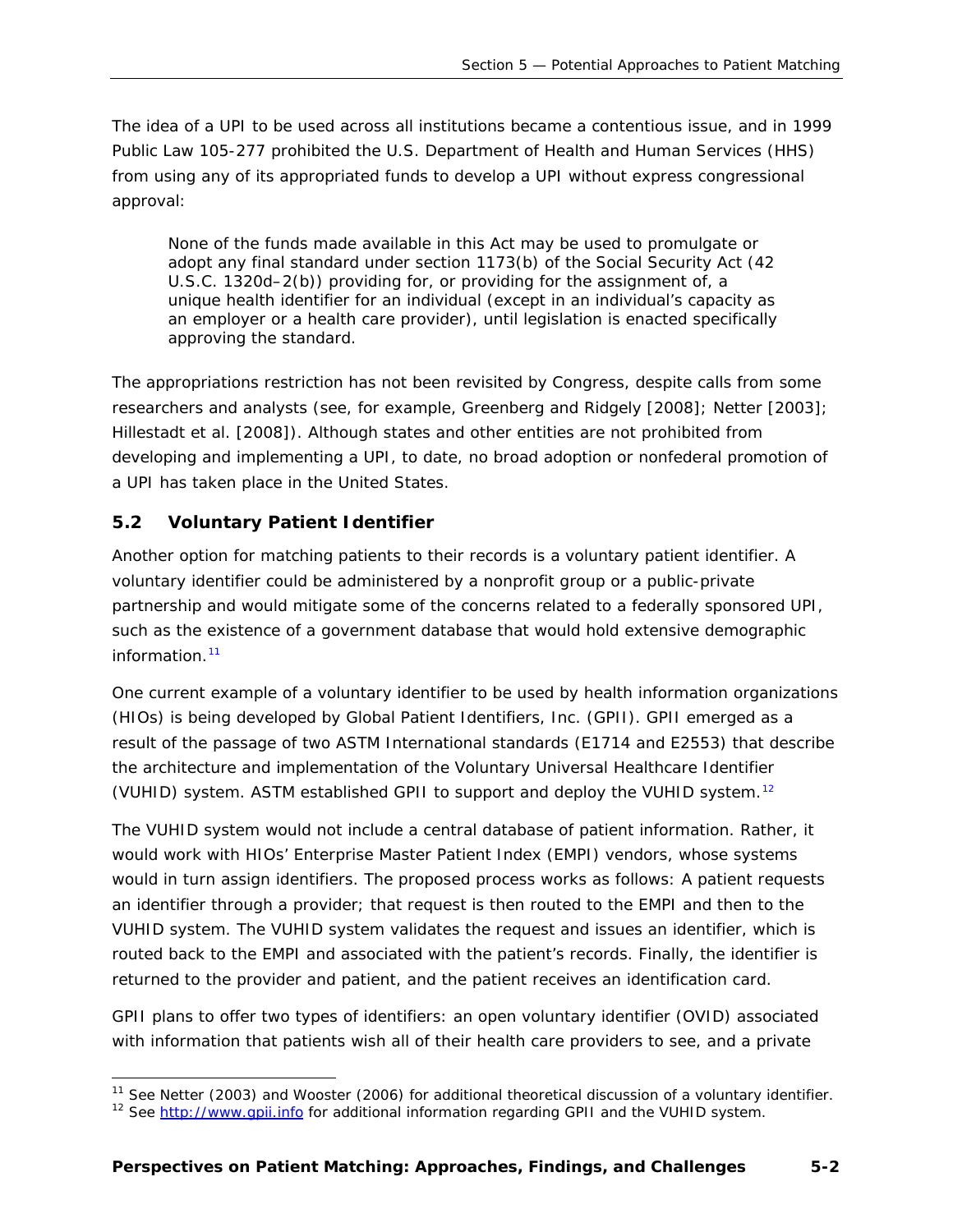voluntary identifier (PVID) associated with information that patients prefer to disclose only to selected providers. Patients can have multiple private identifiers, but only one open identifier. The private identifiers could be used to limit the disclosure of sensitive information, such as HIV or mental health information.

Although having multiple identifiers could help protect privacy, this approach does not take into account the ways in which administrative and clinical functions are currently linked. For example, if a patient sees a gynecologist and an internist at a hospital and wishes to keep the reproductive health records separate from the internal medicine records, it will be difficult for the hospital to produce a full billing record. In addition, allowing patients to have multiple identifiers assumes that patients are able to determine what information can be compartmentalized or withheld without endangering their health. Finally, using a voluntary identifier could create additional silos of information—information that includes the identifier and information that does not. A critical volume of information would likely need to be tagged with the identifier in order for the benefits of the identifier to be realized. It is not clear if creating these additional silos would perpetuate the challenges that already exist in matching or would remedy them.

GPII planned to announce its first beta test site in spring 2009, and it is not yet clear when outcomes from the beta testing will be available, although the results could offer evidence of the value of a voluntary identifier, the logistical challenges to implementation, and the privacy and security implications of using such an identifier with HIOs.

#### <span id="page-22-0"></span>**5.3 Biometrics**

Biometric identifiers, including voice patterns, fingerprints, iris patterns, facial shapes, and vein patterns, are another method of uniquely identifying individuals in order to link data. The advantage of biometric identifiers is that they are highly specific to an individual, and identity can be verified without resorting to documents or cards that may be lost, stolen, forgotten, or altered. Disadvantages of biometric identifiers include the relatively expensive cost, fingerprint scanners notwithstanding. And although biometric identifiers generally remain stable over a person's life, there are instances where the identifiers evolve. Voice patterns can change gradually with age or abruptly with illness, fingerprints can degrade (disappear) with time, and retinal patterns can change in patients with conditions that affect the eye, such as diabetes. Additionally, privacy concerns remain over the use of biometric identifiers for health care uses, because of the potential for biometrics, particularly fingerprints, to be used by law enforcement agencies (Prabhakar, Pankanti, & Jain, 2003).

#### <span id="page-22-1"></span>**5.4 Algorithmic Matching Approaches**

Patient matching can also be accomplished using methods that depend on patient traits to match records. Patient traits may include unique identifiers, names, birth dates, addresses, sex, telephone numbers, and parents' names. These algorithmic matching approaches are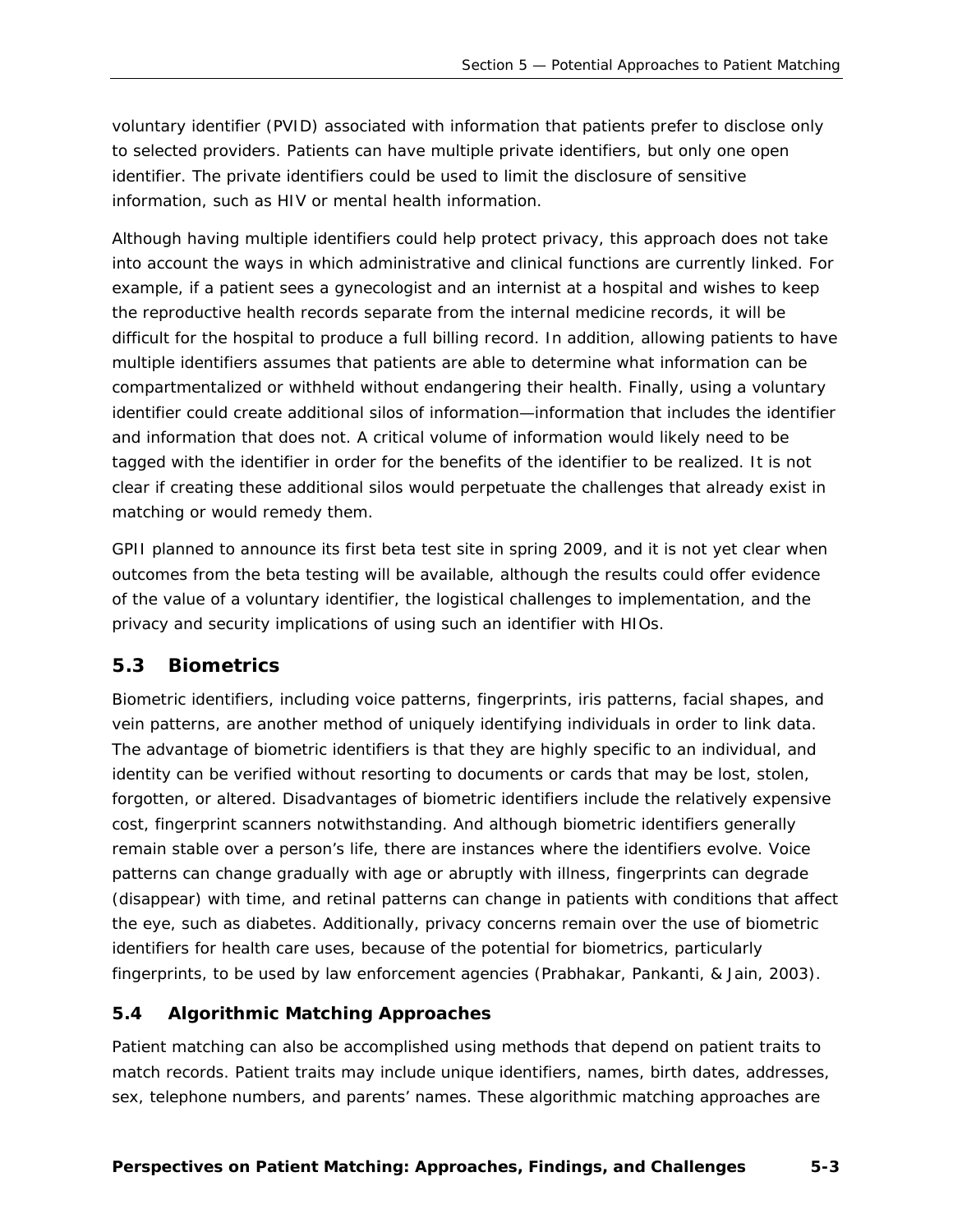commonly described as being either deterministic or probabilistic. A third option involves combining both deterministic and probabilistic approaches (Campbell et al., 2008). The terms *deterministic* and *probabilistic* refer to the formal decision model that the approach implements. But these common labels fail to fully characterize matching algorithms because, beyond the decision model, algorithms include several key elements that affect matching performance. These elements include methods for measuring and ensuring data quality, candidate selection, and field comparison.

#### <span id="page-23-0"></span>*5.4.1 Measuring and Ensuring Data Quality*

The quality of the data being matched strongly influences the accuracy that any given algorithm can achieve (Herzog, Scheuren, & Winkler, 2007). Data quality generally refers to data characteristics that influence the degree to which a specific data set can produce accurate matching results. Examples of characteristics that influence data quality (and ultimately matching results) include recording errors, missing values, and presence of highly discriminating fields. Although the performance characteristics of matching systems can be characterized in general terms, the specific performance of an algorithm should be evaluated in the context of real-world data.

Whether using probabilistic or deterministic matching methods, data-quality assessment typically occurs as an early step before a matching system is initially implemented and before incorporating a new data source into an operational HIO. Measuring data quality provides valuable information, and an initial analysis of the characteristics of patient matching informs the processes in at least two ways. First, it assesses how effectively each element in a data source can be used for matching and whether the data can fulfill specific, predefined matching-system performance requirements. Second, data-quality assessments can improve matching accuracy by identifying specific data shortcomings to be addressed by data cleanup strategies (data preprocessing). Examples of these strategies follow.

#### *Standardizing Field Values*

Fields within data sources must be formatted appropriately. Examples of standardization include parsing name fields into last name, first name, and middle initial. Date of birth can be parsed and standardized into individual components (year, month, and day) and also integer date from epoch.<sup>[13](#page-23-1)</sup> Addresses can be parsed into components, most commonly street number and street name.

#### *Identifying Invalid Field Values*

Causes for invalid or erroneous values include default system placeholder values, typographical recording errors, phonetic recording errors, and deliberate misrepresentation. Methods for identifying invalid values include conducting frequency analysis of individual

<span id="page-23-1"></span> <sup>13</sup> Integer date from epoch refers to a method of representing dates as a series of single integer values rather than in month/day/year format.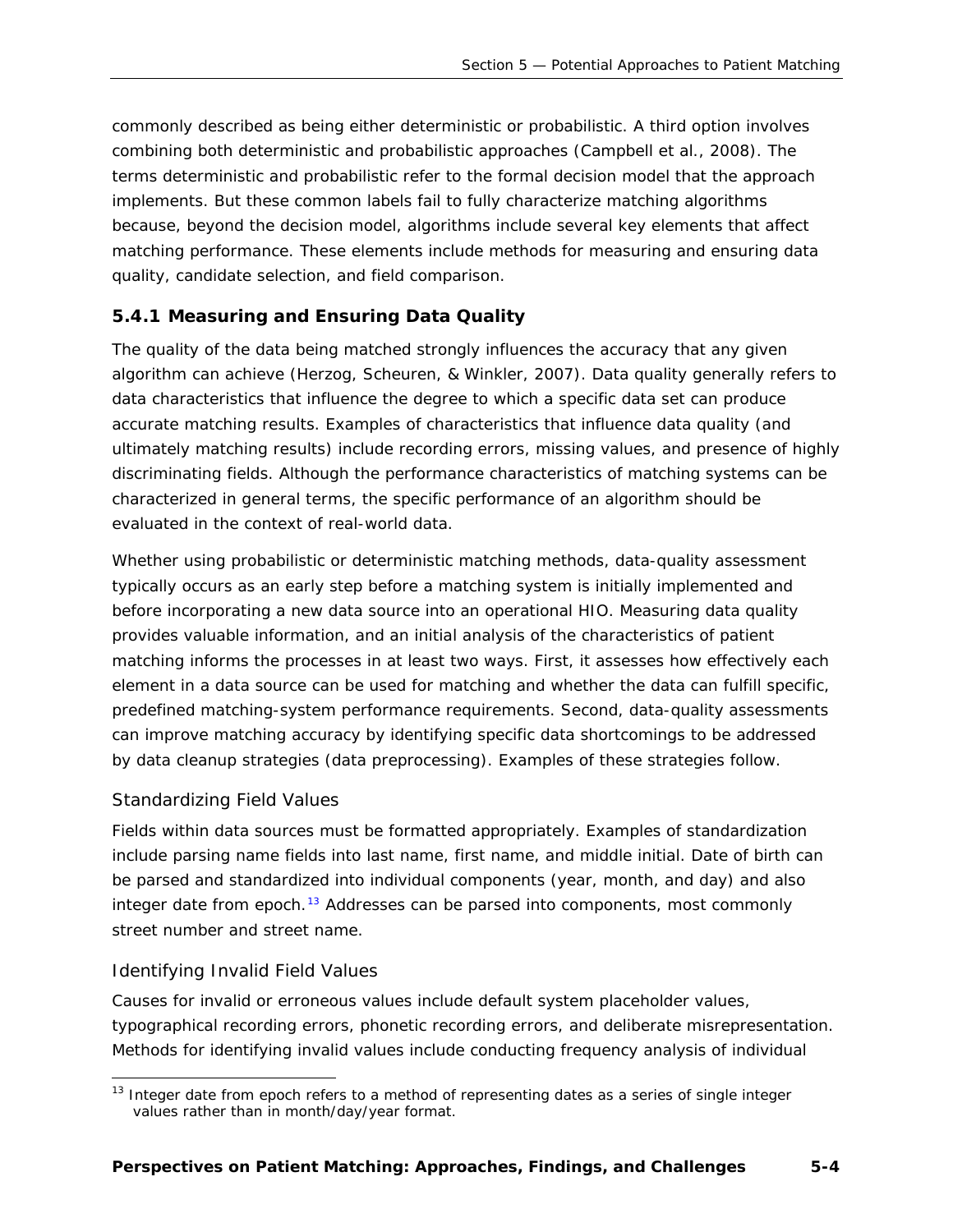field values to look for outliers, comparing common values against collections of known common valid values, and applying simple validation rules to the data.

#### *Identifying Invalid Values Using Term Frequency*

Information systems often record a *default placeholder value* when either no value or an invalid value is provided. To identify such default placeholder values, which commonly lead to false positive matches, frequency counts for each field can be examined. Unusual values that are present with high frequency are identified as potentially invalid. Actual examples include name values of "SPECIMEN, LAB," "DOE, JOHN," "UKNOWN, NAME," and date of birth "01/01/1900."

#### *Validating Field Values Using Rules*

Values for certain person traits are governed by simple rules. For example, month of birth can assume 1 of 12 distinct values; day of birth can assume 1 of 31 values; and names can contain the letters A–Z, hyphens, and apostrophes, but no other punctuation and no numbers. Social security numbers (SSNs) and telephone numbers should not contain more than 6 nines or 6 zeros in a row. Person traits not complying with particular rules are marked as invalid and are not used for matching.

#### <span id="page-24-0"></span>*5.4.2 Candidate Pair Selection (Blocking)*

The number of candidate pairs to be evaluated can become very large, because the number of pairs grows as a function of the Cartesian product of the records in the data sources to be matched. In other words, when linking one data set containing 1,000 records to a second data set containing 10,000 records, there are  $1,000 \times 10,000 = 10,000,000$  total potential candidate pairs to be evaluated, most of which are non-matches. Because evaluating large numbers of pairs can hinder performance, particularly in a real-time matching system, approaches to overcome this problem have been developed.

*Blocking* is a strategy for reducing the number of candidate pairs by eliminating nonmatches while retaining proportionately more true matches. This method is accomplished by restricting comparisons to those records that meet a given similarity measure; the approach is analogous to sorting socks by color before pairing them. Although many blocking strategies have been described, a common approach is to enforce simple exact-match agreement for different field combinations. (See Baxter, Christen, and Churches [2003]; Mohamed, Elfeky, Verykios, and Elmagarmid [2003]; or Gu, Baxter, Vickers, and Rainsford [2003] for additional discussion of blocking strategies.) For example, one blocking strategy may create candidate pairs for records that agree on full date of birth, while a second may create candidate pairs that agree on first and last names.

Characteristics of ideal blocking fields include high accuracy (few recording errors), high number of unique values, and uniform distribution (Jaro, 1997). Blocking approaches vary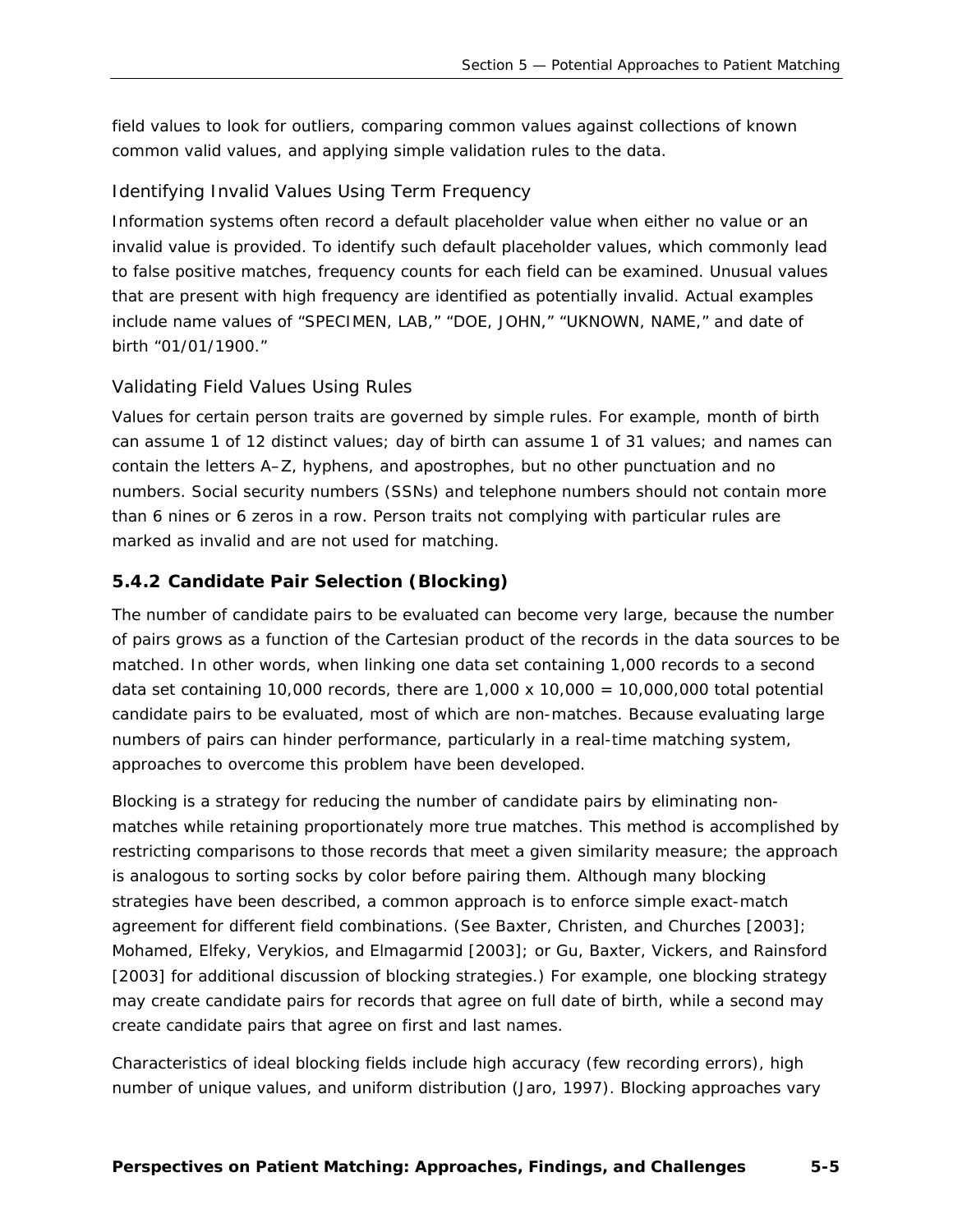for different matching scenarios, depending on the quality of the data being matched and the performance requirements of the matching system. These approaches are typically designed to optimize the trade-offs between the computational cost of evaluating large numbers of records and the false negative rates caused by classifying pairs as a non-match, because of exclusion from the blocking partition. Multiple blocking strategies can be used to improve false negative rates while still reducing the overall number of candidate pairs (Jaro, 1997).

Blocking can improve system speed by reducing the overall number of candidate pairs to evaluate, but it comes with a cost of causing false negatives (missed matches). To mitigate false negatives, multiple blocking strategies can be used.

#### <span id="page-25-0"></span>*5.4.3 Field Comparison Methods*

-

Matching algorithms compare corresponding fields between records to establish a pattern of agreement and disagreement among all fields. To minimize the effect of data variations (discussed in Section 4), field comparison methodologies, such as fuzzy match, allow inexact agreement between corresponding fields. For example, last names that agree on the first five characters but disagree on the subsequent characters may be declared to agree according to a fuzzy heuristic. Another example might be, "If birth date is within 1 month, then declare birth dates to be in agreement."

To loosen agreement requirements, phonetic transformation and string comparators functions may also be used. *Phonetic transformation functions* minimize the effects of recording errors among similar sounding words and include the Soundex, New York State Identification and Intelligence System (NYSIIS), metaphone, and double metaphone methods. The Soundex algorithm has five rules that transform words into an initial letter and a series of three digits representing consonants in the word. The NYSIIS algorithm has 11 basic rules that replace common pronunciation variations with standardized characters, remove repeated characters, and replace all vowels with the letter "A." Because the NYSIIS algorithm retains information on the sequence of vowels, it has higher discriminating power than Soundex. The NYSIIS transformations for "Shaun" and "Sean" are both "SAN." The metaphone and updated double metaphone transforms were developed to improve upon Soundex.

*String comparators* reflect agreement between corresponding fields by typically using a continuous metric ranging from 0 to 1, with 0 reflecting little or no agreement and 1 reflecting complete exact-match agreement. Examples of string comparators include the Levenshtein edit distance, the Jaro-Winkler comparator, and the longest common subsequence.<sup>[14](#page-25-1)</sup>

<span id="page-25-1"></span><sup>&</sup>lt;sup>14</sup> For additional information, see Christen (2006); Elmagarmid et al. (2007); Levenshtein (1966); Porter and Winkler (1999); and Sideli and Friedman (1991).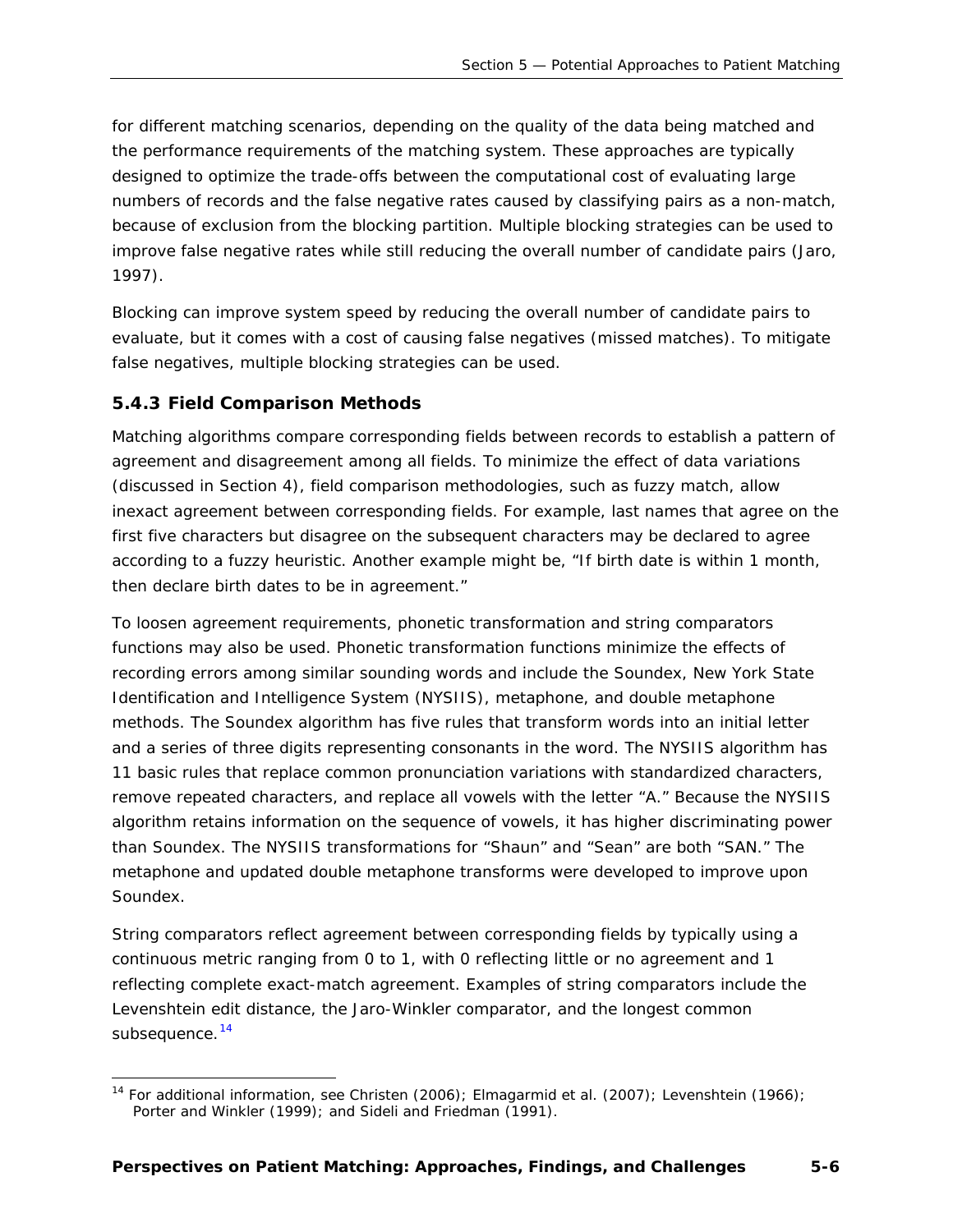#### <span id="page-26-0"></span>**5.5 Decision Models**

Once data are preprocessed, candidate pairs formed, and fields compared, then a decision must be made as to whether two records belong to a single patient. The role of the decision model is to assess the pair-wise agreement/disagreement patterns and adjudicate the pairs as a non-match, a match, or an indeterminate match requiring further review, often by a human.

#### <span id="page-26-1"></span>*5.5.1 Deterministic Models*

Deterministic decision models may also be called *rule-based* or *heuristic* models. They typically identify matches by defining combinations of field agreement that are believed to reflect highly likely matches. Deterministic models often use exact match or other lightweight field comparators to establish field agreement. Once matching rules are established, the results are typically reviewed for accuracy before deployment. The accuracy of deterministic approaches is often highly dependent on the presence of discriminating identifiers (such as an SSN) or a local unique identifier (such as a medical record number). Deterministic rules tend to rely on the presence of highly specific identifiers and confirm matches with additional traits.

#### <span id="page-26-2"></span>*5.5.2 Probabilistic Models*

Probabilistic decision models implement underlying statistical algorithms to identify matches. Examples include Bayesian algorithms, maximum entropy algorithms, and the Fellegi-Sunter maximum likelihood algorithm (Fellegi & Sunter, 1969). Probabilistic models produce accurate results by including configurable parameters that are customized to reflect characteristics of the actual data to be matched. Parameter customization is typically accomplished using one of several methods, including human review of sampled potential matches to estimate parameters, supervised bootstrap methods, and unsupervised parameter estimation methodologies such as expectation maximization (Winkler, 2000). Once parameters are configured, probabilistic decision models declare a link for candidate pairs with high match scores and declare a non-link if the score is very low. Candidate pairs that fall within an indeterminate middle range can be either declared a non-match or flagged for further human review.

Maximum entropy and Bayesian algorithms rely on training sets to estimate parameters for the underlying model. The disadvantages of these algorithms are that (a) estimating parameters can require costly human resources to manually review, and (b) these parameters may change over time. Therefore, these algorithms may require substantial resources to maintain accurate, up-to-date parameters specific to the data set of interest. Alternatively, the Fellegi-Sunter algorithm can use expectation maximization to accurately estimate parameters without a training set; it has been shown to be robust across broadly varying parameter combinations. Further, the Fellegi-Sunter algorithm provides accurate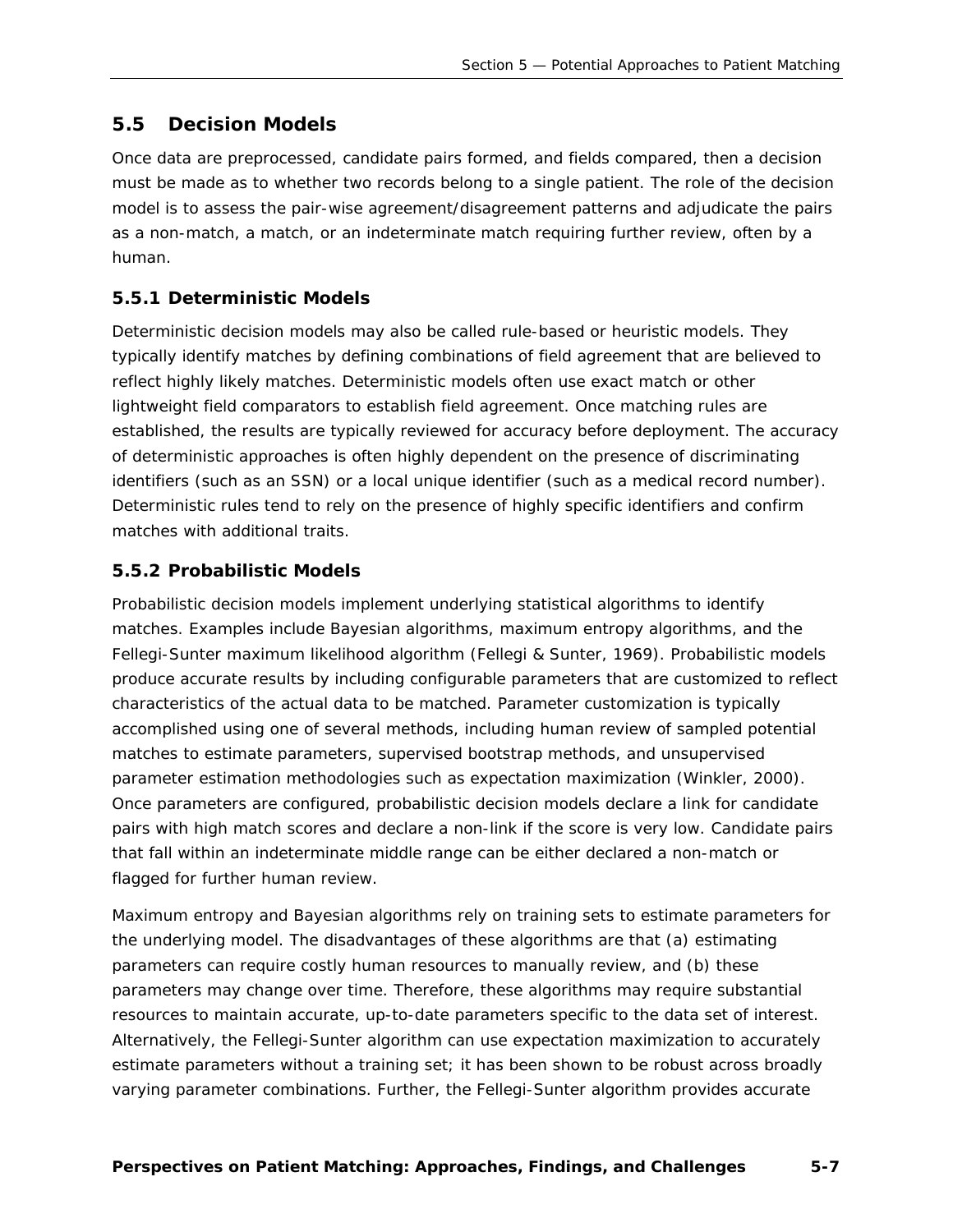estimates for key matching metrics for any given matching scenario, including sensitivity and specificity for matches at any score threshold. Because of its ability to generate accurate, unsupervised estimates, the Fellegi-Sunter maximum likelihood algorithm is a core component of many probabilistic matching algorithms.

#### <span id="page-27-0"></span>*5.5.3 Combined Deterministic and Probabilistic Models*

Recent analyses have studied the combination of probabilistic and deterministic methods (Campbell et al., 2008). A typical approach using this combination is to first identify matches among records with relatively high-quality data using deterministic methods. Remaining matches are then identified using a more sensitive (and forgiving) probabilistic algorithm.

#### <span id="page-27-1"></span>*5.5.4 Advantages and Disadvantages of Different Models*

Each matching approach has strengths and weaknesses, and it is an open research question as to whether probabilistic or deterministic patient matching approaches are superior in the context of HIOs. Using simple rules, deterministic approaches can be implemented more rapidly than probabilistic methods. Deterministic algorithms tend to be straightforward and easy to comprehend, and computational requirements are typically minimal. Because deterministic methods rely on accurate and consistent data, they may not generalize well to other health care data sources with different data characteristics, depending on how the rules are selected and the nature of the variations in data. For example, a deterministic matching approach that includes the SSN as a matching field may not perform as expected in the context of a new HIO participating organization that does not maintain SSNs. To maintain matching performance and accommodate the change in underlying data characteristics, new deterministic decision rules may need to be constructed and validated.

Alternatively, probabilistic approaches typically require specialized technical expertise to implement and maintain complex models. However, probabilistic models tend to be more forgiving of data errors and variation, and these algorithms can adapt to the data being linked by modifying the underlying model parameters. Applied to the situation just mentioned in which the SSN is missing, the probabilistic matching system parameters may need to be updated for the new data source; beyond that, it may require little or no change to the underlying decision model. The decision to modify or not modify the probabilistic approach assumes the availability of appropriate technical expertise.

#### <span id="page-27-2"></span>*5.5.5 An Illustration of Probabilistic Decision Models*

To further illustrate the mechanics of probabilistic matching using the Fellegi-Sunter method, assume two data sets (file A and file B), each containing 10 records. Further assume that each record in file A truly links to a single record in file B, for a total of 10 true links. Further imagine that each record in file A is paired with all 10 records in file B by taking the Cartesian product of all possible combinations, resulting in 100 potential record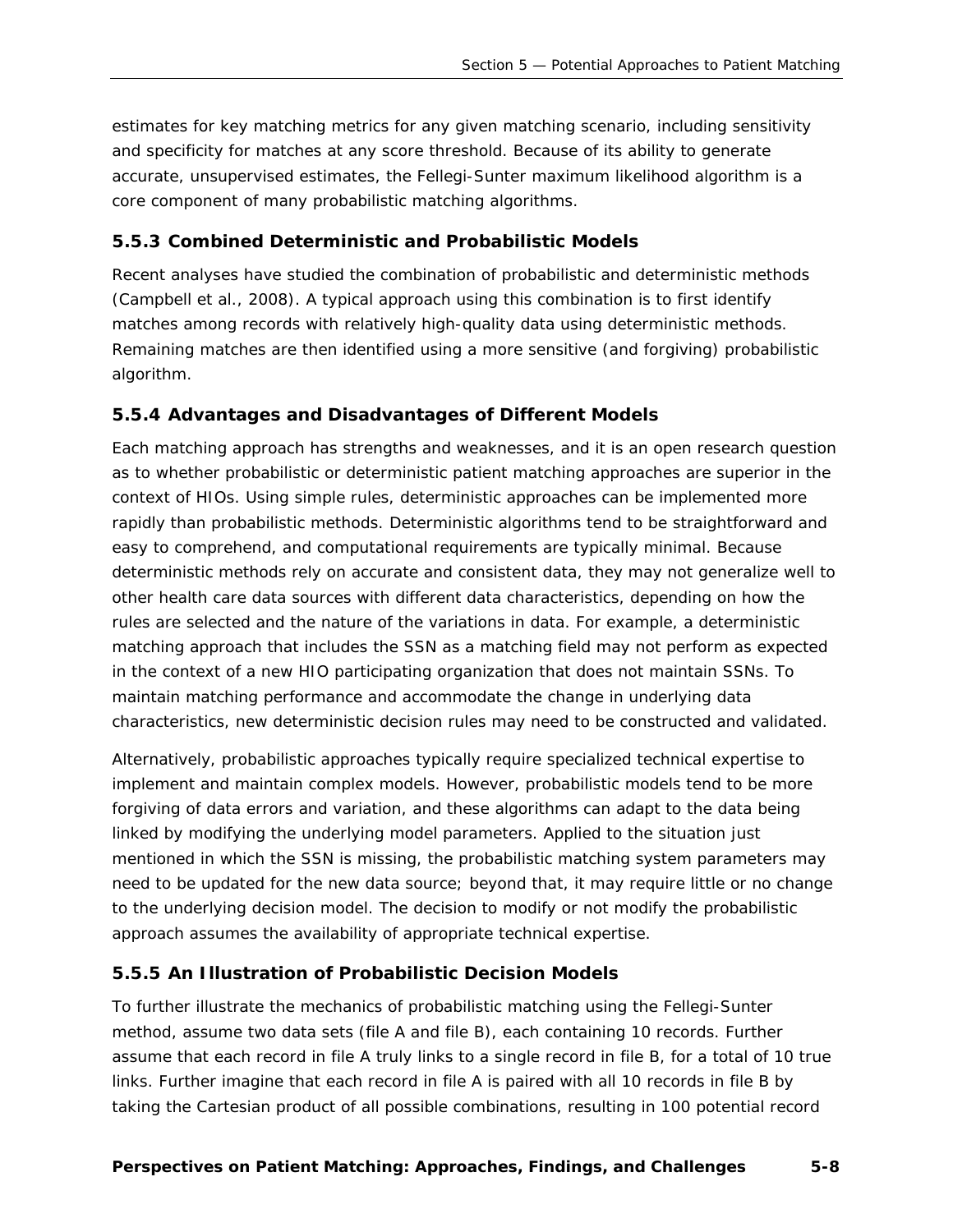pairs. Among the 10 true links, assume that one of the last names did not match exactly, either because of a recording error or because the last name changed or was unavailable. Therefore note that the last names exactly agree for 9 out of 10 pairs. This rate represents a 90% (9/10) agreement rate for last name among the true links. Further, assume that among the 90 non-linked pairs, the last name agreed by random chance for 2 of 90 pairs. This rate represents a 2% (2/90) agreement rate for last name among non-links. This component of the calculation, the chance of agreeing at random, is a function of the attribute value (e.g., "Smith" vs. "Einstein"), which leads to the observation that the weight for matching on "Smith" versus "Einstein" may vary. By taking the ratio of 90% divided by 2%, we get a quotient of 45, which suggests that record pairs agreeing on last name are 45 times more likely to be a true link than a true non-link. A similar process is carried out for all fields in the record pair. Weights for each field are combined to form a composite recordpair score. Field agreement contributes a positive weight, while field disagreement contributes a negative weight and reduces the overall record-pair score.

Using this model, the distribution of record-pair scores generally assumes a bimodal shape, with non-links receiving lower scores and true links receiving higher scores. There is often an overlap zone, or gray zone, where true matches and true non-matches exist in relatively equal proportions, as shown in Figure 5-1. Any record pair below a lower threshold is considered a non-link, and any record pair above an upper threshold is considered a true link, while those in the gray zone may be manually reviewed when human review is available. Minimizing the gray zone and creating efficient processes to disambiguate true and false links are important patient matching functions, because disambiguation requires costly human resources. When human review is not available, a single upper threshold is typically established. All matches below the threshold are treated as non-matches, while those above the threshold are considered true matches.

#### <span id="page-28-0"></span>**Figure 5-1. Illustration of the Intermediate Score Range Where Both True Matches and Non-Matches Are Present**



NOTE: To disambiguate these linkages, human review is often necessary.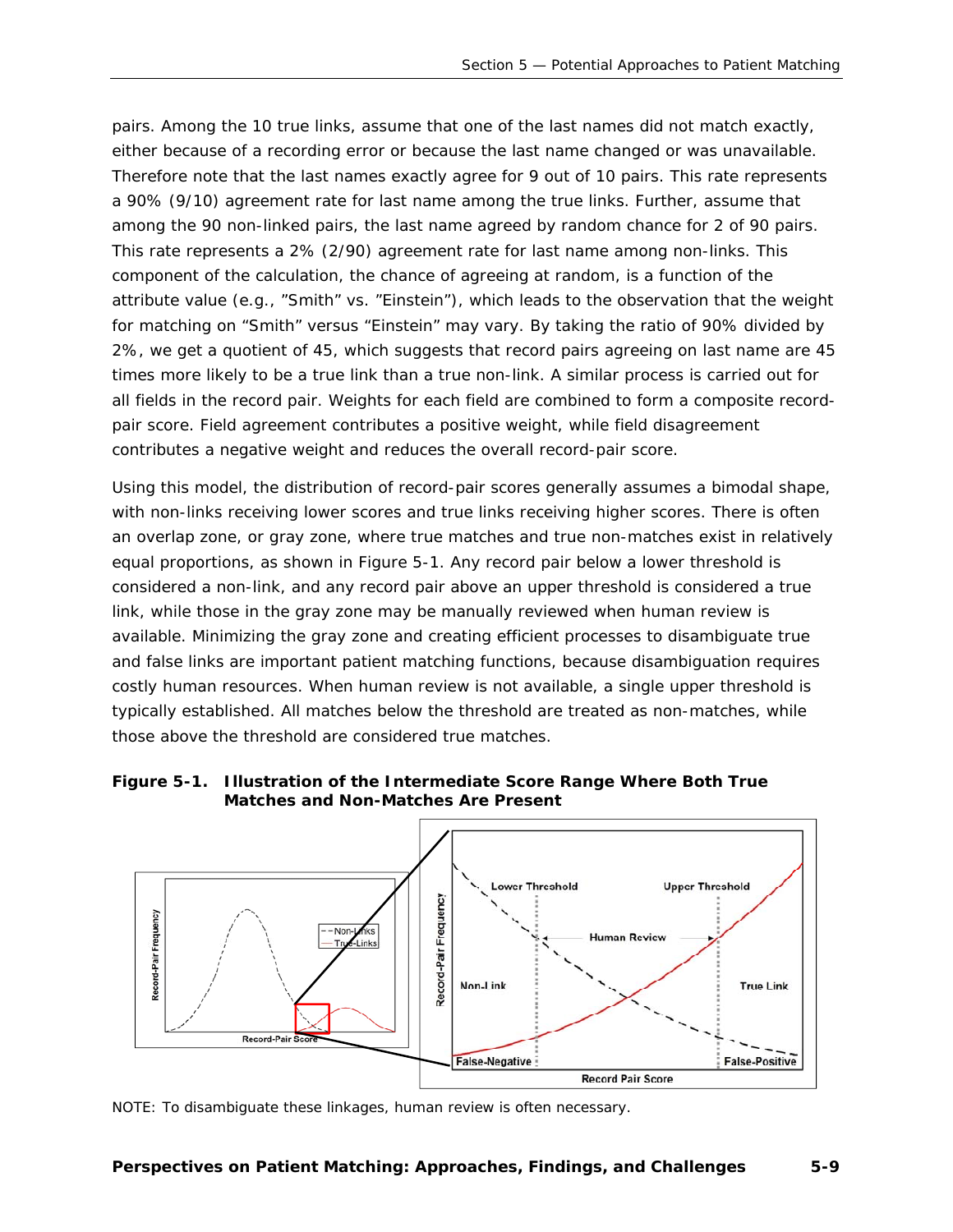#### <span id="page-29-0"></span>*5.5.6 Clustering*

*Clustering* refers to the process of evaluating relationships among records believed to belong to the same group. Relationships among a group of similar records may provide additional information that goes undetected in the typical pair-wise comparisons that form the basis of most matching systems. This additional information may help further identify true matches and non-matches. The unit of analysis for most matching systems is the single record pair. That is, most matching systems isolate each candidate pair to determine its match status. Once each pair is adjudicated, the relationships between similar records within a group can then be evaluated, and the aggregate group information may supply information that is undetected when records are compared in pair-wise fashion. For example, when a system establishes that record A appears to match record B, and record B appears to match record C, the pair-wise algorithm may produce incompatible results such that A does not match C (a potential false positive). This situation typically occurs among records with poor data quality (e.g., missing data, data recorded in error) and may not be uncovered until all three records are evaluated as a group. Various methods for adjudicating groups of pairs, including a process referred to as *transitive closure,* have been described (Cohen & Richman, 2002; Monge, 2000).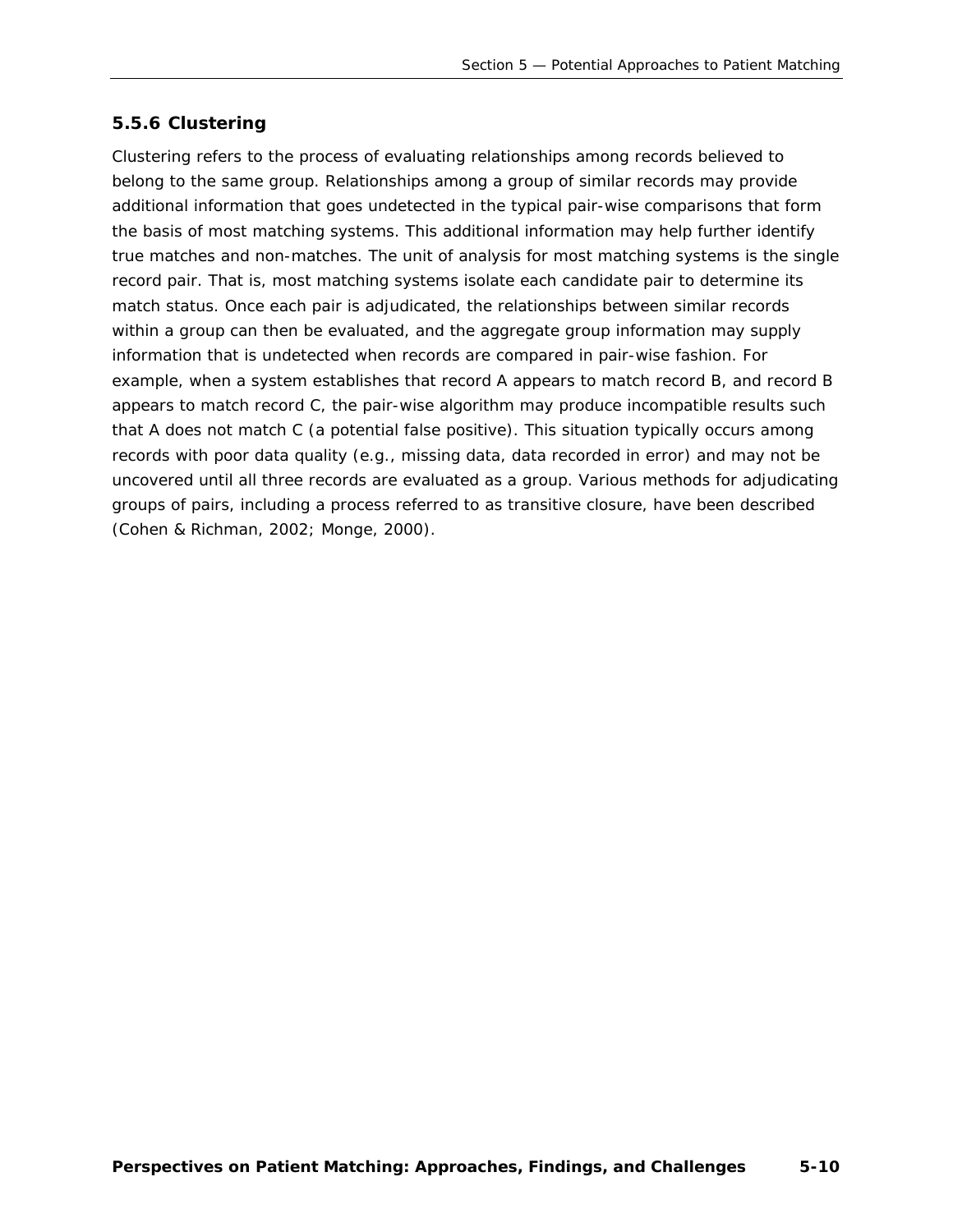# **6. HIO MATCHING APPROACHES**

<span id="page-30-0"></span>To supplement the information gathered from our literature review and to gain insight into how patient matching is currently being conducted, we interviewed seven health information organizations (HIOs) from across the nation about their approaches to patient matching, including their consideration of privacy and security issues related to the matching process. (See Appendix A for a list of the specific survey questions.) The HIOs surveyed are in various stages of development. Although all HIOs interviewed have procedures in place for patient matching, one HIO has not yet begun to exchange data, one has been exchanging data on a pilot basis and will go into full production soon, and another recently went into production. This section describes some of the relevant characteristics of these HIOs. Table 6-1 presents a summary of their approaches to matching.

| <b>Attribute</b>                                                                                           | <b>Results</b>                                                                                                                                                                                                                                                                                                                                                                                                                                           |  |
|------------------------------------------------------------------------------------------------------------|----------------------------------------------------------------------------------------------------------------------------------------------------------------------------------------------------------------------------------------------------------------------------------------------------------------------------------------------------------------------------------------------------------------------------------------------------------|--|
| Number of unique patients in HIO                                                                           | 225,000 to 9.4 million<br>$\blacksquare$                                                                                                                                                                                                                                                                                                                                                                                                                 |  |
| Software type                                                                                              | Use commercial product: 5 HIOs<br>п<br>HIOs using commercial software that make some adjustments<br>to the system: 3 HIOs<br>Use own matching solution: 2 HIOs                                                                                                                                                                                                                                                                                           |  |
| Type of matching                                                                                           | Probabilistic: 4 HIOs<br>Deterministic: 1 HIO<br>п<br>Combination of probabilistic and deterministic: 1 HIO<br>п<br>Fuzzy match based on heuristics: 1 HIO<br>п                                                                                                                                                                                                                                                                                          |  |
| Manual review component                                                                                    | 0 FTEs (full-time equivalents): 2 HIOs<br>0.5 to 1.0 FTEs: 3 HIOs<br>$\blacksquare$<br>Will use manual review, but number of FTEs TBD: 2 HIOs<br>$\blacksquare$                                                                                                                                                                                                                                                                                          |  |
| Summary of all variables used by<br>the HIOs for matching (note: not<br>all HIOs use all of these methods) | Medical record number<br>First name<br>Middle name<br>$\blacksquare$<br>Last name<br>п<br>Maiden or alias names<br>$\blacksquare$<br>Gender<br>Date of birth (as single value or separate fields for month,<br>day, and year)<br>Social security number (whole number or last four digits)<br>Phone numbers<br>Street address<br>City<br>п<br>County<br>State<br>Zip code<br>Driver's license number<br>Race<br>п<br>Marital status<br>Date of encounter |  |

#### <span id="page-30-1"></span>**Table 6-1. Summary of HIO Matching Approaches**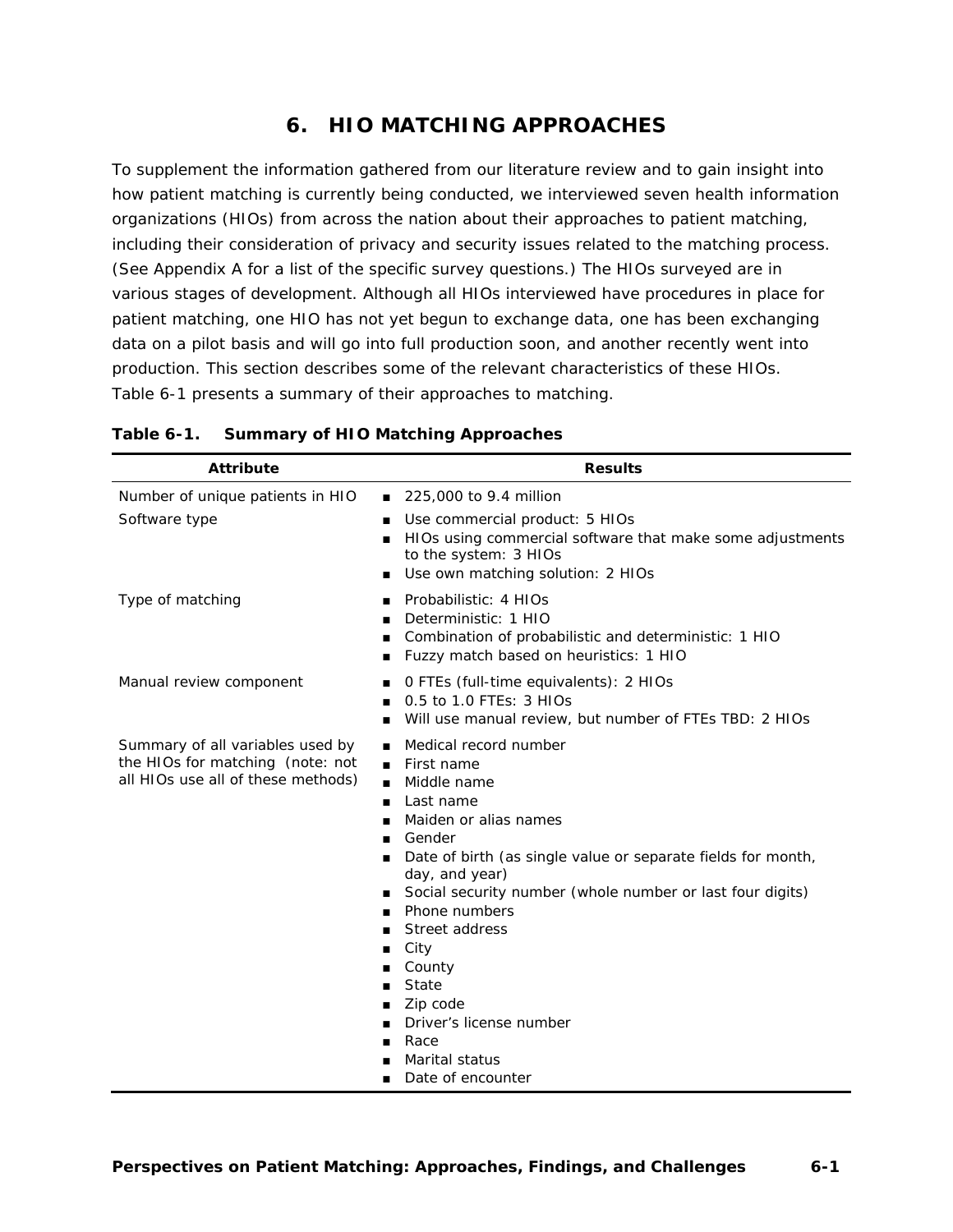# <span id="page-31-0"></span>**6.1 Size of HIO Populations, Users, and Activity**

The number of unique patients contained in each interviewed HIO varies from approximately 200,000 to over 9 million. One HIO maintains a database that is primarily a push system to the doctor of record for clinical encounters, as opposed to a query-and-return system. This HIO reported that the push system processes approximately 80,000 electronic clinical encounter messages per day.

We also asked HIOs about their number of registration records. A patient may have multiple distinct registration records across participating organizations, sometimes referred to as *registration domains*. A registration domain refers to an entity that independently registers and tracks patient information for a variety of health care purposes. Most HIOs reported that they have between two and nine registration domains. However, several mentioned that a registration domain might be a health system that contains multiple hospitals and doctors' offices.

# <span id="page-31-1"></span>**6.2 Matching Software and Types of Matching**

Five HIOs reported using a commercial, off-the-shelf product for patient matching, while two have created their own patient matching solutions. The commercial products used by the HIOs are Initiate, Axolotl, Quadramed, and Sun eIndex.

In practice, the HIOs use a variety of methods to perform the linkages. One HIO uses only deterministic methods, another uses deterministic methods with the ability to use probabilistic methods for records with slight differences (based on the Markle Foundation [2005] guidelines for patient matching), while another uses fuzzy matching methods based on its experience performing matches. The other four HIOs use probabilistic methods with the ability to add deterministic rules. Several of the HIOs took the matching algorithm supplied by the software vendor and fine-tuned it for their particular patient population, with one HIO going so far as to supplement the program provided by the vendor with programs created in-house. One HIO mentioned that it purposely used the algorithm developed by its vendor because it was a small HIO and did not have the resources to create and maintain its own algorithm.

# <span id="page-31-2"></span>**6.3 HIO Architecture**

We asked HIOs to describe the general architecture of their patient matching method. All of the HIOs reported that they use a centralized master patient index (MPI) for the matching process and that the actual matching process is done centrally at the HIO. However, not all HIOs have a centralized database of patient data. Several reported that data are held in a federated manner—that is, each site provides the HIO access to its data but stores it locally on its own data servers. When a patient visits a provider, the provider communicates with the centralized MPI and sends information for the patient. The HIO then performs a match using the information in the MPI and decides if the patient is in the system. If the patient is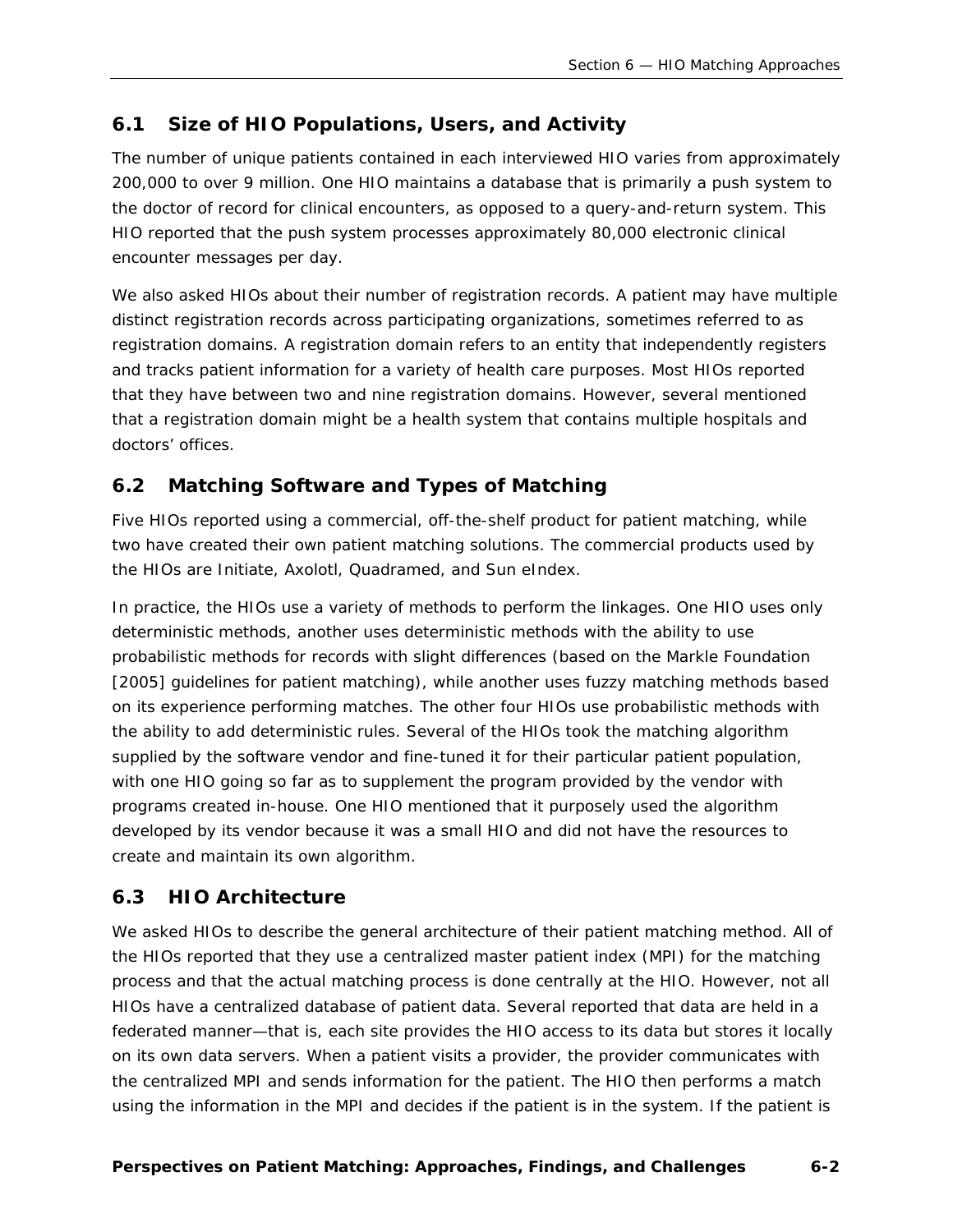in the system, the HIO pulls information from multiple sources and sends the provider one overall record for that patient. If the patient is not in the MPI database, the patient is added to the system with demographic information obtained from the visit.

#### <span id="page-32-0"></span>**6.4 Addressing False Positives and Manual Review**

False positive matches are a concern for HIOs, because of the potential consequences of incorrectly matching a medical record to a patient. To help reduce the possibility of a false positive match, some HIOs manually review questionable matches. A questionable match occurs when there is not enough information to positively match patients to their records or when slight differences exist between the patient and the potential match. For instance, a patient may have recently moved and the HIO has not yet received the patient's new address. Or there may be a slight discrepancy in the date of birth, such as being off by one year (1941 vs. 1942, for example). By using other demographic information, the HIO can determine whether the two patients in question are indeed the same person.

Some HIOs reported adjudicating questionable matches at the HIO level, while others put the responsibility for resolving the questionable match on the end users of the data, whether this is the registration clerk checking in a patient or a provider looking up records. Questionable matches are addressed through manual review of the records in question. HIOs reported using between 0.5 and 1.0 full-time equivalent (FTE) employees to perform the reviews. However, the 1.0 FTE hours may be split among several employees who perform the reviews as part of their overall job description. During the manual review process, the provider is presented with multiple possible matches if there is not an exact match and must determine which result, if any, is the correct one. In this case, to further protect patient privacy, demographic data for resolving a match is only exposed to end users for patients who have an existing care relationship with the organization performing the search. This practice can lead to the inadvertent disclosure of demographic information to end users for patients other than the person of interest. While this situation represents a risk, it is analogous to most clinical registration scenarios today: a patient's identity is clarified by providing information to the registration clerk, who reviews a list of potential matches typically based on last name or date of birth. The clerk makes a final selection only after verifying additional identifying fields—for example, "Mr. Smith, do you live on Elm Street?" Section 7 reviews methods used by HIOs to reduce inadvertent disclosure of personal information and to mitigate privacy concerns through the use of strong access control methods.

Regardless of the method used, as more records are added to the HIO database, the manual review of questionable matches will become a more time-consuming activity. Not all HIOs or providers will have the resources to devote more FTEs to the review process. Continuous fine-tuning of the matching algorithm according to the specific demographic make-up of the HIO database, as well as improving the quality of the data in the HIO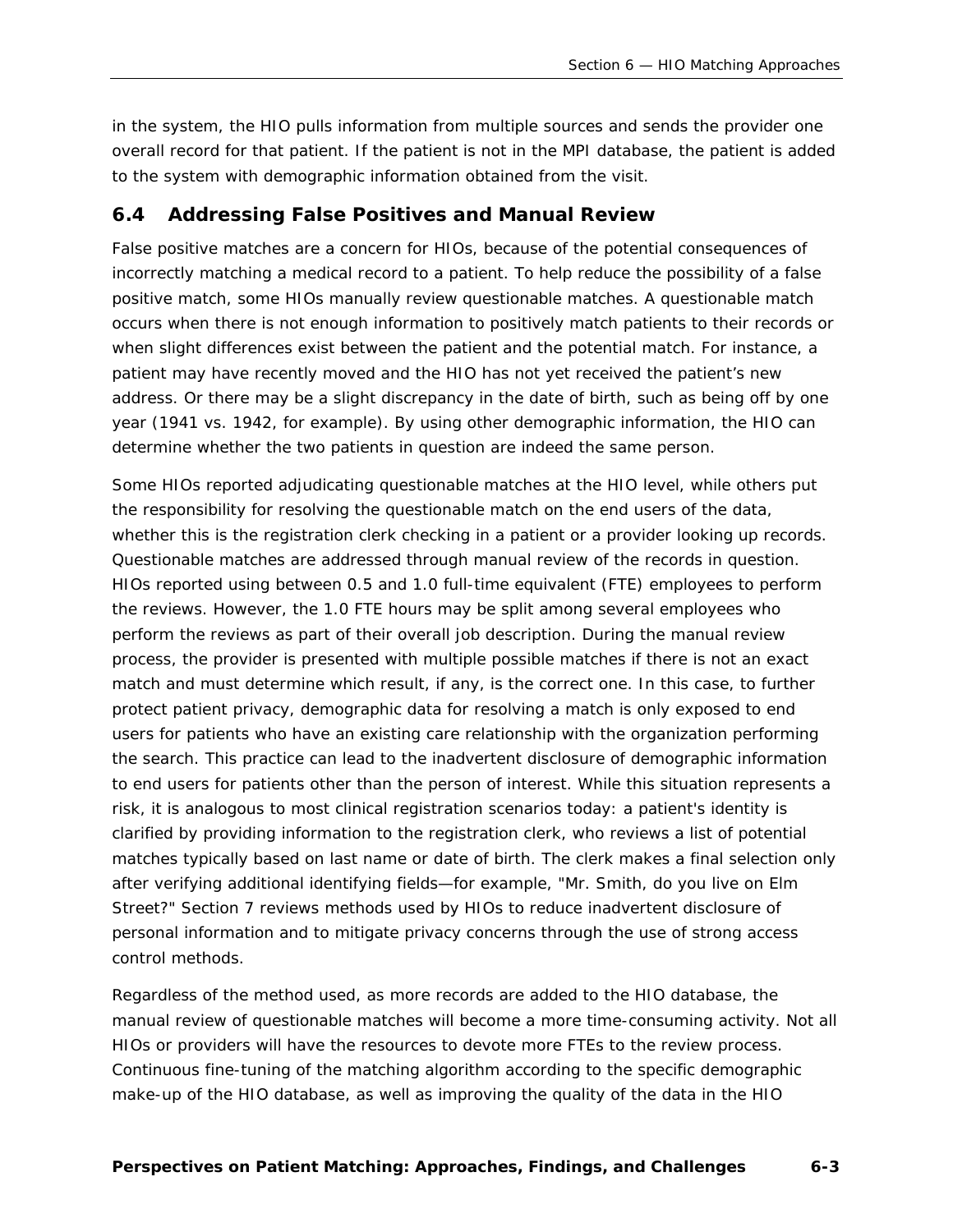database, can assist in reducing the number of questionable matches and therefore the number of false positives.

#### <span id="page-33-0"></span>**6.5 Variables Used to Complete Matching**

To ensure that the correct records are matched with the correct person, HIOs use a wide variety of information to perform the match. Potential matching variables include first, middle, and last name; maiden name; gender; month, day, and year of birth; social security number (SSN); medical record number; address, including city, state, and zip code; phone number; race; driver's license number; and dates of encounter. HIOs reported that while the full SSN could be used in the matching process, either it would not be displayed in the results or only the last four digits would be displayed. The HIOs require between three and five of these variables for a match. All require first name, last name, and gender, with several requiring additional variables such as date of birth and zip code. One HIO reported that it will accept a match with only first name, last name, and gender; however, if one of these variables is not included, it requires a total of four variables. Figure 6-1 shows the frequency of the variables that the HIOs use to complete matches.



<span id="page-33-1"></span>**Figure 6-1. Frequency of Use of Matching Variables Across HIOs** 

**Variables Used to Perform Matching**

NOTE: MRN = medical record number;  $SSN = social security number$ .

Although several HIOs reported using the medical record number or insurance (including Medicaid) number to assist in the matching process, none discussed the use of a unique patient identifier (UPI) as one of the variables used in matching. One HIO reported that what is generally thought of as a unique ID is not always static over time. This HIO uses an internal unique ID that is simply a group number attached to a collection of records that the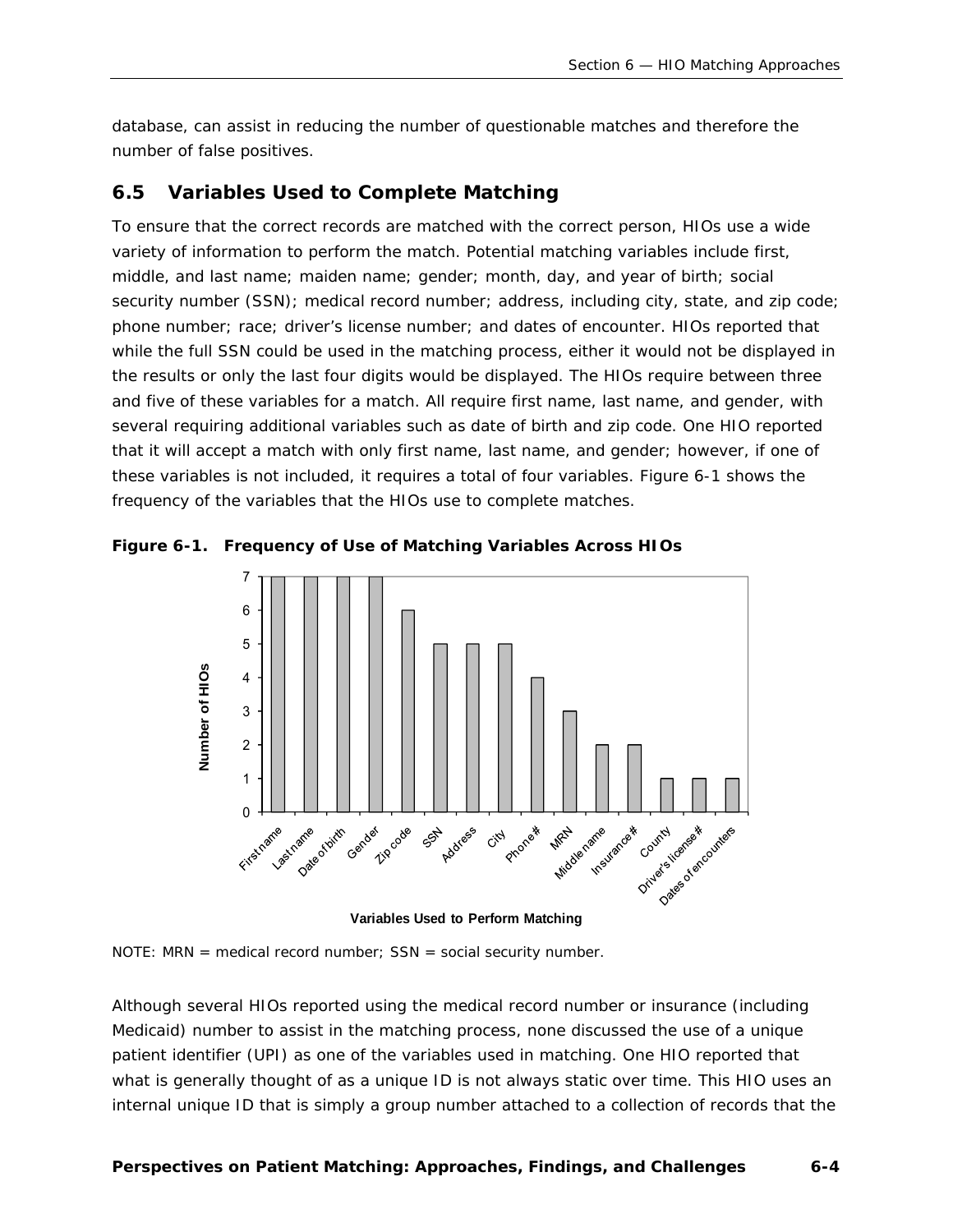linkage algorithm believes to be the same person. However, the HIO does not publish this unique ID, because it can change over time as more data about a person is gathered (e.g., if the HIO discovers that the person belongs to an existing group). In the absence of a national directive for a UPI, health care organizations generally use their own internal IDs, including medical record numbers, in the matching algorithm to group the patient's identity across organizations.

#### <span id="page-34-0"></span>**6.6 Setting False Positive Thresholds**

As previously mentioned, false positives are a major concern during patient matches, because of their potential impact on treatment and privacy. To counter this, the HIOs choose to err on the side of false negatives during the matching process. A few of the HIOs reported that they have not yet established a false positive threshold but are in the process of reviewing identified false positive and other questionable matches in order to fine-tune their matching algorithm and minimize instances of false positives. Thus, they were unable to be more specific at the time of their interview. One HIO reported that its preferred threshold for false positives would be 0%, because it would rather miss a potential match than supply faulty data. However, while some mismatches can be readily identified by a reviewer, some are not detectable, making a goal of 0% false positives ideal but unattainable. Additionally, most of the HIOs either have, or are establishing, protocols to identify and adjudicate potential false positives.

#### <span id="page-34-1"></span>**6.7 Reviewing Twin and Familial Matches**

Another issue facing HIOs is dealing with patients who have very similar demographic information, such as twins or other familial relationships (e.g., fathers and sons). This situation can lead to false positives, such as matching one sibling's data with the other sibling's name. Not only do twins have the same date of birth, they may also have SSNs that differ by only one digit, first names that are very similar (such as Ronald and Donald), and, in younger patients, the same home address. Solutions for this problem include finetuning the matching algorithm and manually reviewing these cases as potential matches. Requiring the first name to create a positive match will help safeguard against false positives among twins, while reviewing items such as the date of birth can assist in correctly matching nontwin family members.

#### <span id="page-34-2"></span>**6.8 Incorporating Feedback**

To ensure that they have the most up-to-date and accurate information for a patient, most of the HIOs have a process in place to incorporate feedback from the registration domains and end users. One HIO reported that its federated approach allowed corrections and updates to be made to previously published or registered clinical documents, including corrections and updates to demographic and clinical information. The HIOs that have only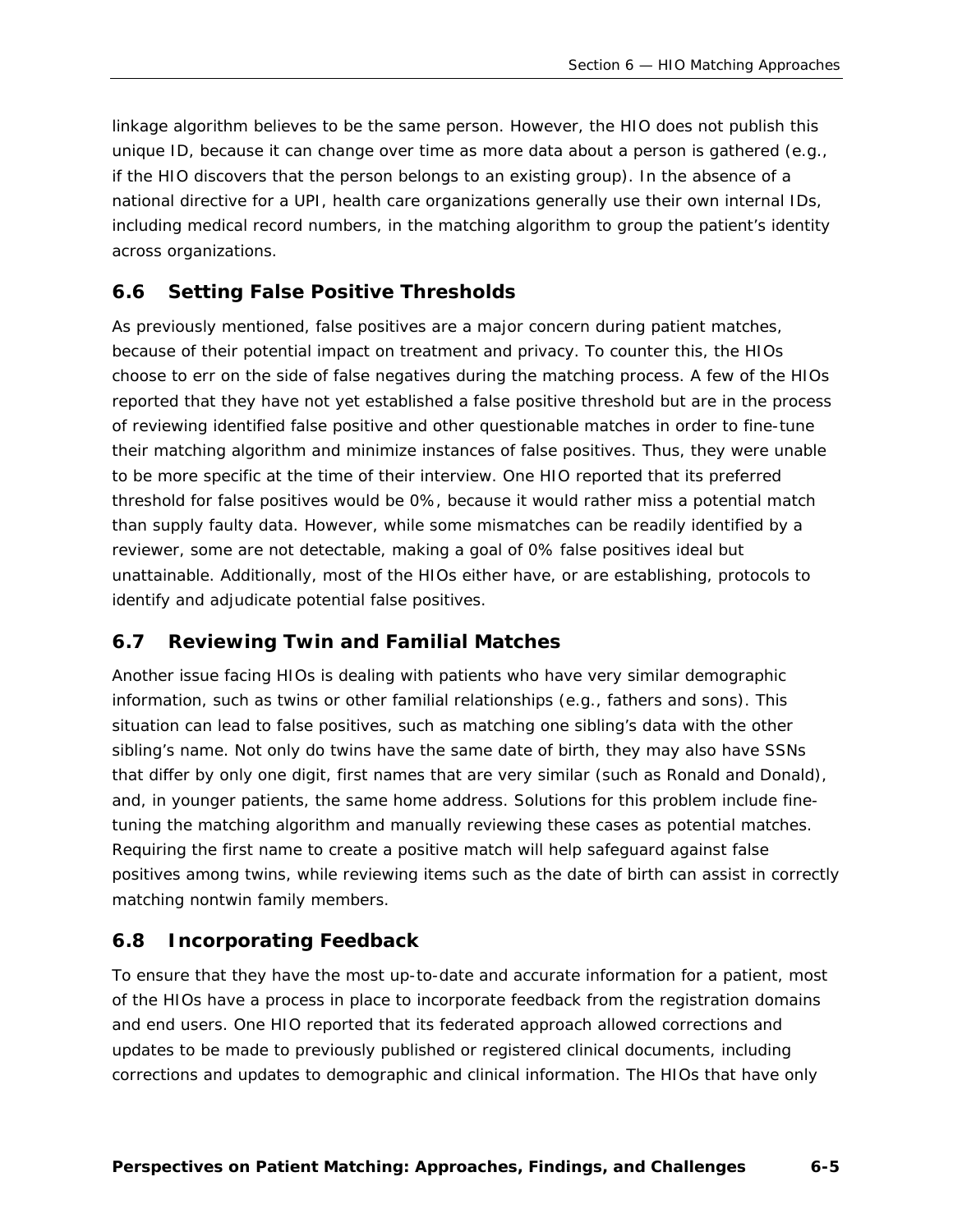recently begun exchanging data will continue to work on procedures for incorporating feedback.

#### <span id="page-35-0"></span>**6.9 Comparison of Real-World Approaches With Literature**

The approaches described in the literature review and the real-world approaches used by HIOs to perform matching are only somewhat similar, as summarized in Table 6-2. The examples from the technical literature include smaller numbers of records, are generally aimed at public health or research uses, and use statistical or open source software. In contrast, HIOs are conducting real-time matching across a number of institutions and with larger numbers of records. Although two of the HIOs interviewed use their own matching software, the other five use commercial software that was not mentioned in any of the articles reviewed. This difference is likely the result of the different needs of researchers and clinicians, but it further elucidates the challenges in applying research strategies to realtime clinical matching.

| <b>Attribute</b>                          | <b>Information From HIO</b><br>Interview <sup>a</sup>                                                                                                                                                                                                                                                                                                                                                                                     | <b>Information From Technical</b><br>Literature <sup>b</sup>                                                                                                                                                                                                                                      |
|-------------------------------------------|-------------------------------------------------------------------------------------------------------------------------------------------------------------------------------------------------------------------------------------------------------------------------------------------------------------------------------------------------------------------------------------------------------------------------------------------|---------------------------------------------------------------------------------------------------------------------------------------------------------------------------------------------------------------------------------------------------------------------------------------------------|
| Number of individuals/records<br>reviewed | 225,000 to 9.4 million<br>$\blacksquare$                                                                                                                                                                                                                                                                                                                                                                                                  | 26,000 to 500,000<br>$\blacksquare$                                                                                                                                                                                                                                                               |
| Variables used for matching               | Medical record number<br>п<br>First name<br>■<br>Last name<br>■<br>Gender<br>п<br>Date of birth (as single value<br>п<br>or separate fields for month,<br>day, and year)<br>Social security number (whole<br>п<br>number or last four digits)<br>Phone numbers<br>■<br>Street address<br>■<br>City<br>■<br>County<br>State<br>■<br>Zip code<br>п<br>Driver's license number<br>Race<br>п<br>Marital status<br>п<br>Date of encounter<br>■ | First name<br>Last name<br>Gender<br>Date of birth (as single value<br>п<br>or separate fields for month,<br>day, and year)<br>Social security number<br>п<br>National identifier<br>$\blacksquare$<br>Street address<br>■<br>City<br>$\blacksquare$<br>Zip/Postal code<br>п<br>Date of encounter |
| Software used                             | Quadramed<br>■<br>Initiate<br>■<br>Axolotl<br>■<br>Sun eIndex<br>■                                                                                                                                                                                                                                                                                                                                                                        | SAS (statistical software)<br>Automatch<br>Link Plus<br>■<br>Link King<br>п                                                                                                                                                                                                                       |
| Purpose of matching                       |                                                                                                                                                                                                                                                                                                                                                                                                                                           |                                                                                                                                                                                                                                                                                                   |
| Clinical                                  | 7 of 7                                                                                                                                                                                                                                                                                                                                                                                                                                    | 2 of 13 (15%)                                                                                                                                                                                                                                                                                     |
| Public health/research                    | NA.                                                                                                                                                                                                                                                                                                                                                                                                                                       | 11 of 13 (85%)                                                                                                                                                                                                                                                                                    |

<span id="page-35-1"></span>

|  | Table 6-2. | <b>Comparison of HIO and Technical Literature Matching Approaches</b> |
|--|------------|-----------------------------------------------------------------------|
|--|------------|-----------------------------------------------------------------------|

<span id="page-35-2"></span><sup>a</sup>Not all HIOs use all of these variables.

<span id="page-35-3"></span><sup>b</sup>Not all technical articles provided a complete list of all variables used to complete the matches.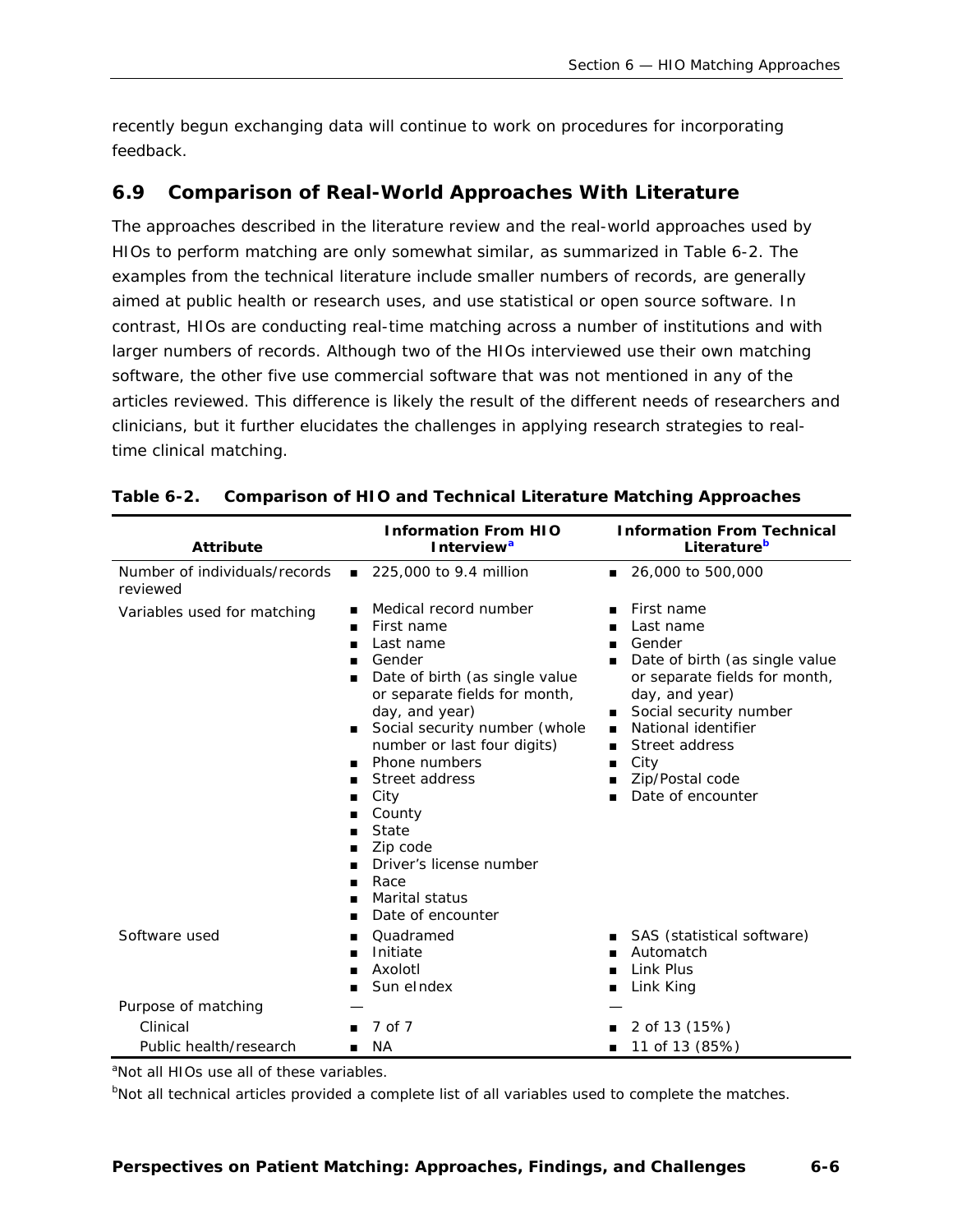# **7. ANALYSIS OF PATIENT MATCHING APPROACHES**

<span id="page-36-0"></span>Multiple factors affect the type of matching approaches that could be applied at the level of nationwide electronic health information exchange. This section outlines key issues associated with evaluating and implementing matching approaches: adaptability, false positive and false negative results, privacy and security, the ability to evaluate matching methods, accuracy, scalability, sustainability, ease of use, and inter-HIO exchange.

# <span id="page-36-1"></span>**7.1 System Adaptability**

Not all matching approaches may be successfully used in all circumstances. The context of matching imposes practical limits on the breadth of matching strategies that may be reasonably deployed. For example, in the context of a real-time, high-volume health information exchange, a matching system that requires human review of all indeterminate matches is infeasible, because of the high cost of human review. Health information organizations (HIOs) perform matching in different contexts that require different performance characteristics. Examples of varying use cases include high-volume, real-time matching tuned to high specificity; research-oriented batch matching tuned to high sensitivity; and de-identified matching tuned to optimize overall accuracy. This variability suggests that HIOs may need to support multiple matching strategies, because the same matching approach may not be optimal across all matching contexts.

The choice of matching approach is strongly influenced by human supervision and workflow timing constraints. *Human supervision* refers to whether manual resources are available for disambiguating uncertain matches, or whether matching will be largely performed in an automated fashion. *Workflow timing* refers to whether matching will be performed in a batch mode (where many records are evaluated as a set) or in real time (where each individual patient-level transaction is evaluated as it is received). Strategies for matching use cases may fall into one of four general categories on the basis of these constraints, as illustrated in Figure 7-1. Although these constraints are reflected in a dichotomous fashion, in many cases a continuum exists along these dimensions.

Batch mode matching with human supervision is often used in research and to create aggregate reports when high accuracy is required. HIOs may not want to use a human operator, either because of the high cost (human review can require thousands of personhours of work) or because of privacy concerns. In such a case, HIOs may choose to automatically link patient data in real time without human supervision. De-identified matching is one example of unsupervised batch mode matching. To preserve privacy, identifiers may be encrypted or replaced with randomly generated tokens, which eliminates the ability to perform human review. An example of real-time matching with human supervision is its use in most large hospital systems, where many thousands of patient transactions are aggregated daily, and human operators disambiguate indeterminate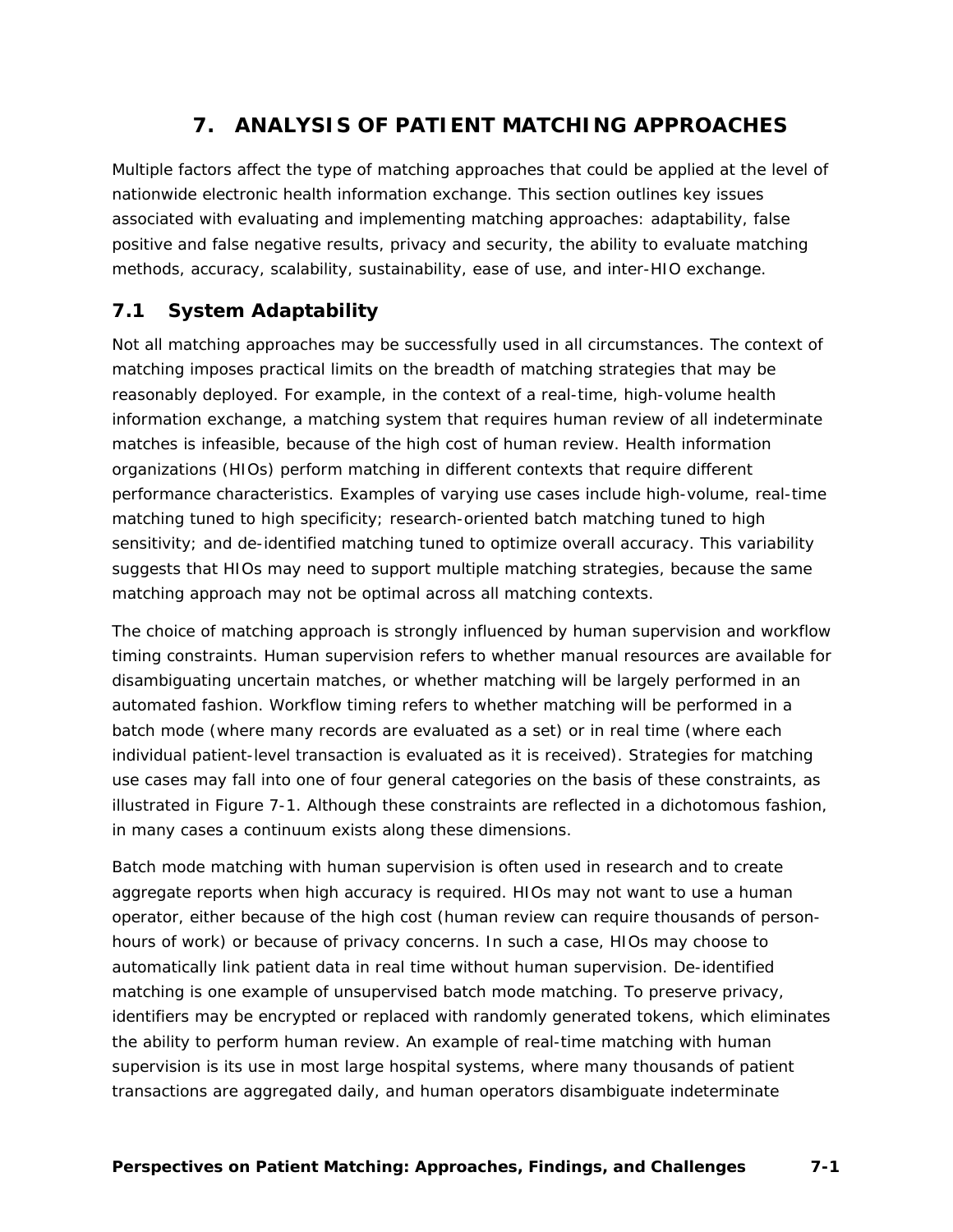matches. Human reviewers are allocated for disambiguation in this case because hospitals derive value from accurate patient data, which are used for revenue-generating business processes such as billing and invoicing. These distinctions are important, because much record-linkage research has studied modest size data sets as a one-time batch effort, which is different from HIOs, where matching is done in the context of an ongoing, dynamic, and large system.

#### <span id="page-37-1"></span>**Figure 7-1. Examples of Matching Scenarios Broken Down By Dimensions of Workflow Timing and Human Supervision**

|             |                                       | <b>Batch Mode</b>         | Real Time                                              |
|-------------|---------------------------------------|---------------------------|--------------------------------------------------------|
| Supervision | Substantial<br>Manual<br>Supervision  | Reporting,<br>Research    | <b>Health Care</b><br><b>Enterprise</b><br>(Hospitals) |
| nsunh       | Little or No<br>Manual<br>Supervision | De-identified<br>Matching | <b>Health</b><br><b>Information</b><br>Exchange        |

#### **Workflow Timing**

#### <span id="page-37-0"></span>**7.2 False Positives and False Negatives**

When considering the performance characteristics of a matching system, it is important to understand the tradeoff between false positive and false negative matches. A false positive match occurs when two truly non-matching records are declared to match, while a false negative match occurs when two truly matching records are declared to be a non-match. Matching systems are often tuned to minimize either false positive or false negative matches, depending on which error is deemed to produce a more undesirable event.

For example, health care matching systems are generally tuned to minimize false positive matches, because a false positive match is generally considered to be more undesirable than a false negative. When records for two separate patients are merged (a false match), it poses a risk for inadvertent disclosure of protected health information and may lead to incorrect treatment decisions (e.g., treatment based on a nonexistent condition). On the other hand, false negatives limit privacy risks, because no information is disclosed, but they too may lead to incorrect treatment decisions (e.g., giving a patient a drug to which he or she is allergic, because the information was unavailable). However, it is worth noting that false negatives are, effectively, the status quo in health care—information is spread across a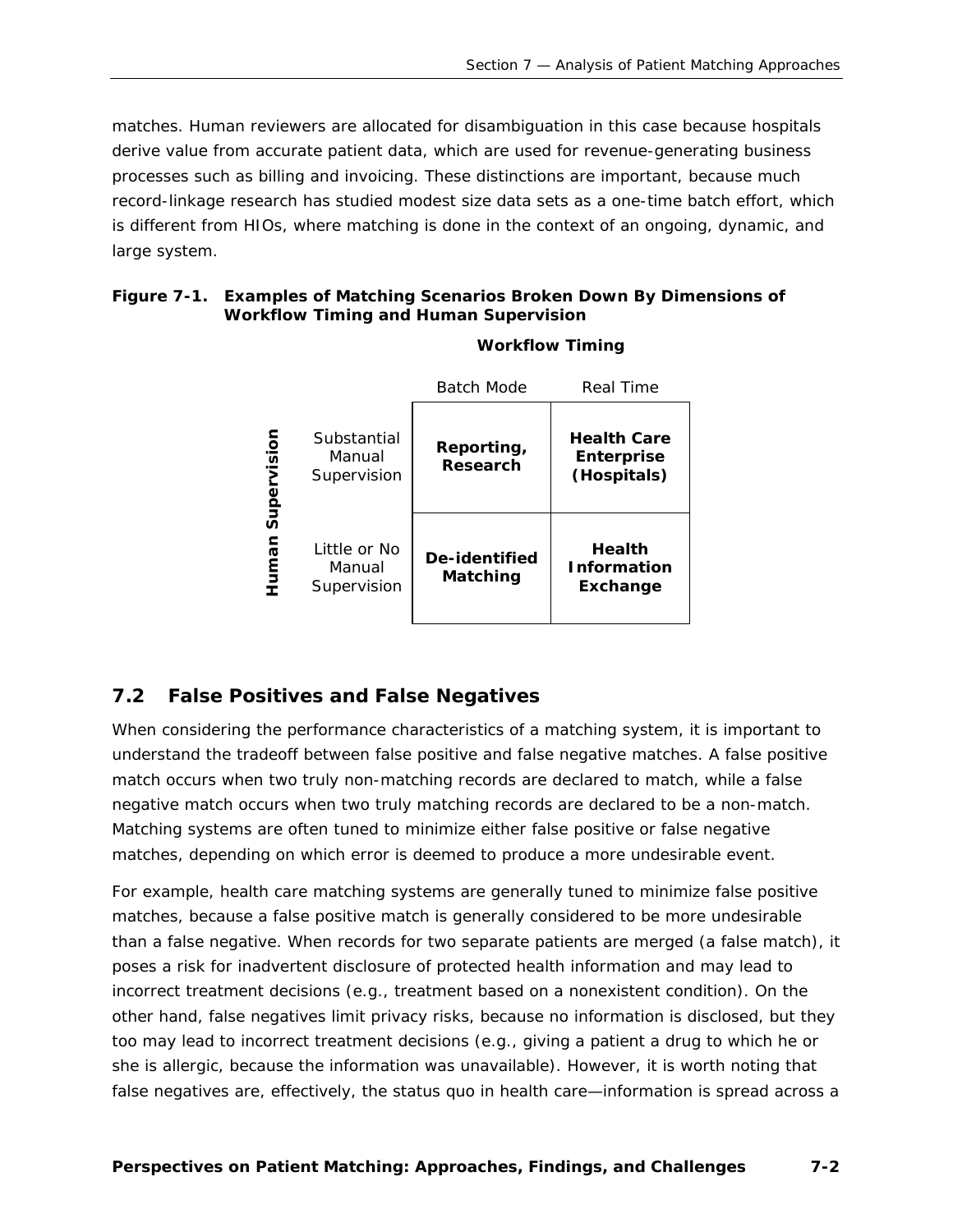variety of paper and electronic systems, and physicians frequently lack a full view of a patient's medical history and health records.

Although eliminating all false positives may be desirable, it is impractical because false positive and false negatives are inversely related. That is, as the false positive rate is reduced, the false negative rate increases (see Figure 7-2). Low false positive rates are paid for by higher false negative rates: to achieve the ideal false positive rate of zero, the false negative rate approaches 100%, resulting in an ineffective matching system. Consequently, it is important that matching-system implementers understand the relationship between false positive and false negative matches for their specific target data. This understanding is necessary to make an informed decision regarding (a) whether their data can support the desired performance characteristics, and (b) at which specific choice of false positive and false negative rates to operate their matching system.

<span id="page-38-1"></span>



NOTE: As the match score threshold is increased, the number of false positives decreases, but false negatives increase. As the match score threshold is lowered, the number of false negatives decreases, but false positives increase.

# <span id="page-38-0"></span>**7.3 Privacy and Security Considerations**

In the context of patient matching, three key privacy and security issues to consider are (1) the potential for inappropriate disclosure of health information due to false positive matches; (2) the simple receipt of an affirmative response that a record or patient information is available at a location that the patient may otherwise want to remain private (e.g., a record is matched at a center that primarily treats HIV patients); and (3) the repeated transmission of demographic data in instances where algorithmic matching is being used, since such information, when attained, generally includes enough personal attributes to commit identity theft.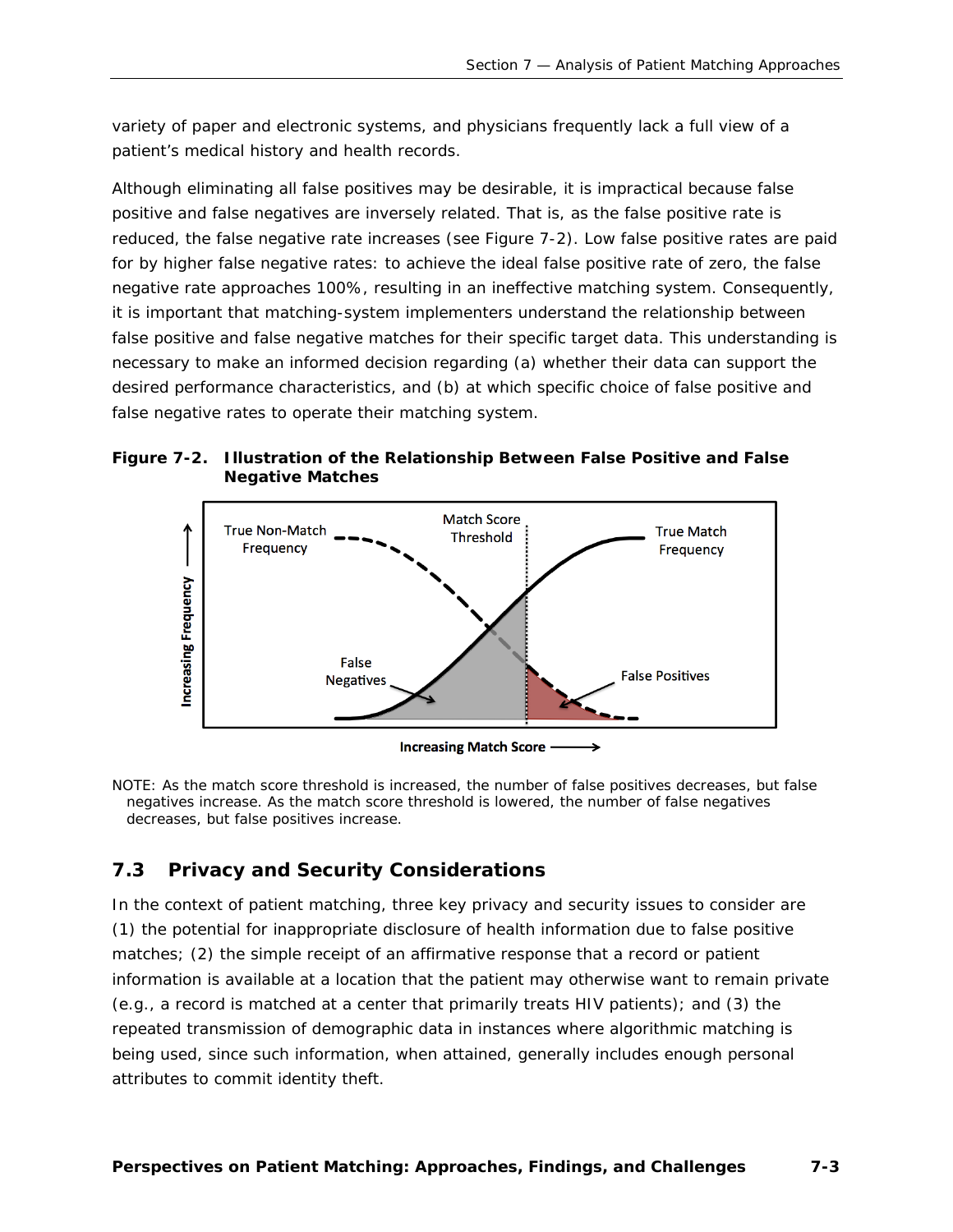All of the HIOs interviewed expressed concern over the privacy and security of patient data and have taken steps to safeguard this information during the matching process. HIOs reported using a variety of methods to ensure patient privacy, such as using role-based access protocols to ensure that only users that are authorized and have a need to view patient records are granted access to the matching software.

When matching patients to health records, there is always the danger of matching one patient (the patient of interest) with another's record. This error is known as a false positive match and, although uncommon, can have serious consequences. There are three potential outcomes from a false positive:

- 1. Treatment is altered, but no harm is done. For example, a physician mistakenly concludes that a patient is allergic to penicillin and gives the patient a different antibiotic, such as erythromycin, to treat sinusitis.
- 2. Treatment is provided, and harm is done. For example, diabetic patient A takes pills only for diabetes, while diabetic patient B takes 50 units of long-acting injectable insulin daily. Patient B's data (including the 50 units of long-acting insulin daily) are falsely linked to patient A. Patient A is admitted to the hospital for surgery, and the physician prescribes long-acting injectable insulin for patient A post-operatively. Patient A suffers a diabetic coma due to severe hypoglycemia.
- 3. Treatment is withheld, and harm is done. Great harm is a possibility in cases where few (perhaps one) treatment options are available, and the false information suggests that the patient cannot receive the treatment. For example, assume two elderly twin brothers, Ronald and Donald, who live in an area served by an HIO. Ronald suffers a hemorrhagic stroke. Two months after Ronald's stroke, Donald arrives at the emergency room with an ischemic stroke that has left him unable to talk. If the matching system falsely links the twins, and the emergency room physician thinks it was Donald who had the hemorrhagic stroke, the physician will withhold thrombolytic therapy to treat the ischemic stroke, because it would be contraindicated for a person who has recently had a hemorrhagic stroke. As a result of not receiving thrombolytic therapy, Donald may develop permanent neurological deficits.

The chances of a false positive causing serious harm are rare—it requires that the false positive occur and that the incorrect information makes sense. For example, another contraindication for thrombolytic therapy is recent heart surgery. However, if the records indicate that a person had heart surgery 5 days prior and a physical exam did not reveal any healing wounds or other physical signs of surgery, a physician or nurse would likely question whether the person truly had surgery.

Through the process of reducing false positive matches, the HIOs create a greater number of false negative matches, therefore missing clinical encounters that really should have matched to the patient of interest and become part of the patient's medical record. This situation creates a trade-off that, while increasing privacy and security by preventing the inadvertent disclosure of data, also potentially prevents a provider from having a full and complete medical record for a patient.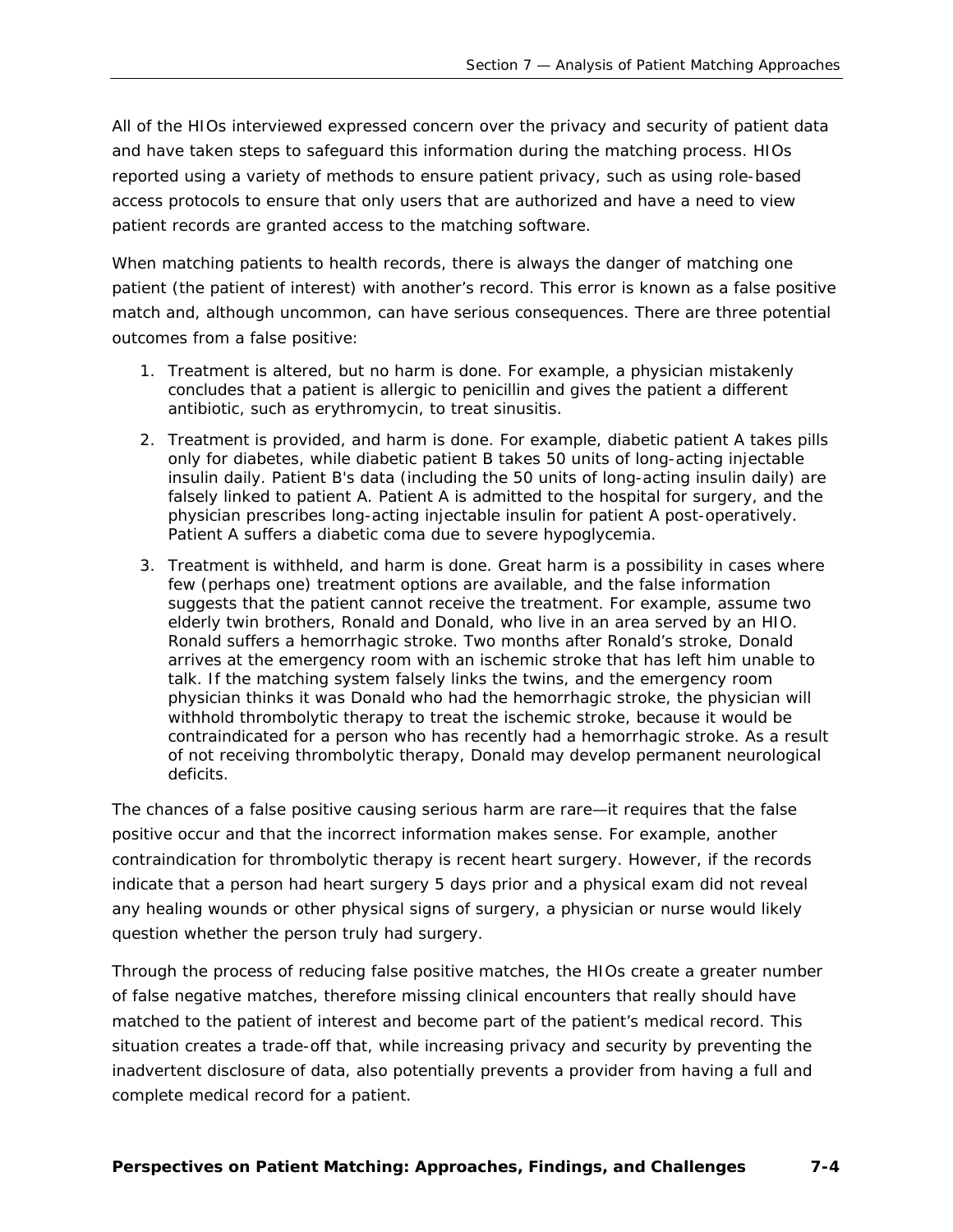The privacy and security concerns related to false positive matches deal not only with inadvertent disclosure of data by matching one patient's data with another patient's medical record, but also with the process used to adjudicate questionable matches. To help reduce the number of incorrect matches and increase the number of correct matches, either HIOs or providers manually review questionable matches—those that fall between the true match and true non-match thresholds set by the algorithm.

One HIO reported that potential matches are constrained if the search parameters produce 10 or more possible matches for the search. The matching program instructs users to enter additional demographic information to bring the potential matches to fewer than 10 before any records are displayed. If no additional demographic information is available, users are not able to complete the matching process. In this system, the potential for the inadvertent disclosure of patient data could be a privacy concern. If the match were to occur on a national level instead of an HIO level, the number of instances where a match cannot be found because of lack of sufficient information may increase. This issue illustrates the need for accurate, up-to-date, and complete information, as well as the need for scalable and sensitive matching solutions.

Most HIOs reported that during the matching process, the system can potentially return more patient information than was originally entered for the match. The information returned varies by HIO, but it is always demographic data (such as name, address, and date of birth), not information relating to medical treatment or diagnoses. Because of privacy and security concerns, including the potential for identity theft, the social security number (SSN) is generally not displayed; in the cases where it is displayed, only the last four digits are shown. One HIO reported that although the address is not shown on the screen, when the user moves the mouse over the patient record, the address is shown on the screen. This protocol helps ensure patient privacy while assisting with questionable matches.

Another potential privacy concern related to patient matching occurs when a record or information about an individual is indicated as an affirmative match but is restricted in some way or requires the person's express permission to be disclosed. In this situation, even the acknowledgment that the patient has information at a particular location (e.g., a substance abuse treatment center) could convey private information. One HIO reported that patients can select which providers can access their records. Therefore, providers can view results only when the patients have permitted them to view their health information. Several HIOs also reported that in cases where the provider does not have permission to view the record, the matching program returns a response of "patient not found," rather than indicating that records exist but that the provider does not have the appropriate permissions to access them.

A final privacy and security issue related to patient matching involves the transmission of large batches of personally identifiable information, such as name, date of birth, address,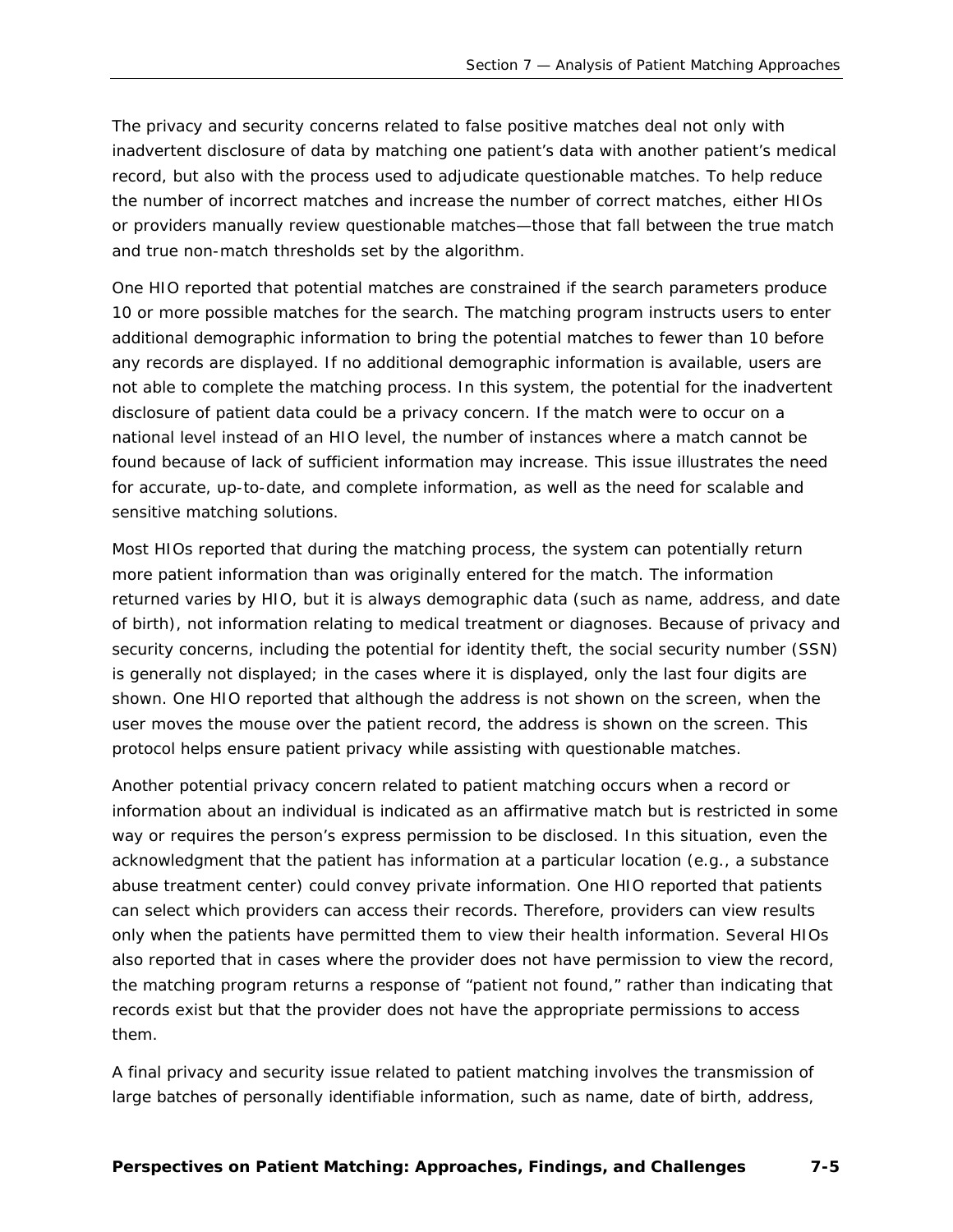and in some cases SSN, to complete the matching process. This information could be intercepted and stolen during transmission and used for identity theft. An argument has been made that the use of a unique patient identifier (UPI) could help to improve the privacy of patient data by minimizing the need to transmit other, more sensitive, information. Although the UPI could be stolen during transmission, it could be used only to steal medical record information, as opposed to financial data (Greenberg & Ridgely, 2008).

#### <span id="page-41-0"></span>**7.4 Evaluating Matching Methods**

Patient matching methods are typically evaluated using one of two approaches. First, the output of an algorithm using real-world data can be compared against manually reviewed, discrete entity-level linkages, with each potential match determined to be a true match, a true non-match, or an uncertain match. Because the large number of records usually makes full manual review of all linkages infeasible, manual review is typically performed on a fractional sampling of the data, and statistical inferences are made. Alternatively, synthetic data can be used to create an a priori "gold standard" against which the algorithm's performance can be easily measured. Although this approach is attractive because it may obviate the need for manual review, the validity of synthetic evaluations is strongly dependent on the degree to which the synthetic data reflect the underlying characteristics of the targeted real-world data (Christen & Pudjijono, 2009). Synthetic data are thus useful for debugging software, but less useful for performance evaluation. The limitations of these evaluation methods must be considered when they are applied.

#### <span id="page-41-1"></span>**7.5 Matching Accuracy**

Because HIE stakeholders hold expectations of high accuracy for matching systems, metrics to evaluate accuracy are needed. *Accuracy* often refers to a general set of metrics characterizing the degree to which a system correctly identifies true matches and true nonmatches. Accuracy has a specific mathematical definition:

Accuracy =  $\frac{TM + TNM}{TM + TNM + FM + FNM}$ 

where TM = true match count; TNM = true non-match count; FM = false match count; and FNM = false non-match count.

In addition to accuracy, other useful metrics for assessing the degree to which a system correctly identifies true matches and true non-matches include sensitivity, also known as recall (sensitivity = TM/(TM + FNM); positive predictive value, also known as precision (PPV  $= TM/(TM + FM)$ , and specificity (specificity  $= TM/(TM + FM)$ ).

Accuracy metrics are typically estimated empirically for a given real-world data set. As mentioned previously, matching systems can generate large numbers of pairs, so the output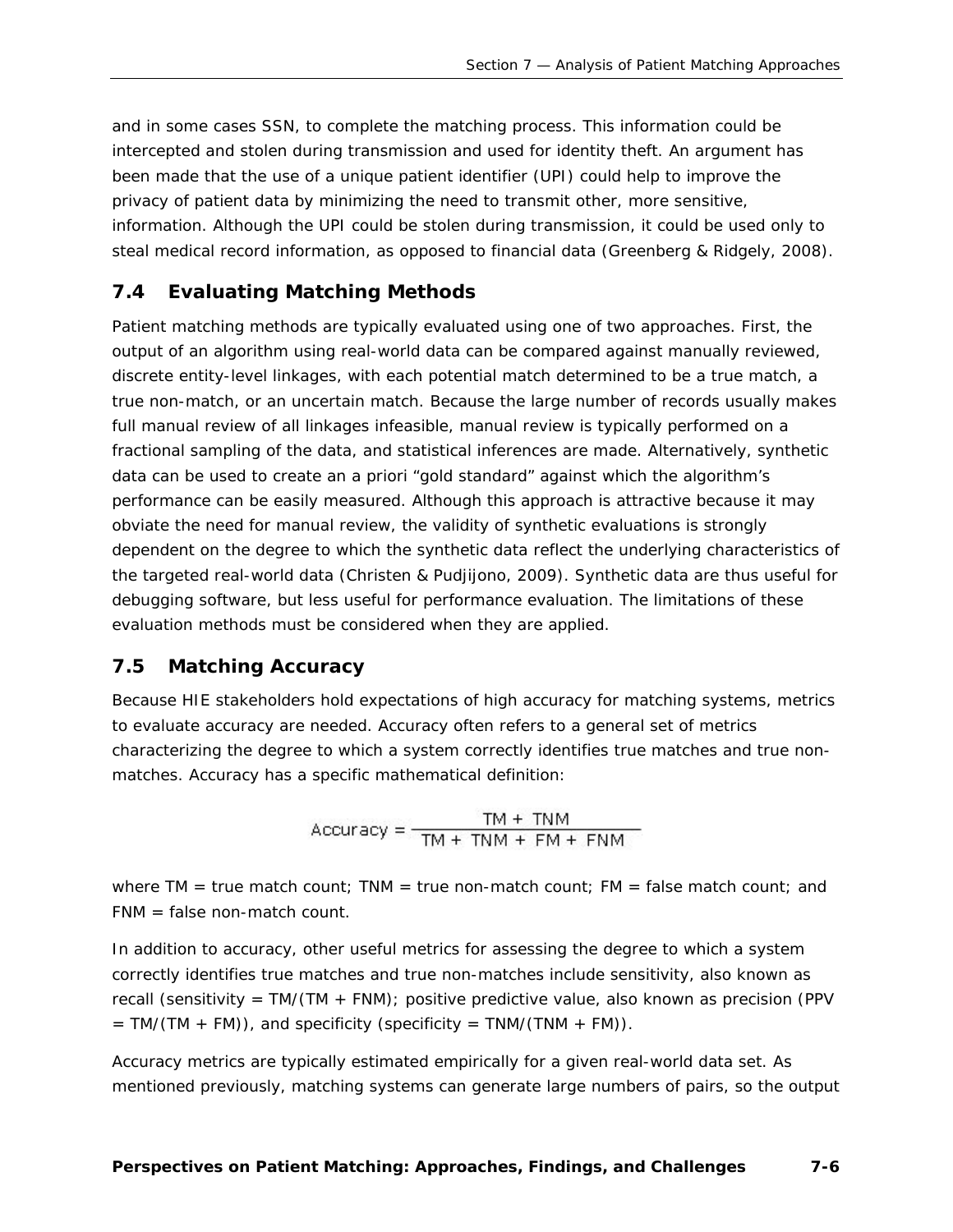of a matching system is fractionally sampled, and human review establishes the rates for true matches, true non-matches, false matches, and false non-matches. Although human review is often considered the gold standard for evaluating matching performance, missing or inaccurate data can lead reviewers to disagree over the match status of records, which can lead to inconsistent manual review results. As a result, manual review analyses may benefit from including an indeterminate match status classification for records with poor data quality.

Because the performance characteristics of a matching algorithm are strongly influenced by the quality of the actual data, HIOs should consider the following framework for evaluating performance:

- 1. Develop a process to establish requirements for the level of accuracy needed within their system.
- 2. Evaluate the quality of their data and assess which matching approach (if any) can support their requirements.
- 3. Implement procedures for ongoing monitoring of data quality and matching performance.
- 4. Establish processes to address the specific issues if quality or matching performance fail to meet minimum requirements.
- 5. Establish policies for adjudicating disputed matching results.

# <span id="page-42-0"></span>**7.6 Scalability**

*Scalability* is a property that characterizes a system's potential to either accommodate increasing amounts of work in a graceful manner or be readily enlarged (Bondi, 2000). In the context of record matching, at least four key factors can affect scalability of a matching system:

- the total number of distinct identity instances within the scope of the system
- the volume of transactions to be adjudicated per unit time
- the computational requirements of a given matching algorithm
- the architecture of the system

The first factor is the total number of distinct identity instances within the system. In the current context, *identity instances* equates to a patient registration within a given registration domain; the search space increases as the number of distinct patient registrations captured in an HIO increases. As the search space increases, increasing numbers of potential matches must be evaluated, requiring greater computational resources. Consequently, matching systems for HIOs should be designed at the outset with the notion that the patient population may increase dramatically from initial estimates, and the system should implement highly efficient strategies for identifying candidate matches.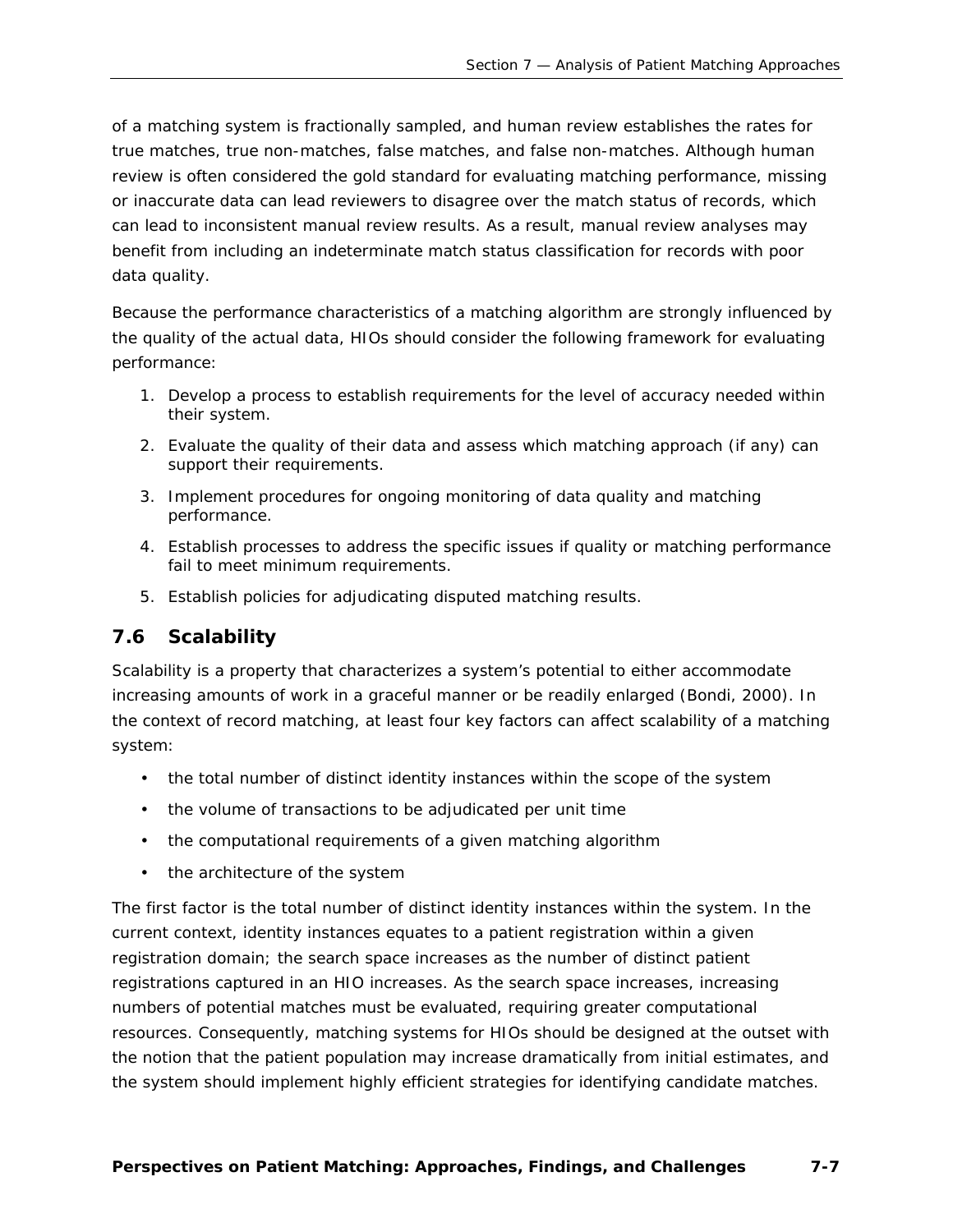A second factor that can affect scalability is the volume of transactions to be adjudicated per unit time. HIOs may need to adjudicate (match) hundreds of thousands to millions of new clinical transactions per day, and this rate may vary in both predictable and unpredictable ways. For example, it is well-known and predictable that far more clinical transactions are generated on weekdays than on weekends. Further, as an increasing number of participants connect to an HIO, the likelihood that one of the HIO participants will change a registration system increases. When a registration system is changed, it is not uncommon for systems to sporadically generate large volumes of merge transactions in a short period of time. One HIO surveyed experienced a daily surge of nearly 1 million registration transactions over a period of 2 days from a *single* registration domain. Additionally, when new participants join an HIO, the existing patient identities from that participant must be loaded and matched into the HIO's entity identification system; this process can place substantial additional burden on the system. Consequently, HIO entity identification systems must scale to accommodate expected and unexpected variations in clinical transaction volumes.

A third factor that can affect scalability is the matching algorithm itself. As a general rule, deterministic or rule-based algorithms tend to implement less sophisticated and less computationally intensive matching strategies. Matching algorithms that are based on an underlying statistical model can require more computing power and more sophistication on the part of the system implementer. The performance characteristics of the matching algorithm should be well understood and well characterized in the context of a given HIO prior to implementation.

A fourth factor that can affect system scalability is system architecture. The two primary architectures discussed in the context of patient matching in HIOs are peer-to-peer and centralized matching. Peer-to-peer matching approaches, which require collecting patient identity information from multiple source systems with varying designs, face potential scalability bottlenecks in two areas. First, any network delay when communicating identity information between two systems will slow the matching process. Second, translating identity information from different systems in a variety of formats is inefficient and poses performance challenges. Most HIOs surveyed plan to implement, or have already implemented, a centralized index of patient demographic data. Although no decentralized HIO matching architecture has shown success and the trend appears to be toward centralized matching, this current situation does not imply that a decentralized patient matching architecture will not work eventually.

#### <span id="page-43-0"></span>**7.7 Sustainability**

Many HIOs are in the process of identifying strategies for sustaining their operations. Many HIO implementers are finding that several layered *value propositions,* or services, are needed to sustain HIOs (Kansky, 2007). The ability to link patient-level data across multiple systems is a crucial component for any HIO service requiring patient-centric data to be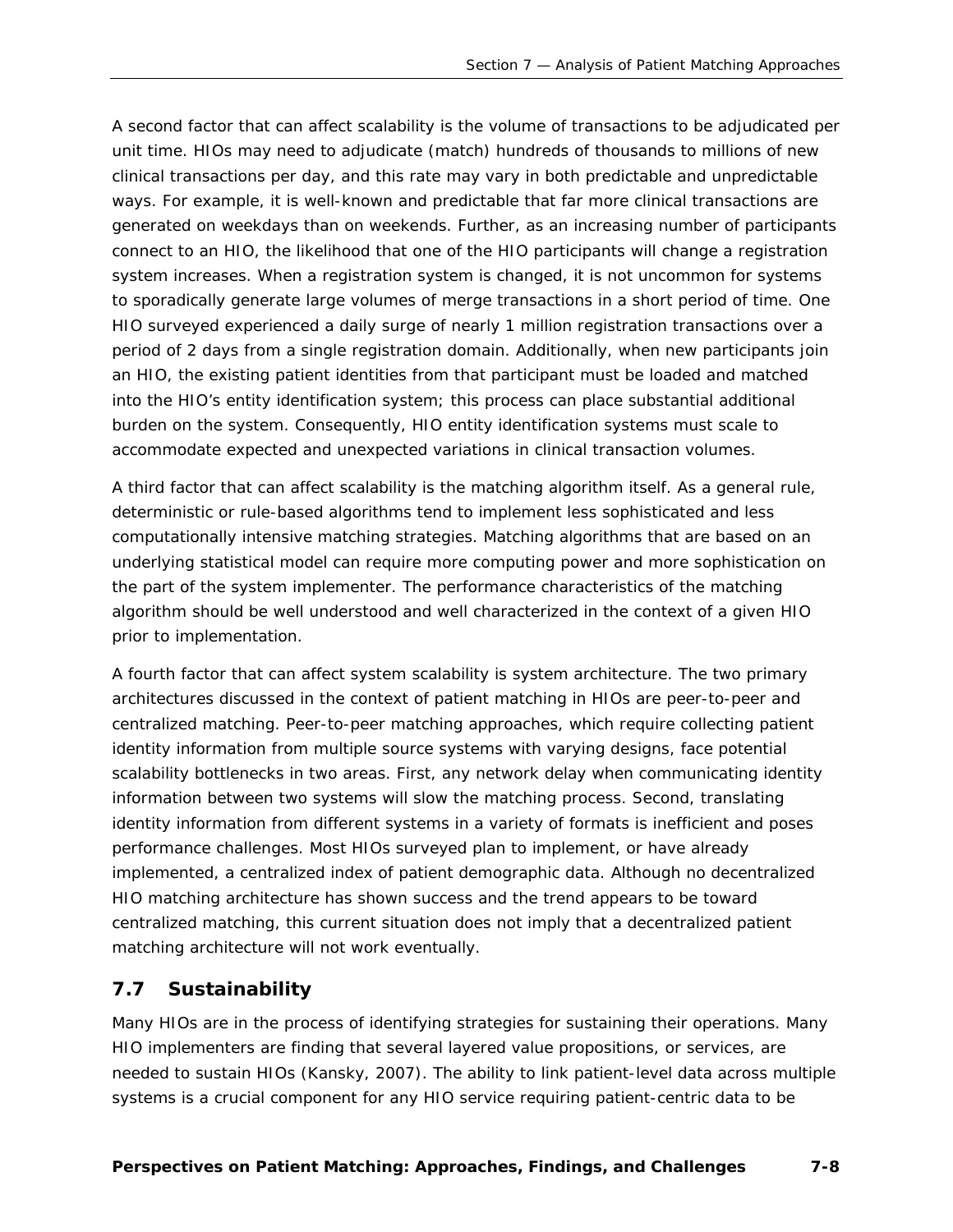joined across all HIO participants. Those services include delivering a just-in-time patientcentric summary of recent clinical data at the point of care and providing a comprehensive, longitudinal, aggregate patient-centric query tool for clinicians. And while patient-centric aggregation of clinical data is not an absolute functional requirement of HIOs, correctly matching patients to their records is necessary to fully realize the value of mobilizing health care data (Walker et al., 2005).

One key factor related to patient matching that may influence the sustainability of the health information exchange is the ongoing costs required to maintain matching functionality in an HIO. Those costs include human capital, software licensing fees, and hardware costs. Human capital is necessary when the system requires manual disambiguation of uncertain matches. In our survey, some HIOs use routine human review to disambiguate uncertain matches, but not all patient matching approaches implemented in HIOs require routine human review. For those organizations that use a vendor solution for patient matching, ongoing licensing fees will factor into their costs. A typically lesser but ongoing expense is the cost of the hardware necessary to operate the patient matching functionality.

#### <span id="page-44-0"></span>**7.8 Ease of Use**

Implementing a patient matching solution is a complex analytical process that typically requires subject matter expertise in matching. Much of the complexity of patient matching lies in understanding the nature of the specific data to be matched. Therefore, analytical tools that help assess the unique characteristics and quality of the specific data to be matched can aid implementation of a matching strategy.

These tools improve the efficiency and ease of creating a matching strategy by highlighting field-specific data characteristics that can (positively or negatively) affect the matching process. Such characteristics include rates of missing values, distribution of common values, presence of invalid values, dependencies between fields, and average frequency of unique values. This information guides selection of specific data preprocessing steps and helps identify optimal fields to be used for selecting candidate matches.

After a matching strategy is implemented with the assistance of analytic tools, and when manual disambiguation of uncertain matches is required, ongoing support and maintenance of the patient matching system can be augmented with tools that help end users identify potential false positive and false negative matches. As is the case most commonly with probabilistic matching approaches, candidate matches are assigned a score. Low scores are typically labeled non-matches, high scores are typically labeled true matches, and intermediate scores are indeterminate and can be flagged for manual review. Such manual review tools are typically customized for the particular matching approach.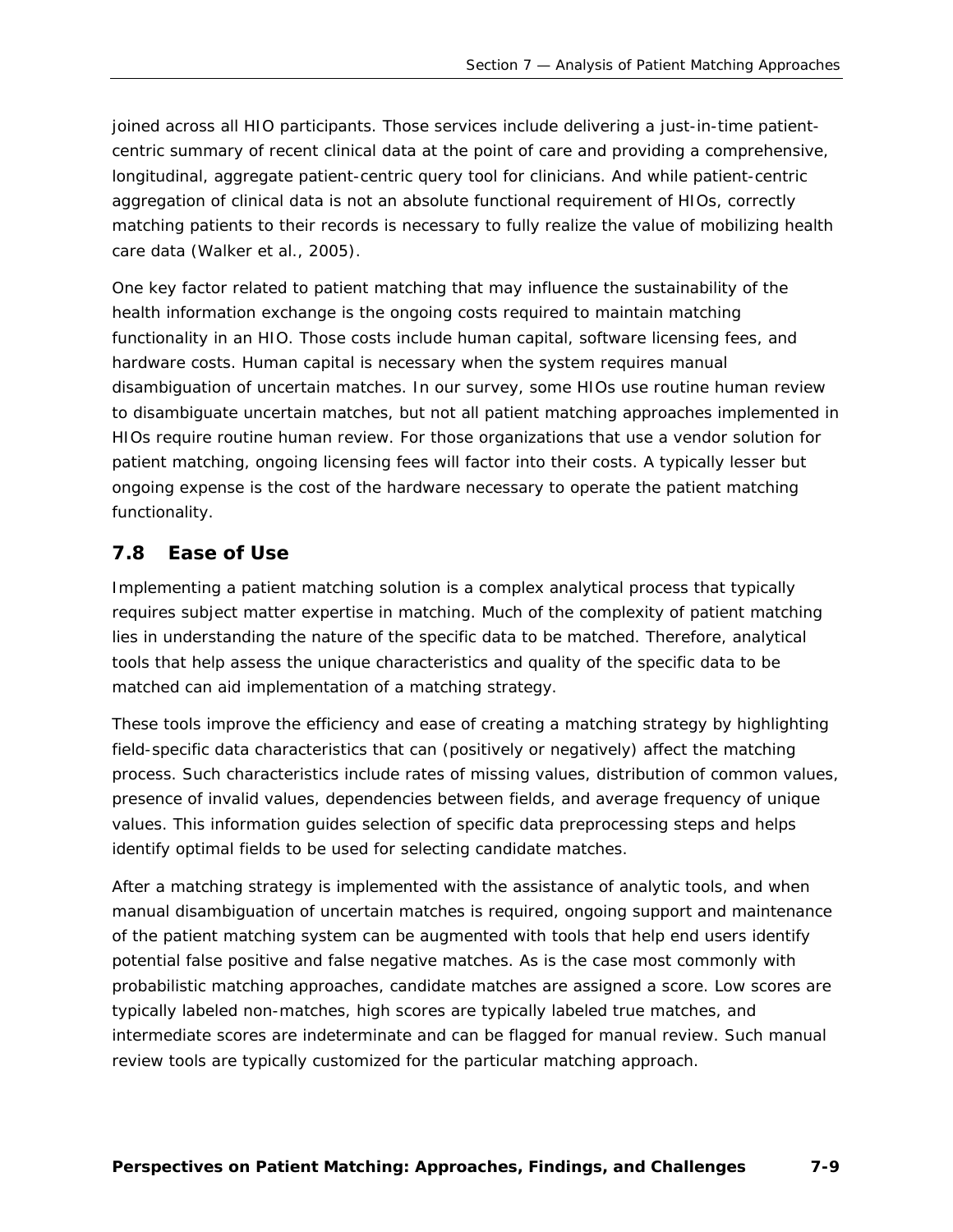# <span id="page-45-0"></span>**7.9 Inter-HIO Patient Matching**

This paper addresses patient matching issues largely from the perspective of a single HIO (*intra*-HIO matching). As the number of HIOs grows, the need for *inter*-HIO data exchange will arise. With that need will come the necessity to examine new technical and policyrelated issues pertaining to inter-HIO data sharing and patient matching. The Connecting for Health Common Framework describes initial perspectives on a record locator service and explores technical and policy issues related to inter-HIO information exchange and patient matching (Markle Foundation, 2006a, 2006b).

One potential issue to explore is the impact of exchanging data between HIOs that operate matching systems with different operating characteristics. Each HIO will establish requirements for its internal matching performance characteristics and must ensure that its data and matching system can support those requirements. The particular operating characteristics will likely vary among HIOs, either by design or because of data quality: one may have a false positive match rate of 1 per 100,000 matches, while another achieves a lower 1 per 1,000,000 rate. Although it may be infeasible to change operating characteristics for HIO patient matching systems, it may be useful for HIOs to understand the nature of the data being exchanged and the relative risk of a false positive.

Another related issue that may lead to false positives is the potential variance in data fields used for matching, varying population characteristics, and lack of shared knowledge related to these variances between HIOs. For example, "Eduard Chavez" may be a common name in HIO A and an uncommon name in HIO B. HIO A permits use of the SSN for matching, but HIO B does not. HIO A queries HIO B for "Eduard Chavez." HIO B's matching system, believing "Eduard Chavez" is a unique entity, returns all data for Mr. Chavez, who happens to be the wrong individual, resulting in a false positive. Allowing HIOs to exchange aggregate summary statistics that characterize their respective populations may mitigate this scenario. Further, since matching algorithms are often tuned to the specific data characteristic of a given system, if two or more HIOs begin to match patients between systems, those systems may improve matching accuracy by sharing aggregate statistics, which parameterize their algorithms.

These and other broader issues, such as differing technologies, policies, and architectures, suggest that further analysis of inter-HIO data exchange may be necessary.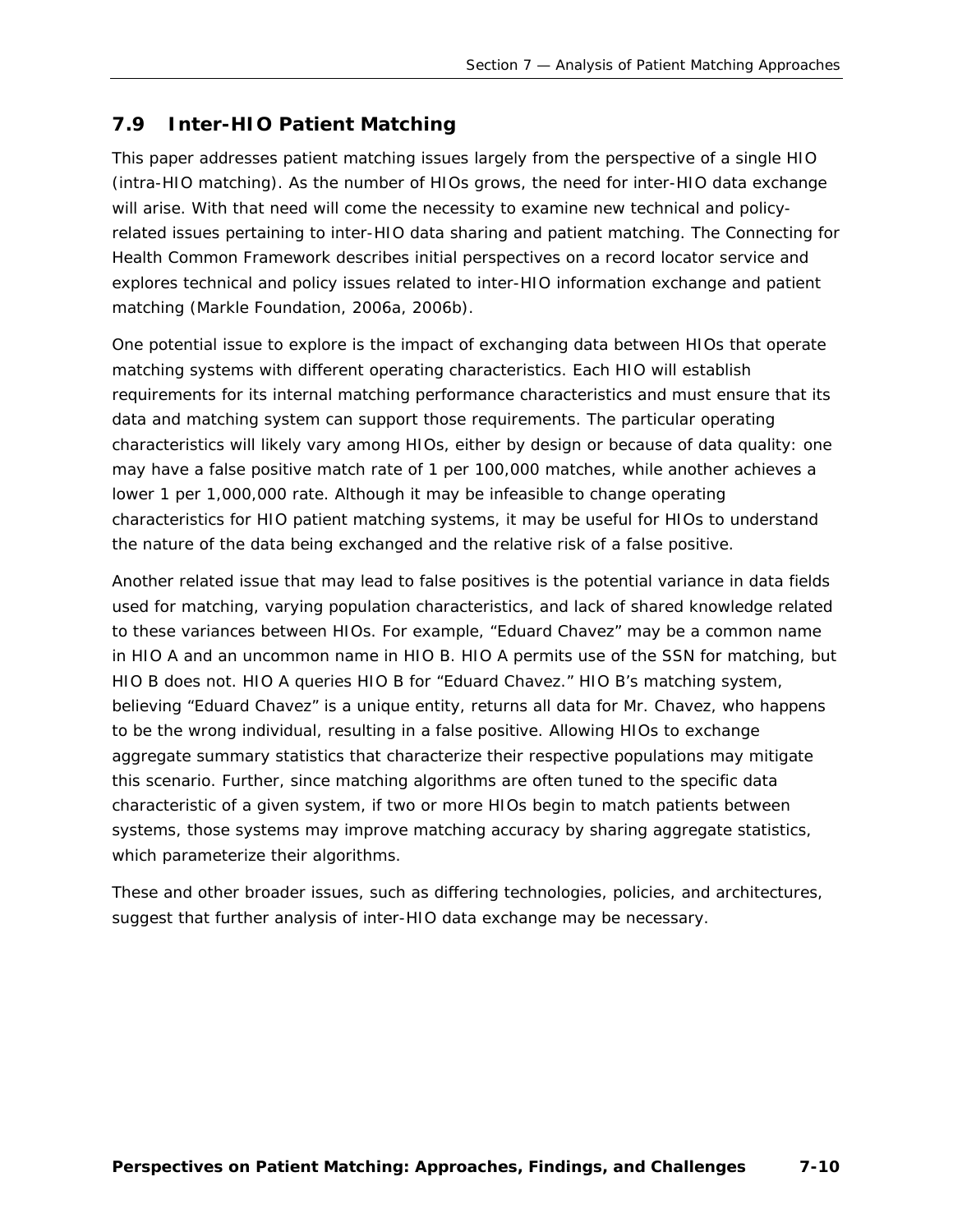# **8. CONCLUSIONS**

<span id="page-46-0"></span>This paper represents an introductory overview of the current state of patient matching in the context of health information organizations (HIOs), functional and technical considerations, and associated privacy and security issues. Most HIOs interviewed are in the nascent stages of implementing patient matching and are pursuing a variety of approaches. Formal documentation and review of successful best practices and lessons learned related to this complex process will likely emerge as the implementation process progresses. System monitoring is vital: although most HIOs described the ability to log matching decisions, processes for ongoing evaluation and monitoring of matching performance are in the early stages.

Our conclusions fall into two general categories. The first relates to the need for transparent evaluation, documentation, and dissemination of the functional aspects of matching in the context of HIOs. The second concerns conceptual and policy-related matters, such as privacy and security of patient information, in the context of matching.

#### <span id="page-46-1"></span>**8.1 Functional Aspects and Transparency**

**Conclusion 1**. A framework for describing detailed approaches to matching, including technology, human resources, and workflow, is needed. Although many publications have demonstrated accurate patient matching under specific constrained circumstances, further work is needed for several reasons. A chief function of emerging HIOs is to aggregate health information from many sources that themselves gather health information using different business and data validation processes, apply different default codes for missing values, and collect different data traits, among other differences. These variations pose unique challenges for matching patients to their health records. In the face of these challenges, there are remarkably few descriptions of system approaches to matching in an electronic health information exchange environment. Creating a descriptive framework for disseminating different matching approaches will help convey current best practices. Thus, it may be beneficial to create a consistent framework for HIOs to characterize different matching system technologies, degree to which human review is involved in adjudicating matches, and impact on clinical workflows.

**Conclusion 2**. Consistent approaches to evaluating and disseminating the accuracy of various matching strategies, including those that employ human review, are needed. The attainable level of accuracy in the setting of an HIO is currently largely undefined. It is also unclear whether a single algorithmic approach to matching (e.g., deterministic or probabilistic) is superior in the context of HIOs or whether multiple approaches can equally satisfy HIO requirements for system performance, accuracy, scalability, ease of use, and flexibility. Further, many matching algorithms that have proven successful are the result of the algorithm plus human review for disambiguation (Pates et al., 2001), and matching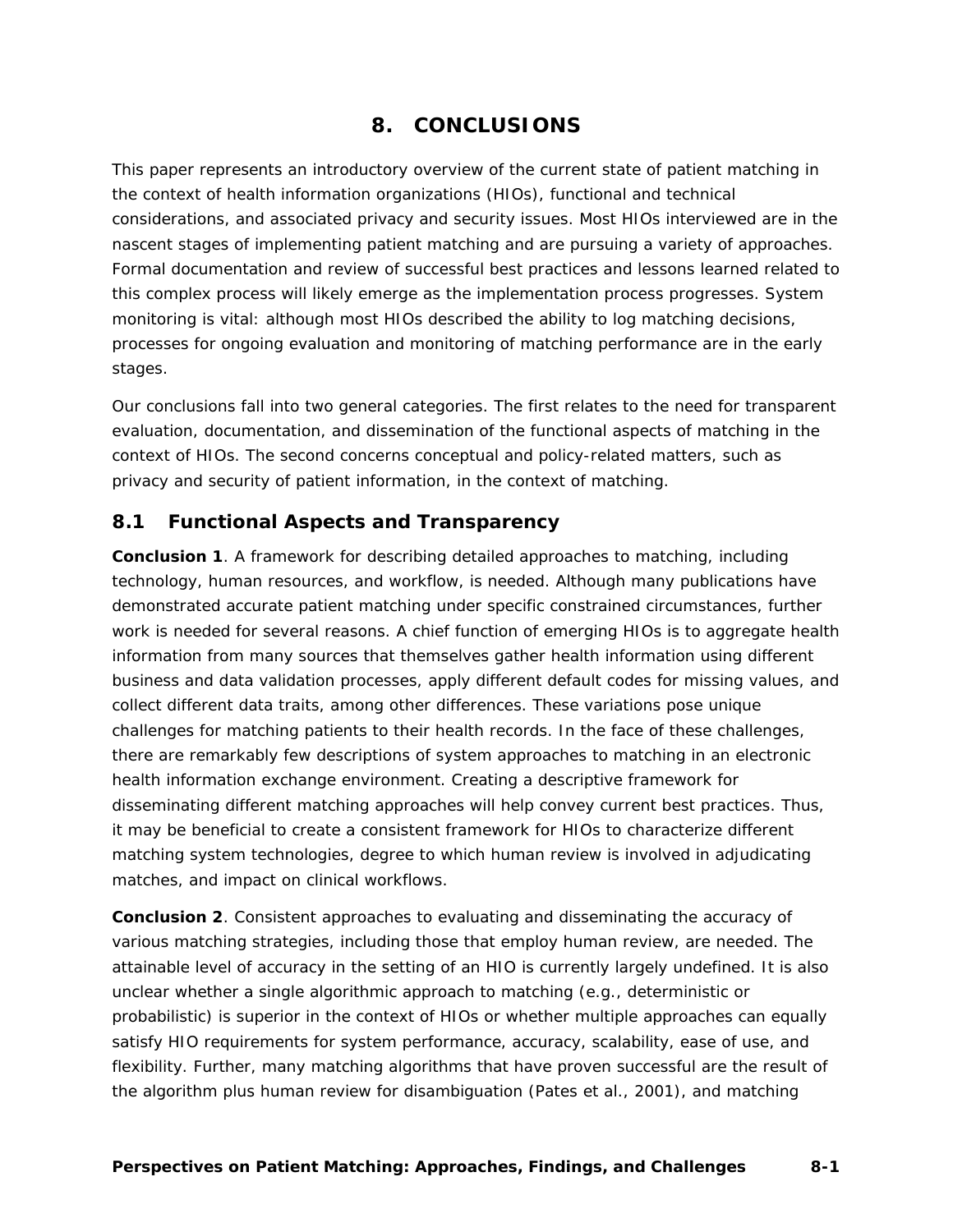systems often incorporate human review. Also, since much of the projected savings related to widespread electronic health information exchange are derived from improved efficiency, requiring human review for disambiguation of uncertain record matches will adversely affect cost savings (Shekelle, Morton, & Keeler, 2006). Few studies have explicitly evaluated automated matching with no or little human review in the context of HIOs, nor has the cost of human review in the context of HIOs been evaluated. Therefore, specific formal evaluation of the performance characteristics of different matching approaches can help inform the state of the art. Further formal exploration of the degree to which HIOs are implementing human review for matching and the degree to which this strategy influences matching system performance is warranted.

Any framework should attempt to evaluate and describe the false positive and false negative rates achieved by the matching system. It is important that system implementers, HIO stakeholders, and policy makers understand the vital principle that perfection is unattainable for most real-world matching systems. False positive and false negative rates are inversely related, and at least one (and typically both) will be non-zero. The privacy and security implications of carrying degrees of imperfection should be addressed for each HIO. The combination of these rates is sometimes referred to as the *operating envelope*.

**Conclusion 3**. Further exploration of inter-HIO matching will be warranted as the need for data exchange between HIOs increases. First, it is unclear whether the operating envelope for matching systems within different HIOs will be similar or will differ substantially. Second, matching between HIOs increases the total population being searched, and false positives become more likely in larger patient populations. If operating envelopes differ or if population size substantially alters performance characteristics of the HIO matching systems, then exploring the implications of these differences will be informative. If algorithmic matching approaches cannot meet requirements across larger systems, then the need for a universal patient identifier (UPI) may become clearer. There are currently no formal evaluations of the matching interface between HIOs and the impact that matching system differences (*impedance mismatches*) may have on matching performance.

### <span id="page-47-0"></span>**8.2 Conceptual and Policy-Related Matters**

**Conclusion 1**. As health information technology progresses and health care stakeholders become more accustomed to the notion of mobilizing health care data, the concept of a UPI (voluntary or otherwise) may need to be revisited, provided that appropriate safeguards are in place, such as strict legal prohibitions related to its use beyond matching. However, it is important to recognize the caveats associated with such an approach. It is not a panacea: algorithmic approaches will continue to be necessary, because patients will not always have the identifier available and maintaining an unduplicated master list of UPIs matched to patients cannot use the UPI itself; roll out will take substantial time (potentially years), so the benefit will accrue gradually; and the transition will be complex and costly.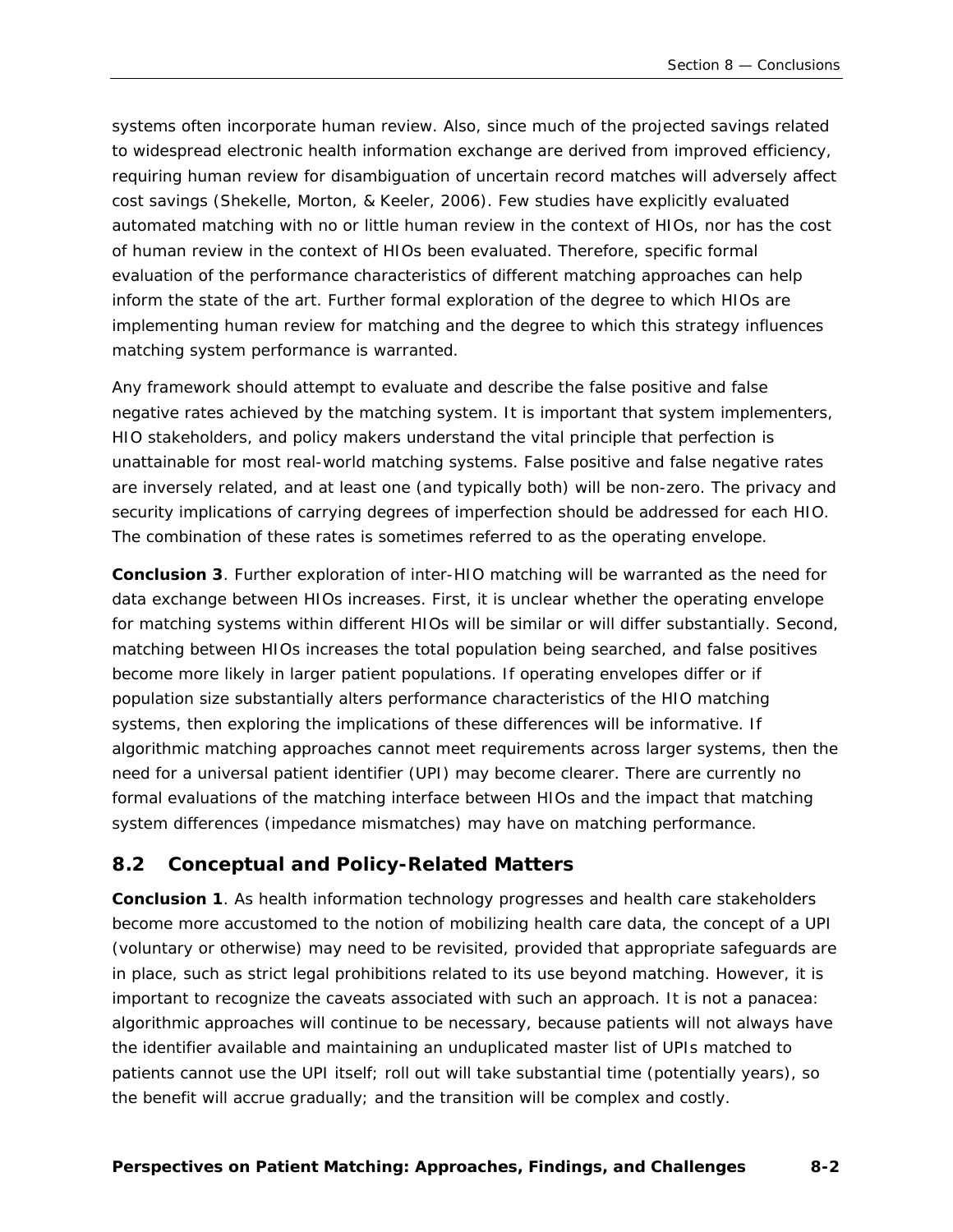**Conclusion 2**. Further exploration and framing of HIO processes that expose demographic data for disambiguating indeterminate matches can inform ongoing HIO development and implementation. Although it may not be ideal to allow users to determine which match is the correct one, from a practical and workflow perspective it may be unavoidable. The patient lookup process by its nature exposes demographic data to end users and, in the case of false positive matches, may inadvertently disclose clinical information as well. To limit demographic exposure in existing matching and patient lookup approaches, policies and access controls should be used to limit the scope of patient demographic data accessed in the manual review component of the HIO patient lookup process. Appropriate privacy and security policies and processes should be established to ensure that patient privacy is not placed at unreasonable risk in the pursuit of efficiencies. To limit inadvertent disclosure of clinical data, false positive rates should be well understood and minimized. The potential volume of demographic data that an HIO shares when users attempt to disambiguate inexact matches may require further exploration.

**Conclusion 3**. Research into methods of patient matching can benefit from a review of systems used in other business sectors. Patient matching is a specific instantiation of a process that falls under the more general rubric of *identity resolution*, which refers to the process of discovering linkages and obscure relationships within and among data sources. In addition to health care–specific patient matching, identity resolution is implemented across many business sectors, including law enforcement, financial services (including banking and insurance), government, and retail services. Financial services and law enforcement benefit from identity resolution by identifying potentially dubious connections between persons using demographic data, geographical locations, financial transactions, and other data elements to discover fraudulent and criminal activity. Nationwide credit scores are tabulated by integrating (linking) person-based data across many sources. In the retail and other business sectors, customer relationship management (CRM) systems incorporate identity resolution methods to ensure that businesses maintain up-to-date information on customers and clients. Many common government functions, such as motor vehicle services and voter registration boards, depend on high-quality lists. Identity resolution methods are used to maintain these lists, and solutions for many patient matching challenges may come from innovations implemented in other business sectors.

An important consideration in using innovations from other sectors is that business sectors outside of health care may fall under less restrictive privacy and security laws and regulations and therefore may be able to combine many different sources of data without the patient's/person's permission, which is often required in health care situations. Although health care can and does benefit from the work in other sectors, the application of these innovations may be tempered by existing laws and policies on the use and disclosure of health information.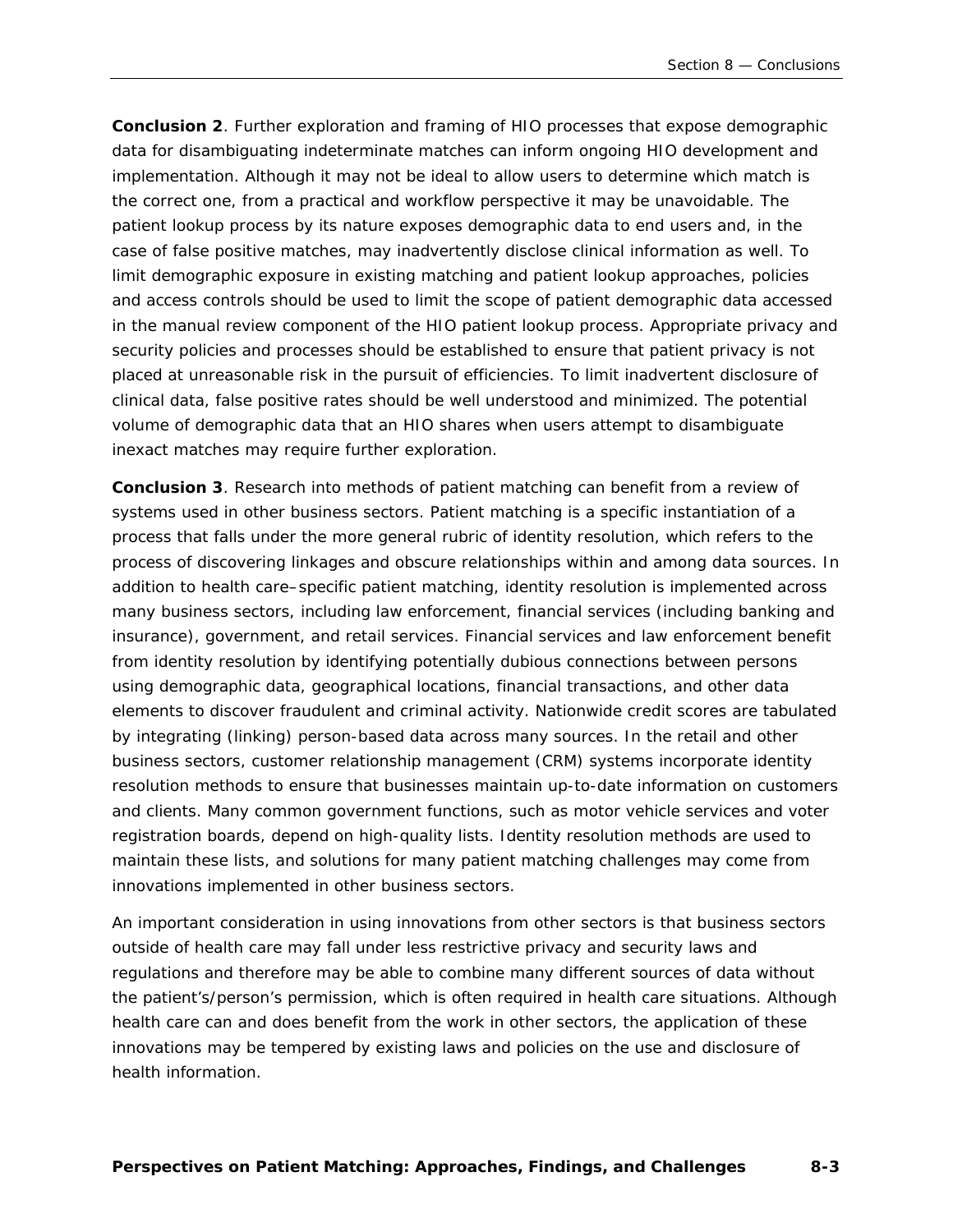**Conclusion 4**. The health care industry should continue to share best practices. Creating accurate and computationally feasible matching strategies is a complex challenge. By sharing best practices that are supported by formal evaluation of real-world matching challenges, the barriers to creating accurate matching strategies for electronic health information exchange can be lowered. This change will lead to improved matching processes, which in turn will provide more accurate and complete clinical health information, both at the point of health care delivery and for clinical research.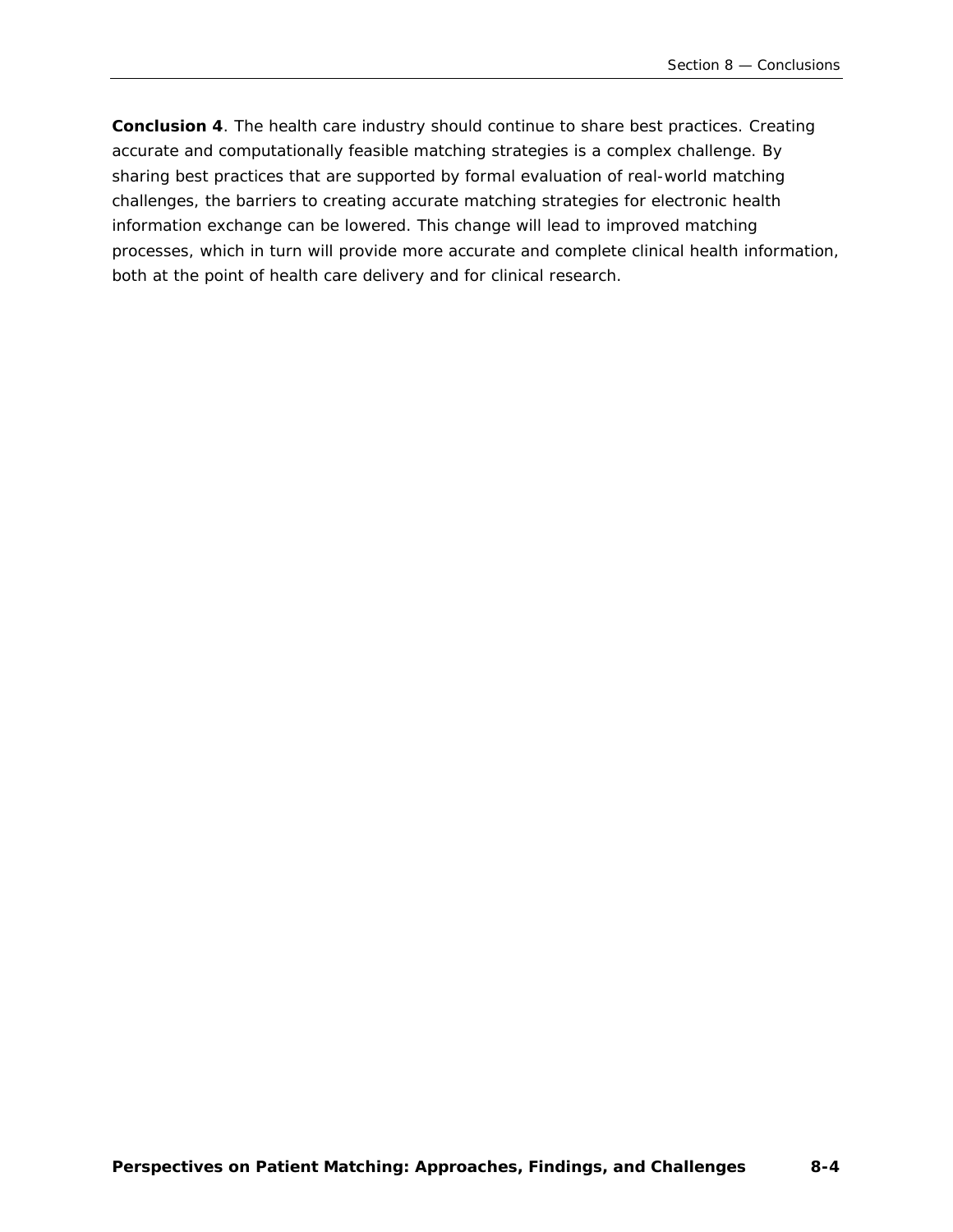#### **REFERENCES**

- <span id="page-50-0"></span>American National Standards Institute. (2008). *HITSP patient ID cross-referencing transaction package* (HITSP/TP22)*.* Retrieved June 22, 2009, from [http://www.hitsp.org/ConstructSet\\_Details.aspx?&PrefixAlpha=2&PrefixNumeric=22](http://www.hitsp.org/ConstructSet_Details.aspx?&PrefixAlpha=2&PrefixNumeric=22)
- Appavu, S. I. (1997). *Analysis of unique patient identifier options—Final report.* Washington, DC: U.S. Department of Health and Human Services.
- Appavu, S. I. (1999). Unique patient identifiers: What are the options? *Journal of AHIMA, 78*(3), 34–37.
- Baxter, R., Christen, P., & Churches, T. (2003). A comparison of fast blocking methods for record linkage. In *Proceedings of the ACM SIGKDD'03 Workshop on Data Cleaning, Record Linkage, and Object Consolidation* (pp. 25–27).
- Bondi, A. B. (2000). Characteristics of scalability and their impact on performance. In *Proceedings of the 2nd International Workshop on Software and Performance* (pp. 195–203). Ottawa, Ontario, Canada.
- Campbell, K. M., Deck, D., & Krupski, A. (2008). Record linkage software in the public domain: A comparison of Link Plus, the Link King, and a "basic" deterministic algorithm. *Health Informatics Journal, 14*(1), 5–15.
- Christen, P. (2006). A comparison of personal name matching: Techniques and practical issues. In *Proceedings of the Workshop on Mining Complex Data (MCD) held at the IEEE International Conference on Data Mining.* Hong Kong, China.
- Christen, P. (2008). *Febrl: A freely available record linkage system with a graphical user interface.* Paper presented at the Australasian Workshop on Health Data and Knowledge Management, Wollongong, New South Wales, Australia.
- Christen, P., & Pudjijono, A. (2009). *Accurate synthetic generation of realistic personal information.* Paper presented at the Pacific-Asia Conference on Knowledge Discovery and Data Mining, Bangkok, Thailand.
- Cohen, W. W., & Richman, J. (2002). Learning to match and cluster large high-dimensional data sets for data integration. In *Proceedings of the Eighth ACM SIGKDD International Conference on Knowledge Discovery and Data Mining (pp. 475–480).* Edmonton, Alberta, Canada.
- Dal Maso, L., Braga, C., & Francheschi, S. (2001). Methodology used for "software for automated linkage in Italy" (SALI). *Journal of Biomedical Informatics, 34*(6), 387– 395.
- Dimitropoulos, L. (2007a). *Privacy and security solutions for interoperable health information exchange: Assessment of variation and analysis of solutions.* Rockville, MD: Agency for Healthcare Research and Quality.
- Dimitropoulos, L. (2007b). *Privacy and security solutions for interoperable health information exchange: Final implementation plans.* Rockville, MD: Agency for Healthcare Research and Quality.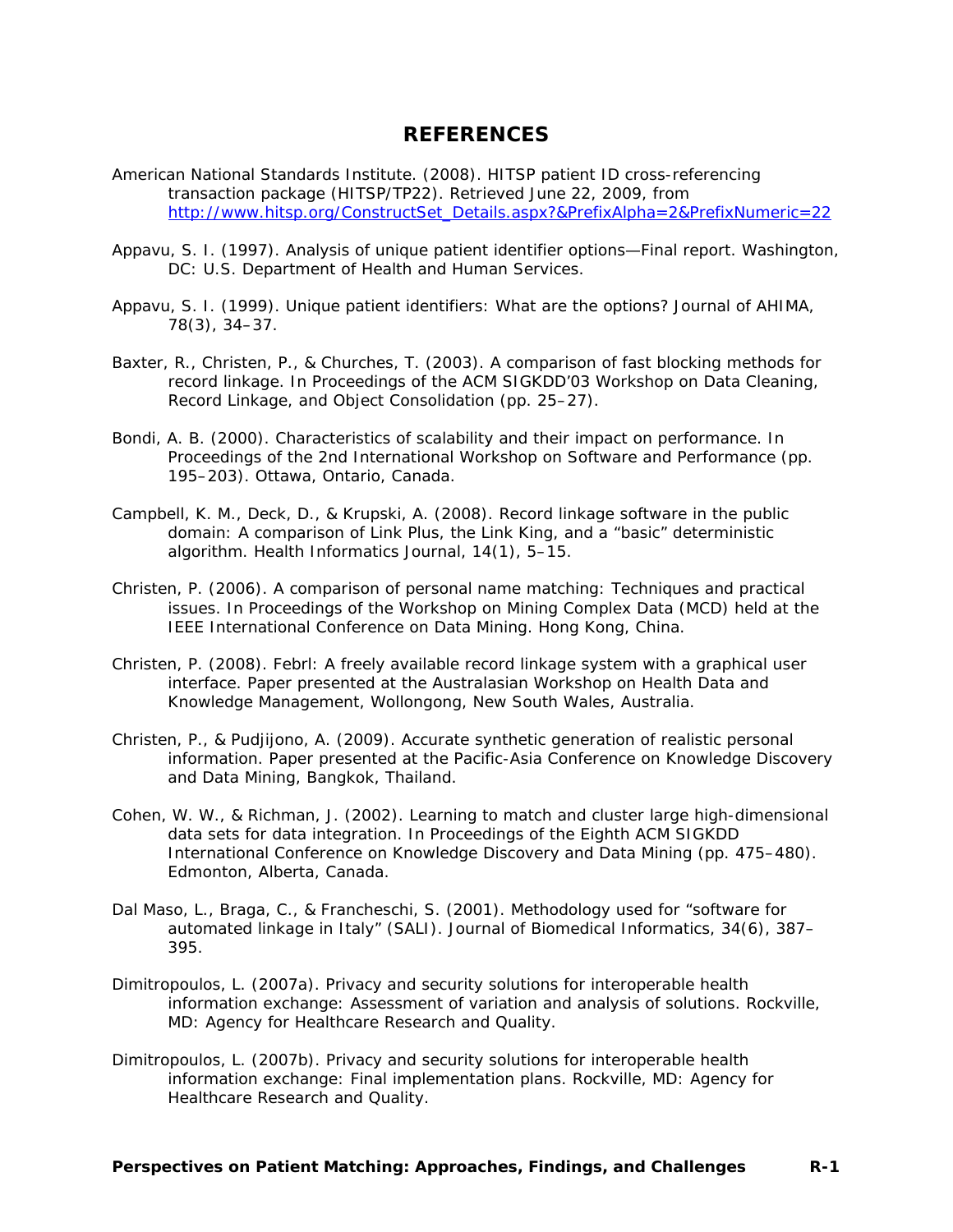- Dimitropoulos, L. (2007c). *Privacy and security solutions for interoperable health information exchange: Nationwide summary*. Rockville, MD: Agency for Healthcare Research and Quality.
- Elmagarmid, A. K., Ipeirotis, P. G., & Verykios, V. S. (2007). Duplicate record detection: A survey. *IEEE Transactions on Knowledge and Data Engineering*, *19*(1), 1–16.
- Fellegi, I. P., & Sunter, S. B. (1969). A theory of record linkage. *Journal of the American Statistical Association, 64*(328), 1183–1210.
- Fernandes, L., & O'Connor, M. (2008). Patient identification in three acts. *Journal of AHIMA, 79*(4), 46–49.
- Grannis, S. J., Overhage, J. M., & McDonald, C. J. (2002). Analysis of identifier performance using a deterministic linkage algorithm. In I. S. Kohane (Ed.), *Proceedings of the AMIA 2002 Annual Symposium* (pp. 305–309). Bethesda, MD: American Medical Informatics Association.
- Grannis, S. J., Overhage, J. M., & McDonald, C. J. (2003). *Analysis of a probabilistic record linkage technique without human review.* Paper presented at the American Medical Informatics Association Fall Symposium, Washington, DC.
- Greenberg, M. D., & Ridgely, M. S. (2008). Patient identifiers and the National Health Information Network: Debunking a false front in the privacy wars. *Journal of Health and Biomedical Law, 4*(1), 31–68.
- Gu, L., Baxter, R., Vickers D., & Rainsford, C. (2003). *Record linkage: Current practice and future directions* (Technical Report No. 03/83). Sydney, New South Wales, Australia: CSIRO Mathematical and Information Sciences, CMIS.
- Herzog, T. N., Scheuren, F. J., & Winkler, W. E. (2007). *Data quality and record linkage techniques.* New York: Springer.
- Hillestadt, R., Bigelow, J. H., Chaudhry, B., Dreyer, P., Greenberg, M. D., Meili, R. C., Ridgely, M. S., Rothenberg, J., & Taylor, R. (2008). *Identity crisis: An examination of the costs and benefits of a unique patient identifier for the U.S. health care system* (MG-753-HLTH). Santa Monica, CA: RAND Corporation.
- Jaro, M. (1999). Advances in record-linkage methodology as applied to matching the 1985 census of Tampa, Florida. In *Record Linkage Techniques—1997: Proceedings of an international workshop and exposition* (pp. 351–357). Arlington, VA: National Academy Press.
- Kansky, J. (2007, August 2). Value, relevance key to HIE success. *Healthcare IT News*. Retrieved June 22, 2009, from [http://www.healthcareitnews.com/news/](http://www.healthcareitnews.com/news/value-relevance-key-hie-success) [value-relevance-key-hie-success](http://www.healthcareitnews.com/news/value-relevance-key-hie-success)
- Karmel, R., & Gibson, D. (2007). Event-based record linkage in health and aged care services data: A methodological innovation. *BMC Health Services Research, 7*(154). Retrieved June 22, 2009, from <http://www.biomedcentral.com/1472-6963/7/154>
- Levenshtein, V. I. (1966). Binary codes capable of correcting deletions, insertions, and reversals. *Soviet Physics Doklady, 10*(8), 707–710.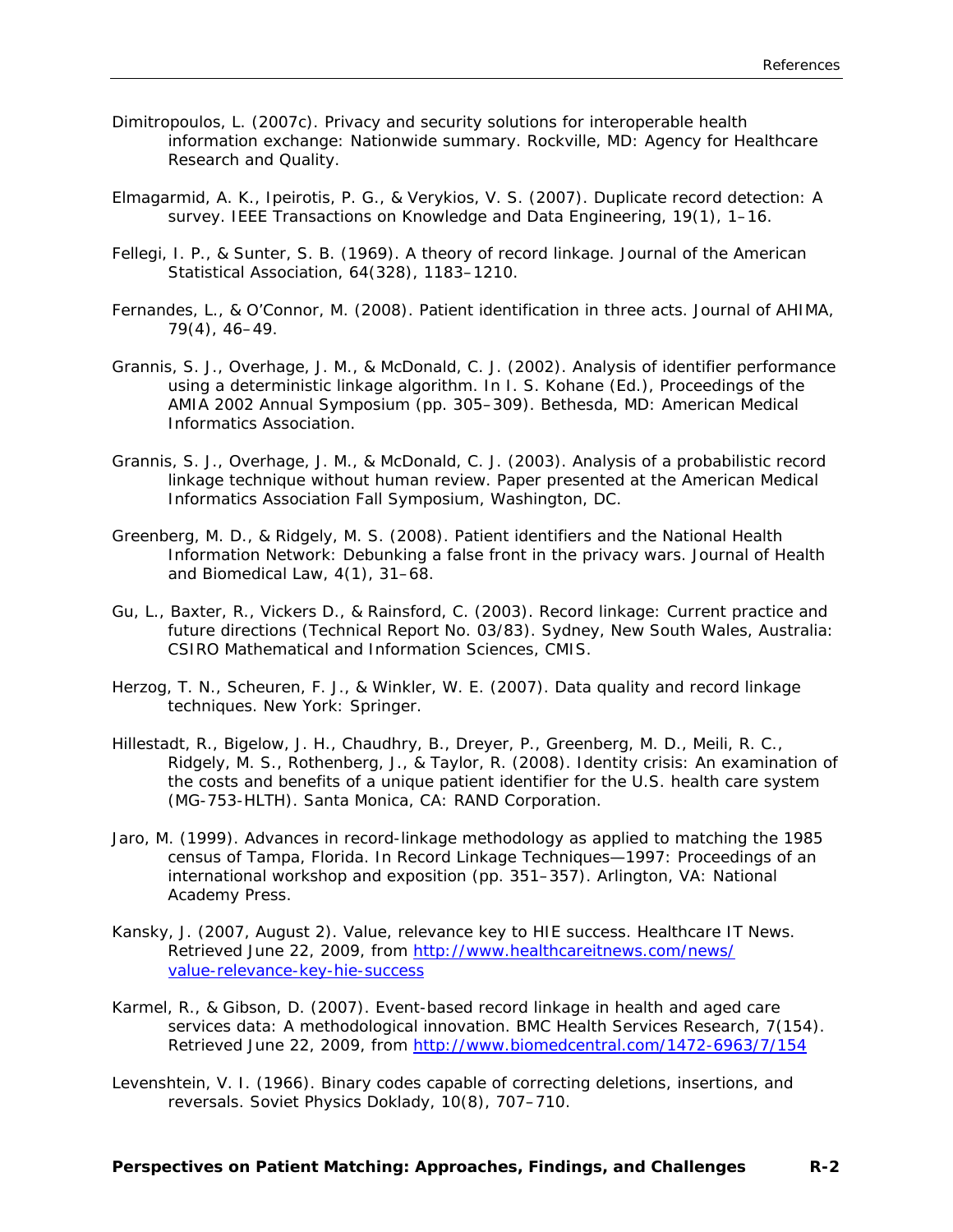- Liu, S., & Wen, S. W. (1999). Development of record linkage of hospital discharge data for the study of neonatal readmission. *Chronic Diseases in Canada, 20*(2), 77–81.
- Lyons, R. A., Jones, K. H., John, G., Brooks, C. J., Verplancke, J.-P., Ford, D. V., Brown, G., & Leake, K. (2009). The SAIL databank: Linking multiple health and social care datasets. *BMC Medical Informatics and Decision Making, 9*(3). Retrieved June 22, 2009, from <http://www.biomedcentral.com/1472-6947/9/3>
- Markle Foundation. (2005). *Linking health care information: Proposed methods for improving care and protecting privacy.* New York: Author. Retrieved June 22, 2009, from<https://www.policyarchive.org/handle/10207/15521>
- Markle Foundation. (2006a). *Connecting for Health Common Framework: Correctly matching patients with their records.* New York: Author. Retrieved June 22, 2009, from [http://www.connectingforhealth.org/commonframework/docs/P4\\_Correctly](http://www.connectingforhealth.org/commonframework/docs/P4_Correctly_Matching.pdf) [\\_Matching.pdf](http://www.connectingforhealth.org/commonframework/docs/P4_Correctly_Matching.pdf)
- Markle Foundation. (2006b). *Connecting for Health Common Framework: Record Locator Service: Technical background from the Massachusetts Prototype Community.* New York: Author. Retrieved June 22, 2009, from [http://www.connectingforhealth.org/commonframework/docs/T6\\_RecordLocator.pdf](http://www.connectingforhealth.org/commonframework/docs/T6_RecordLocator.pdf)
- Meray, N., Reitsma, J. B., Ravelli, A. C., & Bonsel, G. J. (2007). Probabilistic record linkage is a valid and transparent tool to combine databases without a patient identification number. *Journal of Clinical Epidemiology, 60*(9), 883–891.
- Mohamed, G., Elfeky, G., Verykios, V., & Elmagarmid, A. (2002). TAILOR: A record linkage toolbox. In *Proceedings of the 18th International Conference on Data Engineering* (p. 17). Washington, DC: IEEE Computer Society.
- Monge, A. E. (2000). Matching algorithms within a duplicate detection system. *IEEE Data Engineering Bulletin, 23*(4), 14–20.
- Morrissey, J. (2007). *Safety in numbers: Resolving shortcomings in the matching of patients with their electronic records.* Chicago: National Alliance for Health Information Technology.
- National Alliance for Health Information Technology. (2008). *Defining key health information technology terms.* Washington, DC: Office of the National Coordinator for Health Information Technology. Retrieved June 22, 2009, from [http://www.nahit.org/images/pdfs/NAHIT\\_Key\\_HIT\\_Terms\\_Report.pdf](http://www.nahit.org/images/pdfs/NAHIT_Key_HIT_Terms_Report.pdf)
- National E-Health Transition Authority. (2006). *Privacy blueprint—Unique healthcare identifiers: Individual healthcare identifiers and healthcare provider identifiers, Version 1.0.* Sydney: National H-Health Transition Authority, Ltd.
- Netter, W. (2003). Curing the unique health identifier: Reconciliation of new technology and privacy rights. *Jurimetrics, 43*(2), 165–186.
- Newman, T., & Brown, A. (1997). Use of commercial record linkage software and vital statistics to identify patient deaths. *Journal of the American Medical Informatics Association, 4*(3), 233–237.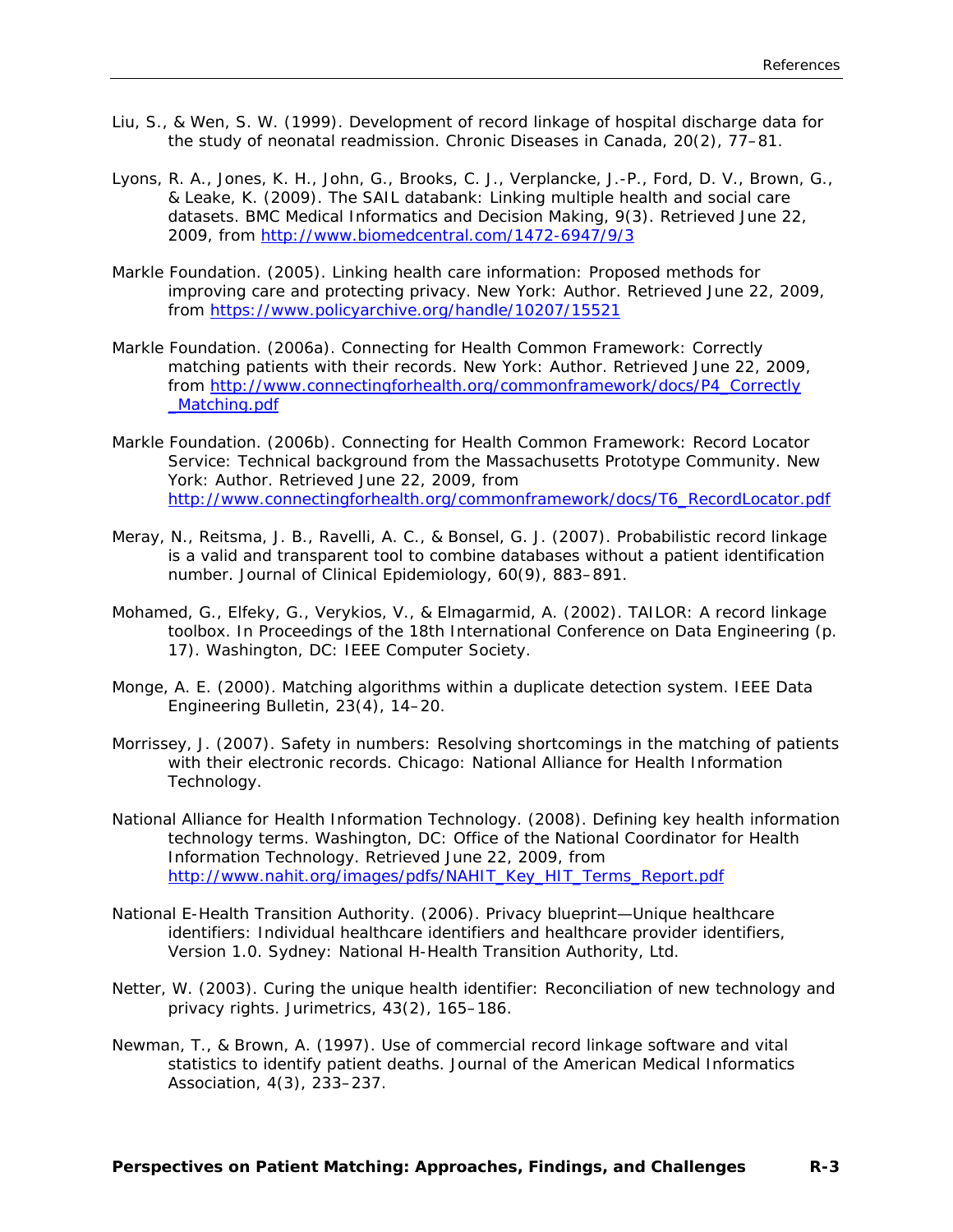- Pates, R. D., Scully, K. W., Einbinder, J. S., Merkel, R. L., Stukenborg, G. J., Spraggins, T. A., Reynolds, C., Hyman, R., & Dembling, B. P. (2001). Adding value to clinical data by linkage to a public death registry. *MedInfo, 10*(2), 1384–1388.
- Porter, E. H., & Winkler, W. E. (1999). Approximate string comparison and its effect on an advanced record linkage system. In *Record Linkage Techniques—1997: Proceedings of an international workshop and exposition* (pp. 190–202). Arlington, VA: National Academy Press.
- Prabhakar, S., Pankanti, S., & Jain, A. K. (2003). Biometric recognition: Security and privacy concerns. *IEEE Security & Privacy, 1*(2), 33–42.
- Rollins, G. (2007). This year's models: A look at patient ID in the four newly demonstrated NHIN prototypes. *Journal of AHIMA, 78*(3), 34–37.
- Sauleau, E. A., Paumier, J. P., & Buemi, A. (2005). Medical record linkage in health information systems by approximate string matching and clustering. *BMC Medical Informatics and Decision Making, 5*(32). Retrieved June 22, 2009, from <http://www.biomedcentral.com/1472-6947/5/32>
- Shekelle, P. G., Morton, S. C., & Keeler, E. B. (2006). *Costs and benefits of health information technology* (AHRQ Publication No. 06-E006). Rockville, MD: Agency for Healthcare Research and Quality.
- Sideli, R. V., & Friedman, C. (1991). Validating patient names in an integrated clinical information system. In *Proceedings of the Annual Symposium on Computer Applications in Medical Care* (pp. 588–592). Washington, DC: American Medical Informatics Association.
- Sloane, E. B., & Carey, C. C. (2007). Using standards to automate electronic health records (EHRs) and to create integrated healthcare enterprises. *Conference Proceedings: Annual International Conference of the IEEE Engineering in Medicine and Biology Society* (pp. 6178–6179).
- Social Security Administration. (2001). *Unresolved death alerts over 120 days old* (Audit Report A-09-00-10001). Washington, DC: Office of the Inspector General.
- Stewart, S. P., Arellano, M. B., & Simborg, D. W. (1984). Optimal patient identification system. *Journal of the American Medical Record Association, 55*(8), 23–27.
- Walker, J., Pan, E., Johnston, D., Adler-Milstein, J., Bates, D. W., & Middleton, B. (2005, January 19). The value of health care information exchange and interoperability. *Health Affairs* (Web Suppl.). Retrieved June 22, 2009, from <http://content.healthaffairs.org/cgi/content/full/hlthaff.w5.10/DC1>
- Whalen, D., Pepitone, A., Graver, L., & Busch, J. (2001). *Linking client records from substance abuse, mental health and Medicaid state agencies* (SAMHSA Publication No. SMA-01-3500). Rockville, MD: Substance Abuse and Mental Health Services Administration.
- Winkler, W. E. (2000). *Using the EM algorithm for weight computation in the Fellegi-Sunter model of record linkage* (Statistical Research Report Series No. RR2000/05). Washington, DC: Statistical Research Division, U.S. Bureau of the Census.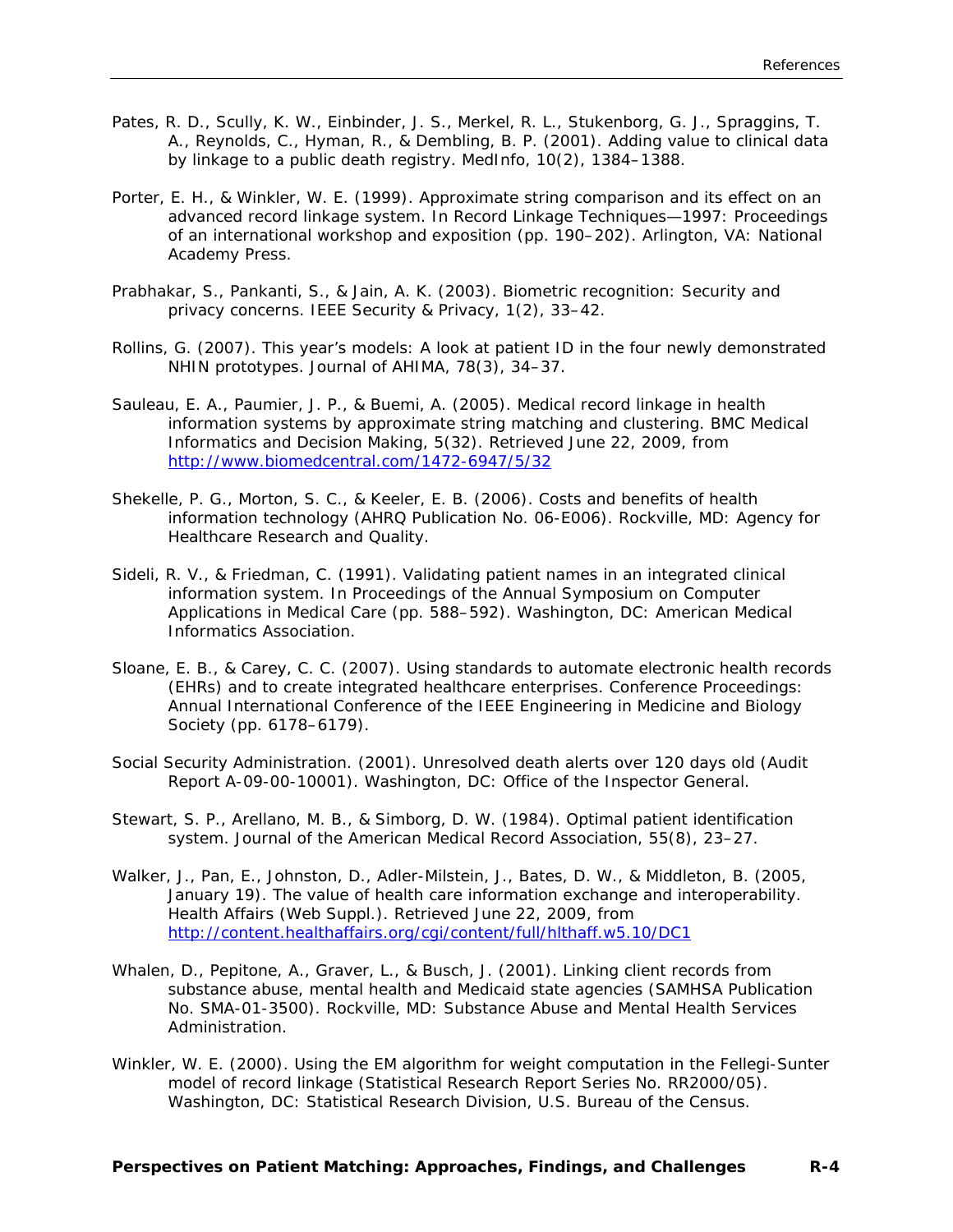Winkler, W. E. (2006). *Overview of record linkage and current research directions* (Statistics Research Report Series No. 2006-2). Washington, DC: Statistical Research Division, U.S. Census Bureau. Retrieved June 22, 2009, from <http://www.census.gov/srd/papers/pdf/rrs2006-02.pdf>

Wooster, L. (2006). *Identification of patients: A technical and cultural challenge that can no longer be avoided.* Chicago: National Alliance for Health Information Technology.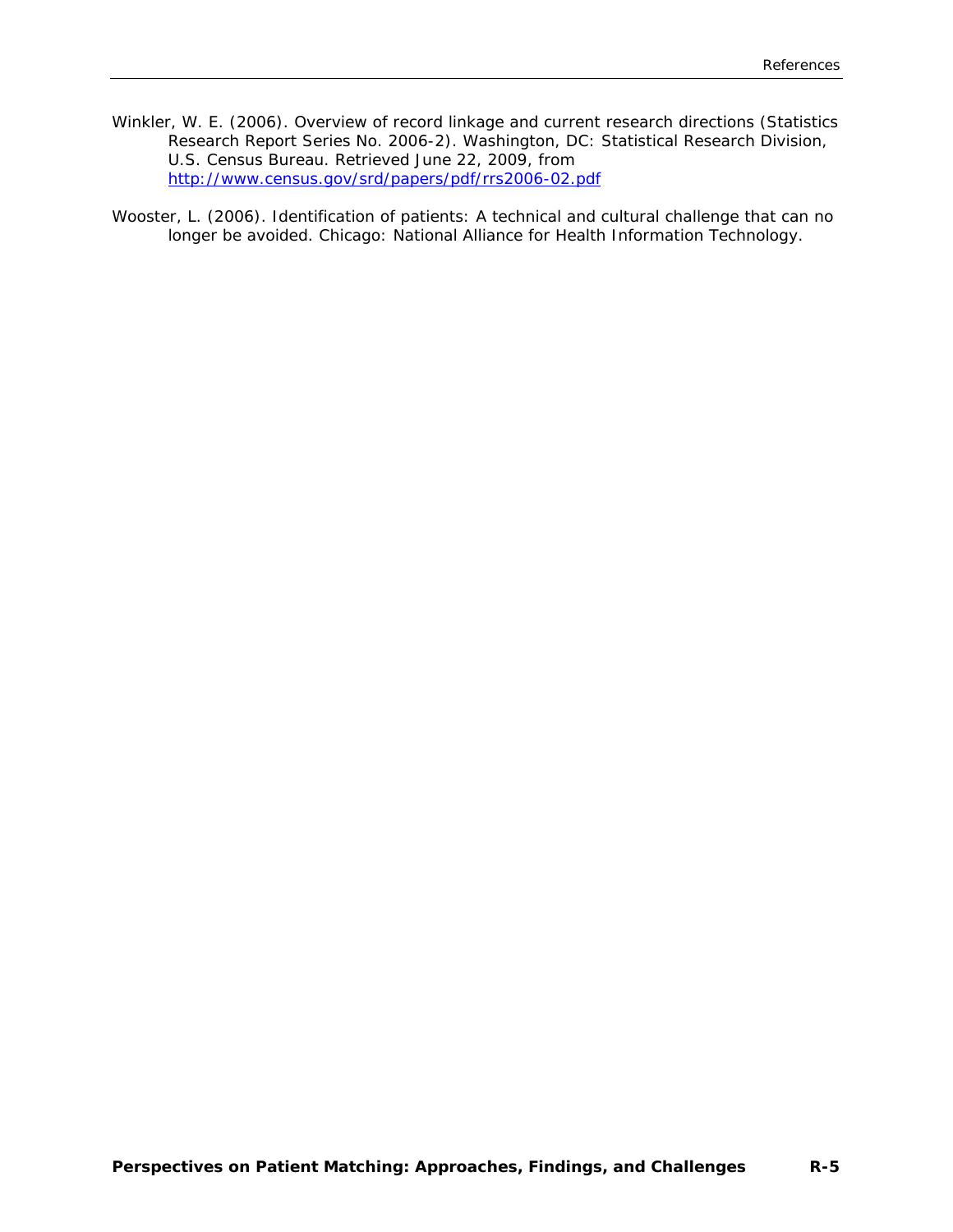# **APPENDIX A HIO INTERVIEW QUESTIONS**

- <span id="page-55-0"></span>1. [So that we can] better understand the size of your health information exchange (HIE), please answer the following questions about your HIE patient population:
	- a. How many unique patients are recorded in your HIE?
	- b. How many patient registrations are recorded in your HIE (this likely includes multiple registration events per unique patient)?
	- c. How many distinct registration domains participate in your HIE? (A registration domain represents an entity that independently registers and tracks patient information for a variety of health care purposes; ideally, each patient has no more than one identity within a registration domain. Examples of registration domains include hospitals, free-standing laboratories, and outpatient clinics. Alternatively, the three previous examples may be present under the same registration domain if they share the same enterprise master person index.)
- 2. What software components do you use to perform the data matching/linkage?
	- a. Did you choose a commercial off-the-shelf solution? If so, which vendor?
	- b. Did you develop and implement your own matching solution?
	- c. Do you use a combination of commercial and internally developed solutions?
- 3. Would you characterize your linkage process as probabilistic (statistical) or deterministic (rule-based)?
- 4. Could you please describe the general architecture of your HIE patient matching method (distributed or centralized)? For example, is the linkage process implemented in a distributed, peer-to-peer fashion? Or alternatively, is a copy of identifying patient data maintained in a centralized location, and centralized matching process?
- 5. Do you manually review questionable matches? If so, approximately how many fulltime equivalent (FTEs) [employees] are allocated to adjudicating matches?
- 6. How do you address patient security and confidentiality as it pertains to patient matching?
	- a. When searching for a patient, does your matching program allow you to view multiple possible match candidates? Are candidates constrained in any way?
	- b. Does your matching program return more information (identifying fields) than originally entered to find the patient? Are any fields obfuscated?
	- c. How is access to the matching function controlled (who can search for patients)?
- 7. Are a minimum number of variables required to return any match candidates?
- 8. Have you established an acceptable level for false positive matches?
	- a. If so, how was it established?
	- b. Do you have processes in place to identify and adjudicate potential false positives?
	- c. Do you vary the acceptable level of false positives for different use-cases (for newborn screening matching, for example)?
- 9. How do you identify and adjudicate potential twins or familial links?